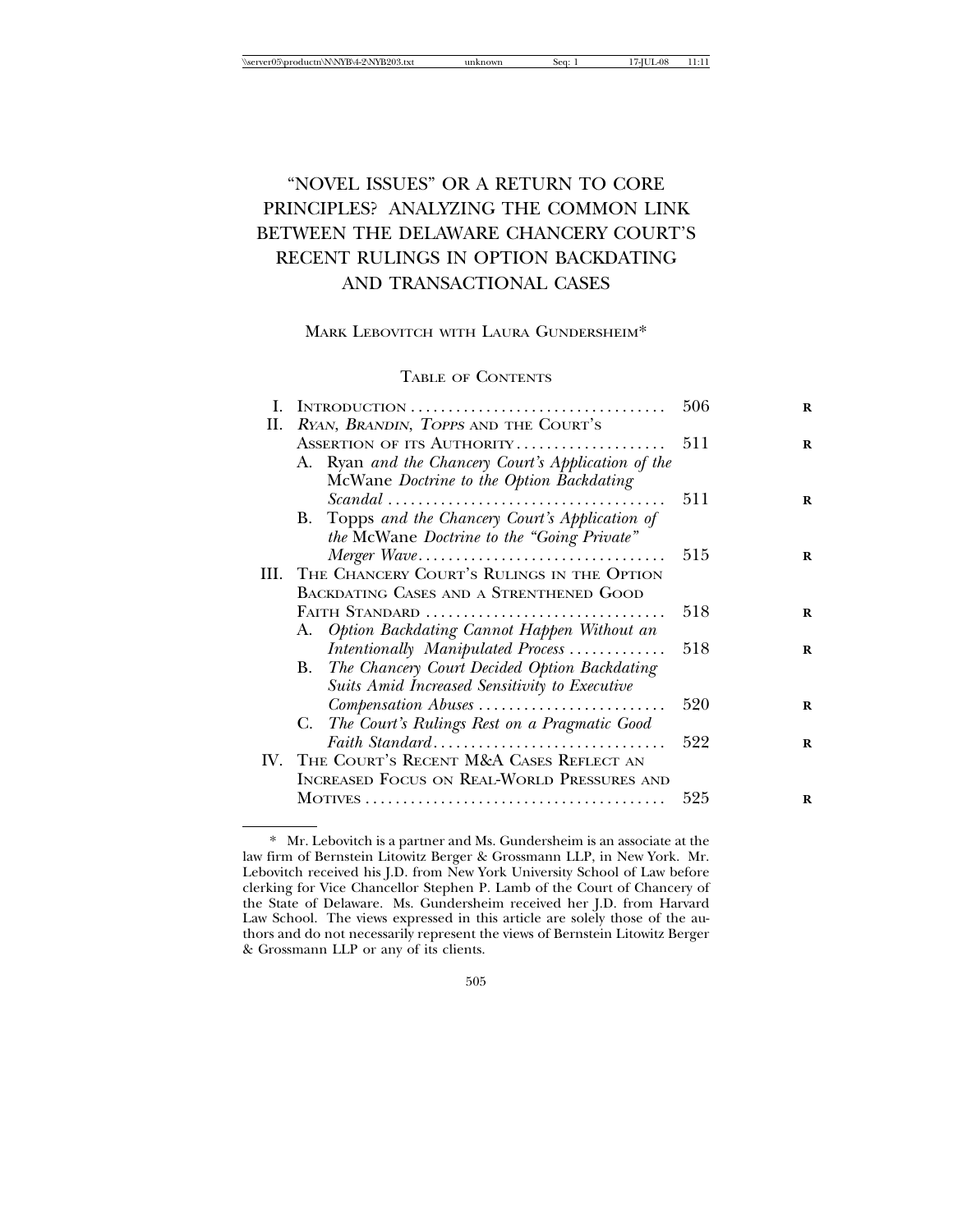| 506 |    | NYU JOURNAL OF LAW AND BUSINESS                   | [Vol. 4:505 |   |
|-----|----|---------------------------------------------------|-------------|---|
|     | A. | The Proliferation of "Standard of Review" in the  |             |   |
|     |    | Mergers and Acquisitions Context                  | 526         | R |
|     |    | The "Motivation" and "Intent" Focus in the<br>1.  |             |   |
|     |    |                                                   | 526         | R |
|     |    | 2. The "Structure" and "Effects" Focus in the     |             |   |
|     |    | Cases of the 1990s and Early $2000s$              | 528         | R |
|     | В. | The Going Private Boom of 2004-2007 and the       |             |   |
|     |    | Chancery Court's Return to Basics                 | 531         | R |
|     |    | The Caremark Merger Litigation<br>1.              | 532         | R |
|     |    | 2.<br>The Netsmart Merger Litigation              | 534         | R |
|     |    | The Topps and Lear Merger Litigations<br>3.       | 540         | R |
|     |    | The Inter-Tel Case and the Consolidation of<br>4. |             |   |
|     |    | <i>the Blasius and Unocol Standards</i>           | 544         | R |
|     |    | CONCLUSION                                        | 547         | R |

# I.

### **INTRODUCTION**

During the period from late 2006 through mid-2007, the Court of Chancery of the State of Delaware (the "Chancery Court" or "Court") asserted its jurisdiction and authority over numerous cases in situations where, in the past, it may have deferred to other jurisdictions. The Court's decisions on motions to stay in *Ryan v. Gifford*1 and *In re The Topps Co. S'holders Litig.*2 most clearly mark, but are just examples of, this new trend. The Court justified its assertiveness, which arose in option backdating derivative suits and class actions challenging "going private" merger and acquisition ("M&A") transactions, by emphasizing that the issues presented were "novel" and particularly important to the development of Delaware's corporate law.

The factual nuances raised by the recent series of executive compensation and going private M&A cases may well be "novel." More importantly, we believe the Court's handling of these cases marked a deliberate effort to simplify the legal landscape surrounding the application of the business judgment rule, with potentially far-reaching and significant ramifications. We explore the reasons for this shift.

<sup>1. 918</sup> A.2d 341 (Del. Ch. 2007).

<sup>2. 924</sup> A.2d 951 (Del. Ch. 2007).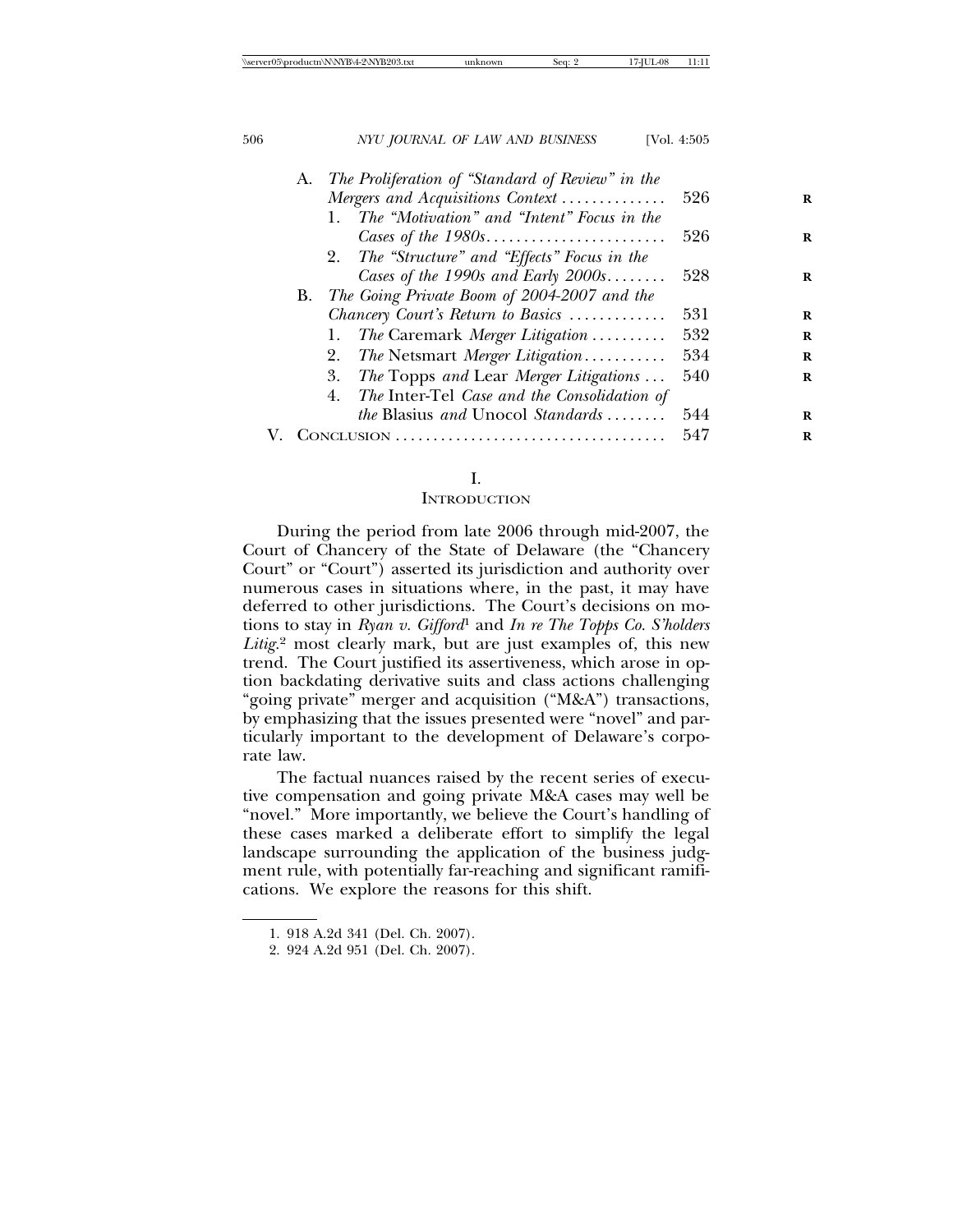*First*, the Court is being pragmatic and protective of its central role in deciding shareholder claims for breach of fiduciary duty. In the nine months after the stock option backdating scandal emerged in March 2006, and throughout the first few years of the recent merger wave, shareholders filed many cases involving Delaware corporations in state or federal courts in jurisdictions outside of Delaware. High-profile efforts by federal regulators in the backdating and private equity fields also reignited discussion of the federalization of corporate law. It was thus necessary for the Chancery Court to clarify and affirm its authority so as to remain at the forefront of the evolving legal landscape.

*Second*, both option backdating and the recent going-private M&A wave raised issues of good faith conduct that cut to the very heart of Delaware's fiduciary duty law. If compensation is awarded in secret or through the manipulation of corporate records and processes (as is often the case with option backdating) or a corporate sales process is tilted to achieve the CEO's or other insiders' personal objectives at the expense of the Company's shareholders, the court is (and should be) assertive in its oversight. Such situations are substantively different from Michael Ovitz getting rich(er) after a weak board process, as was presented in the *In re The Walt Disney Derivative Litigation*, <sup>3</sup> or officers enjoying pre-existing golden parachutes as a "side effect" of an otherwise beneficial M&A deal. A rigid approach to applying the law to similar facts can lead to anomalous results, while a contextual approach focusing on the underlying facts and less on placing the claim in an artificial "bucket" should lead to consistent and more understandable outcomes.

*Third*, and perhaps most important, we believe that the Court, in bringing a contextual and appropriately skeptical approach to the latest legal developments, returned to its core and most important area of expertise – an institutional ability to sift through the nuances of complex business transactions in order to identify when improper motivations, *i.e.*, a lack of good faith, result in value-destructive conduct. Instead of being constrained by the "unfortunate proliferation of standards of review"4 that can provide formulaic answers to these cases,

<sup>3.</sup> *In re* Walt Disney Co. Derivative Litig., 907 A.2d 693 (Del. Ch. 2005).

<sup>4.</sup> Mercier v. Inter-Tel, Inc., 929 A.2d 786, 810 (Del. Ch. 2007).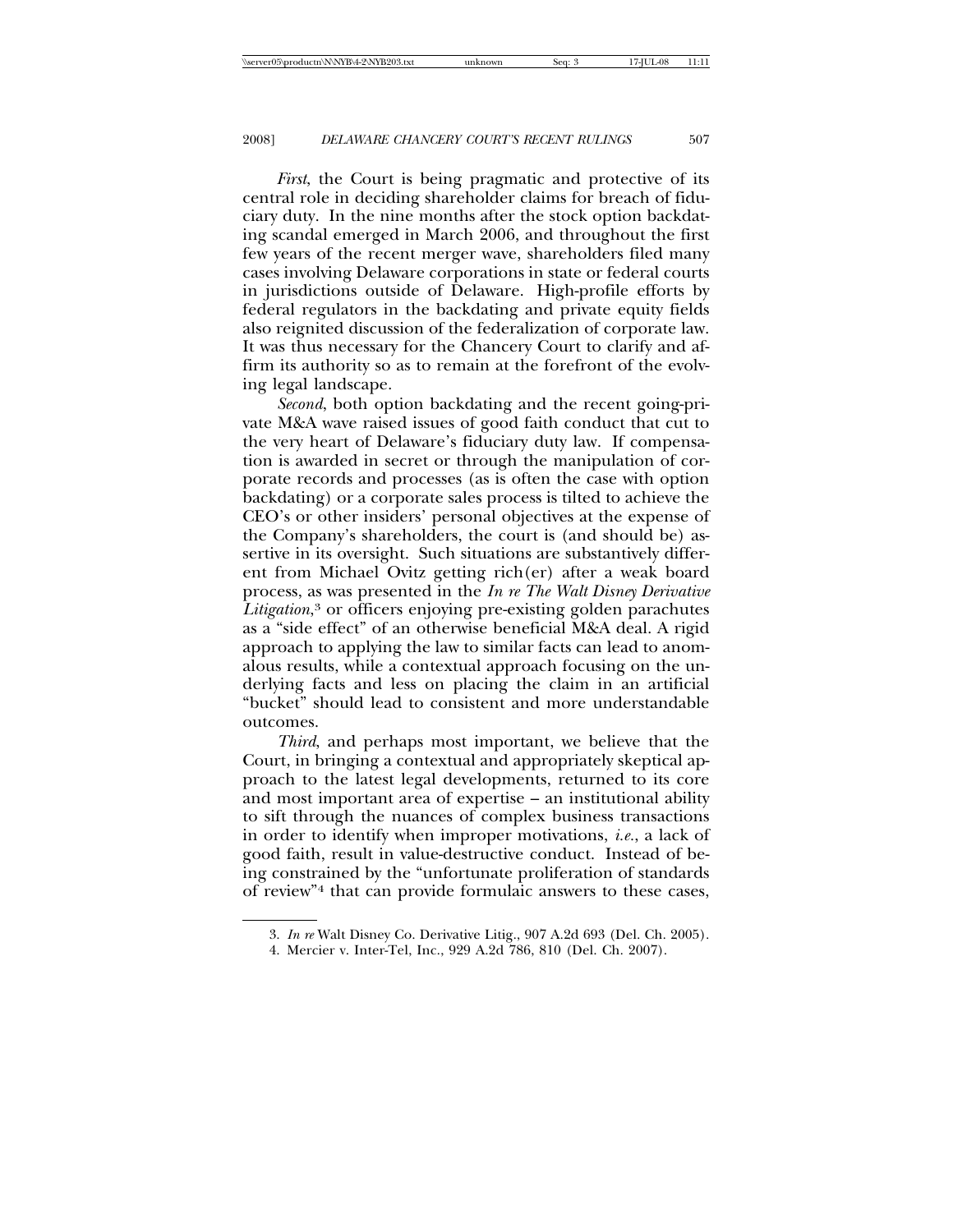the Court took a pragmatic approach, attuned to the realworld pressures and motivations that can and do affect corporate actions.

The business judgment rule has stayed essentially constant since its initial formulation. At its base, the rule says that unless the shareholder-plaintiff provides an adequate factual basis rebutting the presumption of good faith, director action in managing the affairs of a corporation should not be disturbed by second-guessing courts.5 Yet the circumstances in which courts must apply the rule (or consider whether its strong presumption favoring director autonomy is rebutted) continually evolve. In the past few decades, the court's resolution of "new" or "novel" issues, particularly in the merger context, often led to the perception of one new "standard of review" after another.

When a formulaic application of the business judgment rule did not seem a clean fit to a board's response to a proxy fight, the Court's ruling gave rise to the so-called "*Schnell* standard."6 Disparate treatment of groups of shareholders – but in a way that protected the corporation – gave rise to the "*Unocal* standard."7 When a board created its own disabling conflict in weighing competing bids in the early 1980s, the Court's ruling became the *"Revlon* standard."8 Director conduct that tended to disenfranchise shareholders gave rise to the "*Blasius* standard."9 The *Revlon* standard's limits were defined by the "*Time/Warner* merger of equals" doctrine in 1989.10 And the pragmatic "reasonableness" approach of *Unocal* seemed to give way to the more-rigid "preclusiveness" test of *Unitrin, Inc. v. American Gen. Corp.*11 This pattern effectively continued every time a new set of facts did not fit readily into the then current business judgment rule framework.

<sup>5.</sup> *See, e.g.*, Cede & Co. v. Technicolor, Inc., 634 A.2d 345, 360-61 (Del. 1993); Pogostin v. Rice, 480 A.2d 619, 624 (Del. 1984); Aronson v. Lewis, 473 A.2d 805, 811-12 (Del. 1984).

<sup>6.</sup> *See* Schnell v. Chris-Craft Indus., Inc., 285 A.2d 437 (Del. 1971).

<sup>7.</sup> *See* Unocal Corp. v. Mesa Petroleum Co., 493 A.2d 946 (Del. 1985).

<sup>8.</sup> *See* Revlon, Inc. v. MacAndrews & Forbes Holdings, Inc., 506 A.2d 173 (Del. 1986).

<sup>9.</sup> *See* Blasius Indus., Inc. v. Atlas Corp., 564 A.2d 651 (Del. Ch. 1988).

<sup>10.</sup> *See* Paramount Commc'ns, Inc. v. Time, Inc., 571 A.2d 1140 (Del. 1989).

<sup>11. 651</sup> A.2d 1361 (Del. 1995).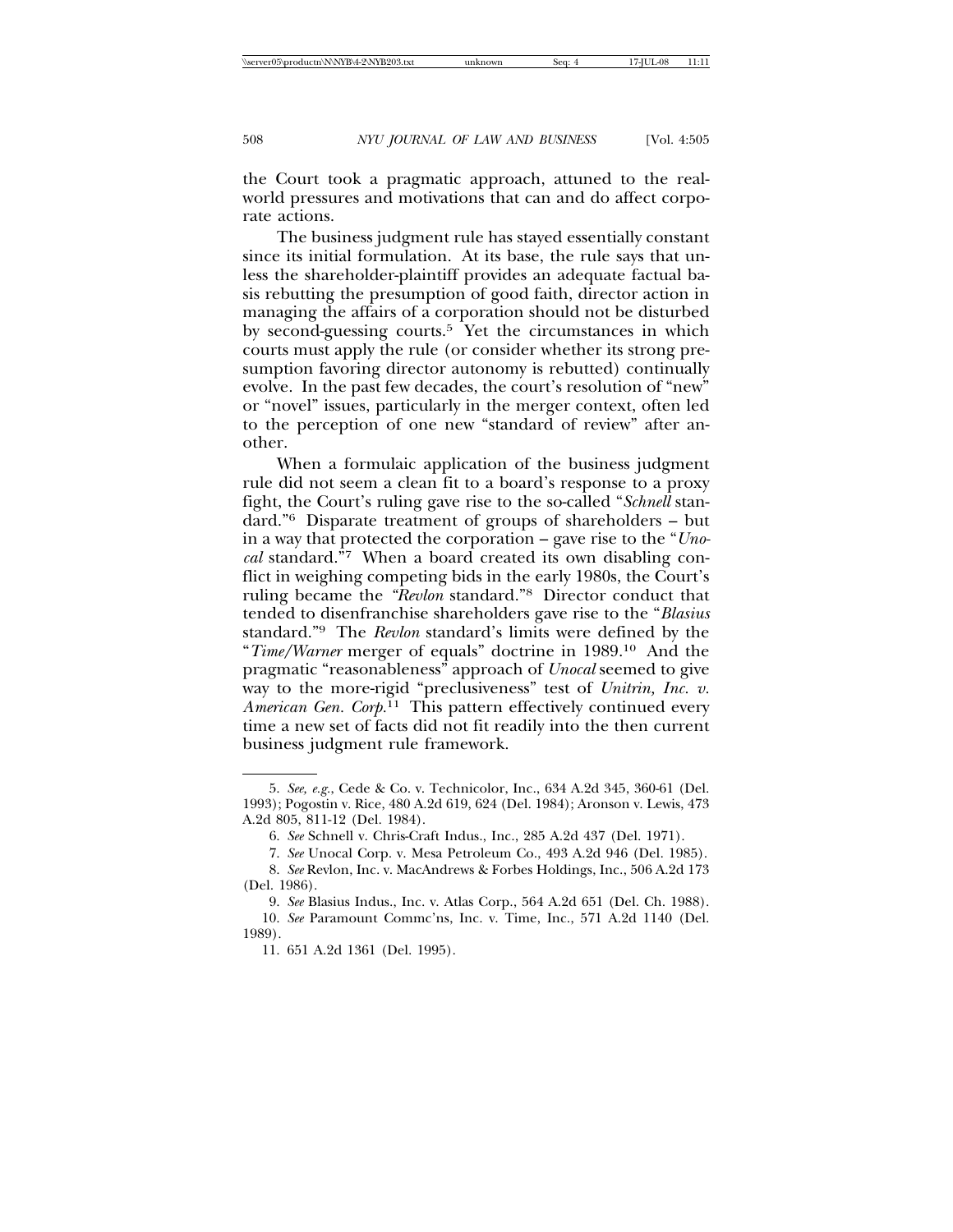Starting at least in 1999, current and former members of the Court have voiced their desire to simplify these standards and bring the law back to a focus on the core underpinning to the business judgment rule – good faith.<sup>12</sup> As evidenced in the Court's most recent opinions, the egregious nature of some option backdating and the core loyalty questions raised in the recent going private merger context provided the Chancery Court with the right opportunity to issue thoughtful and meaningful opinions that focused on the underlying motivations and good faith of the defendant fiduciaries, while cutting back or simplifying the numerous "standards" that might otherwise compel inconsistent outcomes in seemingly similar corporate disputes.

The melding of "standards" in favor of an open-ended, but hopefully more manageable and pragmatic judicial approach to resolving fiduciary duty disputes, was best summed up in the Court's recent opinion in *Mercier v. Inter-Tel*:

*Unocal,* when applied faithfully, requires directors to bear the burden to show their actions were reasonable. Implicitly. . . that requires directors to convince the court that their actions are motivated by a good faith concern for the stockholders' best interests, and not by a desire to entrench or enrich themselves. In other words, to satisfy the *Unocal* burden, directors must at minimum convince the court that they have not acted for an inequitable purpose. *Thus* Unocal *subsumes the question of loyalty that pervades all fiduciary duty cases, which is whether the directors have acted for proper reasons*. This aspect of the test thus addresses issues of good faith such as were at stake in *Schnell.*

<sup>12.</sup> *See, e.g.*, *In re* Lukens Inc. S'holders Litig., 757 A.2d 720, 731 (Del. Ch. 1999) ("there are no special and distinct '*Revlon* duties'"), *aff'd sub nom.* Walker v. Lukens, Inc., 757 A.2d 1278 (Del. 2000) (unpublished table decision); Chesapeake Corp. v. Shore, 771 A.2d 293, 317-24 (Del. Ch. 2000) (discussing tension among various "standards" and noting that selection of standards may actually serve as a post-hoc justification for an outcome); *see also* William T. Allen et al., *Function Over Form: A Reassessment of Standards of Review in Delaware Corporation Law*, 56 BUS. LAW. 1287, 1298, 1311-16 (2001) (discussing the proliferation of standards and opining that "the truly functional standard of review is the test actually used by the judge to reach a decision, not the ritualistic verbal standard that in truth functions only as a conclusory statement of the case's outcome").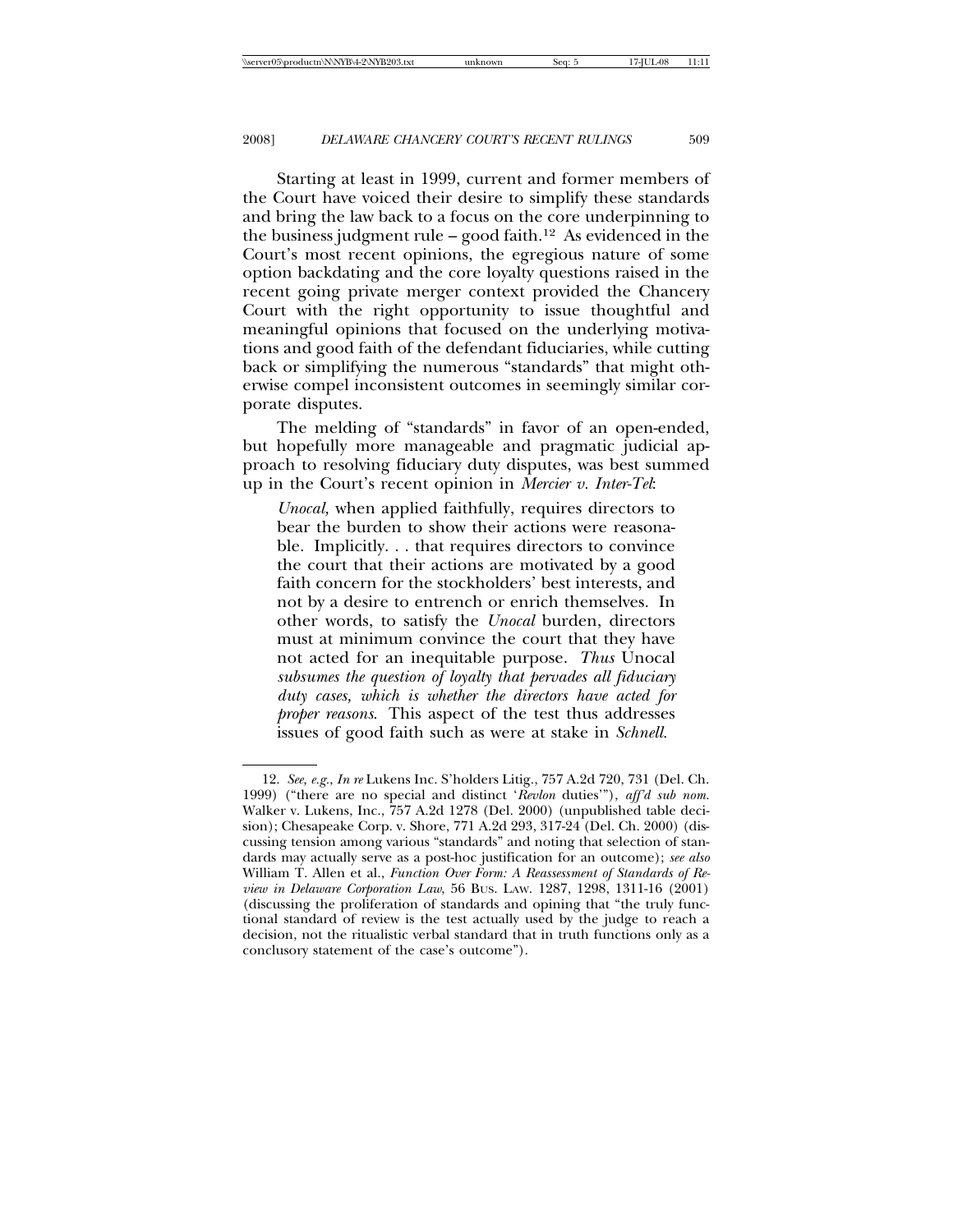#### \*\*\*\*\*

Consistent with the directional impulse of [*MM Co. v. Liquid Audio, Inc.*, 813 A.2d 1118 (Del. 2003)] I believe that the standard of review that ought to be employed in this case is a reasonableness standard consistent with the *Unocal* standard. I recognize in so stating that some of the prior *Unocal* case law gave reason to fear that that standard, and the related *Revlon* standard, were being denuded into simply another name for business judgment rule review. *More recent decisional law, one hopes, has been truer to the test as written, and our cases have universally recognized the need for close scrutiny of director action that could have the effect of influencing the outcome of corporate director elections or other stockholder votes having consequences for corporate control*. 13

In sum, although the Court justified its assertion of authority on the "newness" of the issues, perhaps the more important point is that the Court may be shifting toward a simplified framework. It seems the Court is *de facto* viewing all cases based on the following principles, which highlight that the Court's influence is an outgrowth of its members' ability to assess corporate actions in a thoughtful, consistent, and sophisticated way: Board conduct, whether arising in the "stockholder ownership" or "corporate enterprise" context,<sup>14</sup> is always subject to the business judgment presumption, but the weight of evidence needed to forestall (if not rebut) application of the presumption is lower when addressing "ownership" decisions. If the evidence or allegations do not provide a basis to question the motivations of the individuals responsible for the challenged corporate conduct (defensive or otherwise), then those individuals are protected unless their actions otherwise constitute manipulation/bad faith or are beyond the scope of the board's grant of authority. If, on the other hand, the Court finds a credible (though not necessarily conclusive) basis to

<sup>13.</sup> Mercier v. Inter-Tel, Inc., 929 A.2d 786, 807, 809 (Del. Ch. 2007) (internal citations omitted).

<sup>14.</sup> *See* Loudon v. Archer-Daniels-Midland Co., 700 A.2d 135, 147 n.47 (Del. 1997) (discussing the distinction between "ownership" vs. "enterprise" decisions by directors); *see also* Tooley v. Donaldson, Lufkin, & Jenrette, Inc., 845 A.2d 1031, 1033 (Del. 2004) (setting the standard for distinguishing derivative and direct claims).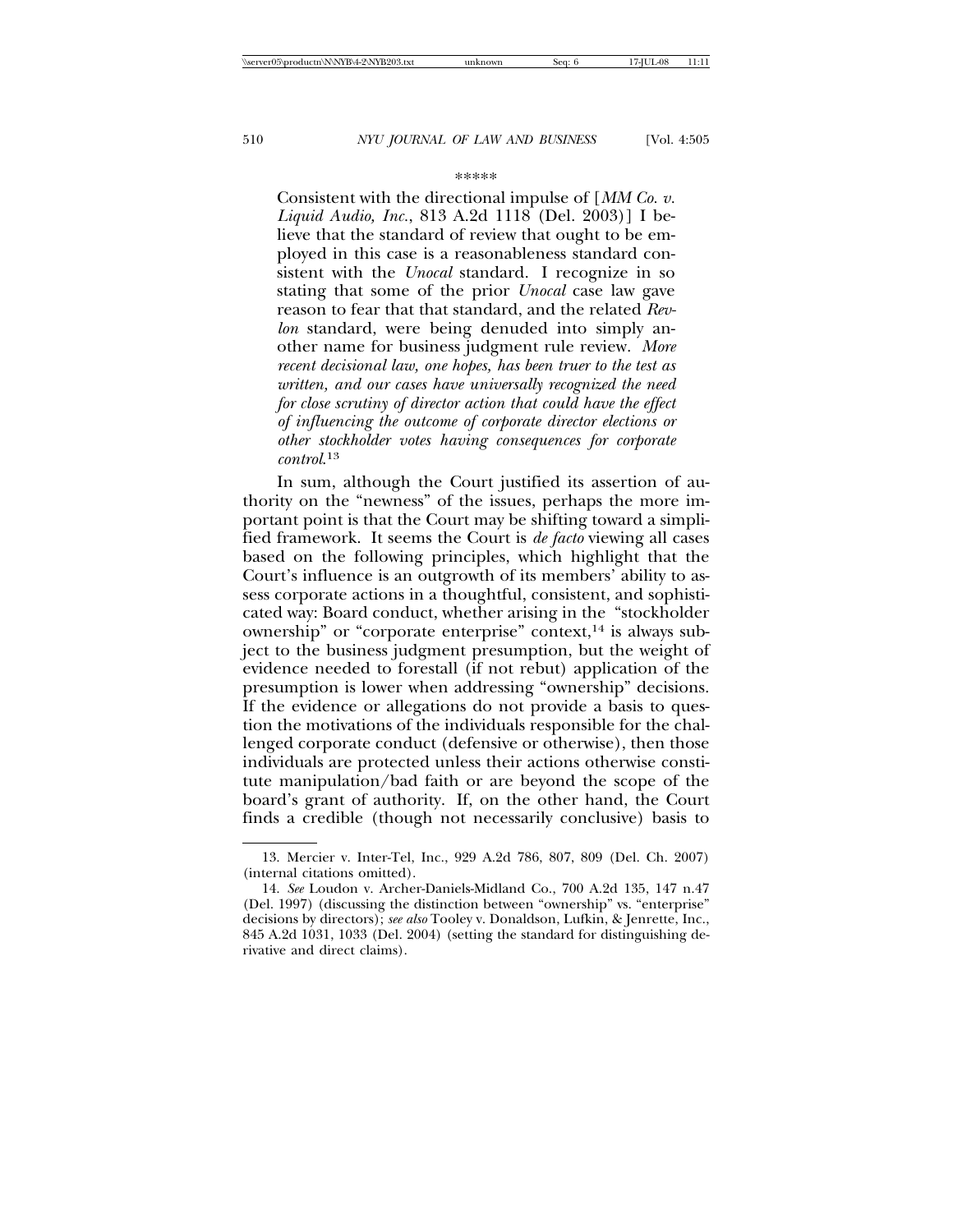question the motives of the fiduciaries, their leeway in structuring a process to favor one result (or bidder) over another will face thoughtful and nuanced scrutiny before the presumption of the business judgment rule attaches.

In Section II, below, we summarize the Court's recent assertion of its authority, in both rejecting motions to stay Delaware actions and similar procedural postures, in the option backdating and merger litigation contexts. In Section III, we assess the substantive issues posed by option backdating and conclude that although the methods at issue may be "novel," the practice, which was pervasive, cut to the very heart of fiduciary duty law. In Section IV, we review the recent takeover cases, and find a similar trend – the opinions turn on the underlying motivations of fiduciaries, and are not being decided with as much focus on the numerous standards of review that have evolved over the years.

### II.

# RYAN, BRANDIN, TOPPS AND THE COURT'S ASSERTION OF ITS OWN AUTHORITY

# A. Ryan*,* Brandin *and the Chancery Court's Application of the* McWane *Doctrine to the Option Backdating Scandal*

Pursuant to *McWane Cast Iron Pipe Corp. v. McDowell-Wellman Eng'g Co.*, 15 a judge may stay or dismiss proceedings in a Delaware lawsuit in favor of a first-filed action pending in another jurisdiction where the first-filed suit is pending in a court capable of administering prompt and complete justice, and where both suits involve substantially similar parties and issues (the "*McWane* doctrine")*.*<sup>16</sup>

In recent years, however, Delaware courts have found the application of the *McWane* doctrine to class and derivative actions "troublesome." This trend began in the late 1990's,<sup>17</sup> but did not pick-up steam until recently in the case of *Biondi v. Scrushy*. 18 In *Biondi*, Vice Chancellor Strine declined to apply

<sup>15. 263</sup> A.2d 281 (Del. 1970).

<sup>16.</sup> *Id.* at 283-84.

<sup>17.</sup> Dura Pharms., Inc. v. Scandipharm, Inc., 713 A.2d 925, 929 n.1 (Del. Ch. 1998) (stating that *McWane* has less force in the representative context and citing prior cases to that effect).

<sup>18. 820</sup> A.2d 1148 (Del. Ch. 2003), *aff'd sub nom. In re* HealthSouth Corp. S'holders Litig., 847 A.2d 1121 (Del. 2004) (unpublished table decision).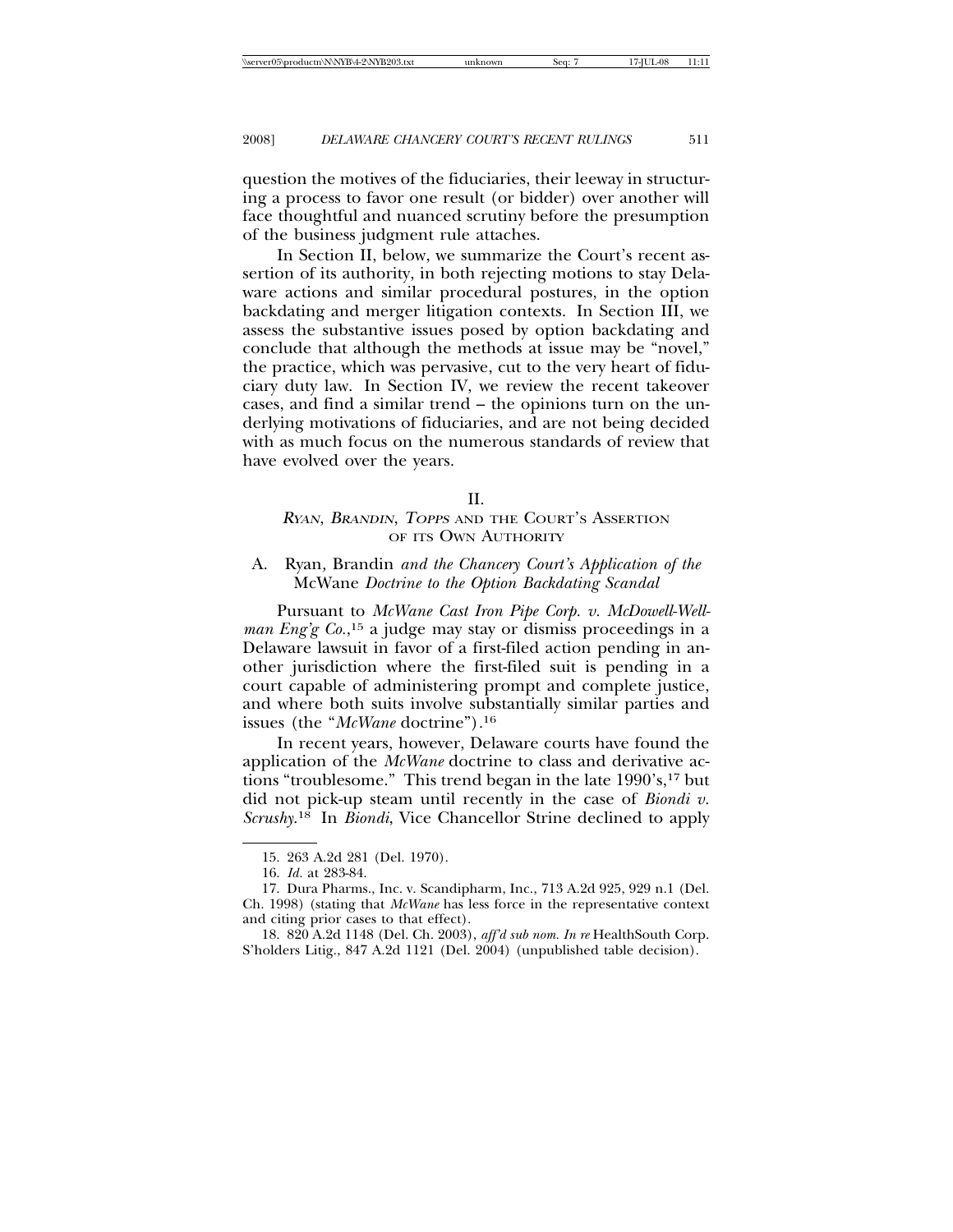the *McWane* doctrine and denied defendants' motion to stay a later filed Delaware case in lieu of an earlier filed case pending in Alabama:

[T]his court has proceeded cautiously when facing the question of whether to defer to a first-filed representative action and has given much less weight to first-filed status than is required in the non-representation action context. In particular, that caution has been motivated by a concern that the underlying client in interest in a representative action – the class or, in the case of a derivative action, the corporation – be represented effectively and faithfully. The mere fact that a lawyer filed first for a representative client is scant evidence of his adequacy and may, in fact, support the contrary inference. For those reasons, this court will not grant a stay simply because there is a prior-filed representative action in a court capable of doing prompt and complete justice. Instead, the court will examine more closely the relevant factors bearing on where the case should best proceed, using something akin to a *forum non conveniens* analysis.19

The court in *Biondi*, however, was careful not to diminish *in toto* the utility of the *McWane* doctrine, thus retaining the option of dismissing or staying cases when there was an earlierfiled action in a separate jurisdiction. Specifically, the Court held that the first-filed factor may be decisively important when:

(1) a consideration of other relevant factors does not tilt heavily in either direction and there is a need for an objective tie-breaker to promote comity and assure litigative efficiency or (2) the court is assured by virtue of a judicial finding in the first-filed representative action (through a class certification ruling under Rule 23 or selection of lead counsel under the Private Securities Litigation Reform Act of 1995) or other record evidence that the plaintiffs in the action for which a stay was sought are adequately represented in the first-filed action.20

<sup>19.</sup> *Id.* at 1159 (footnote omitted).

<sup>20.</sup> *Id.* (footnote omitted).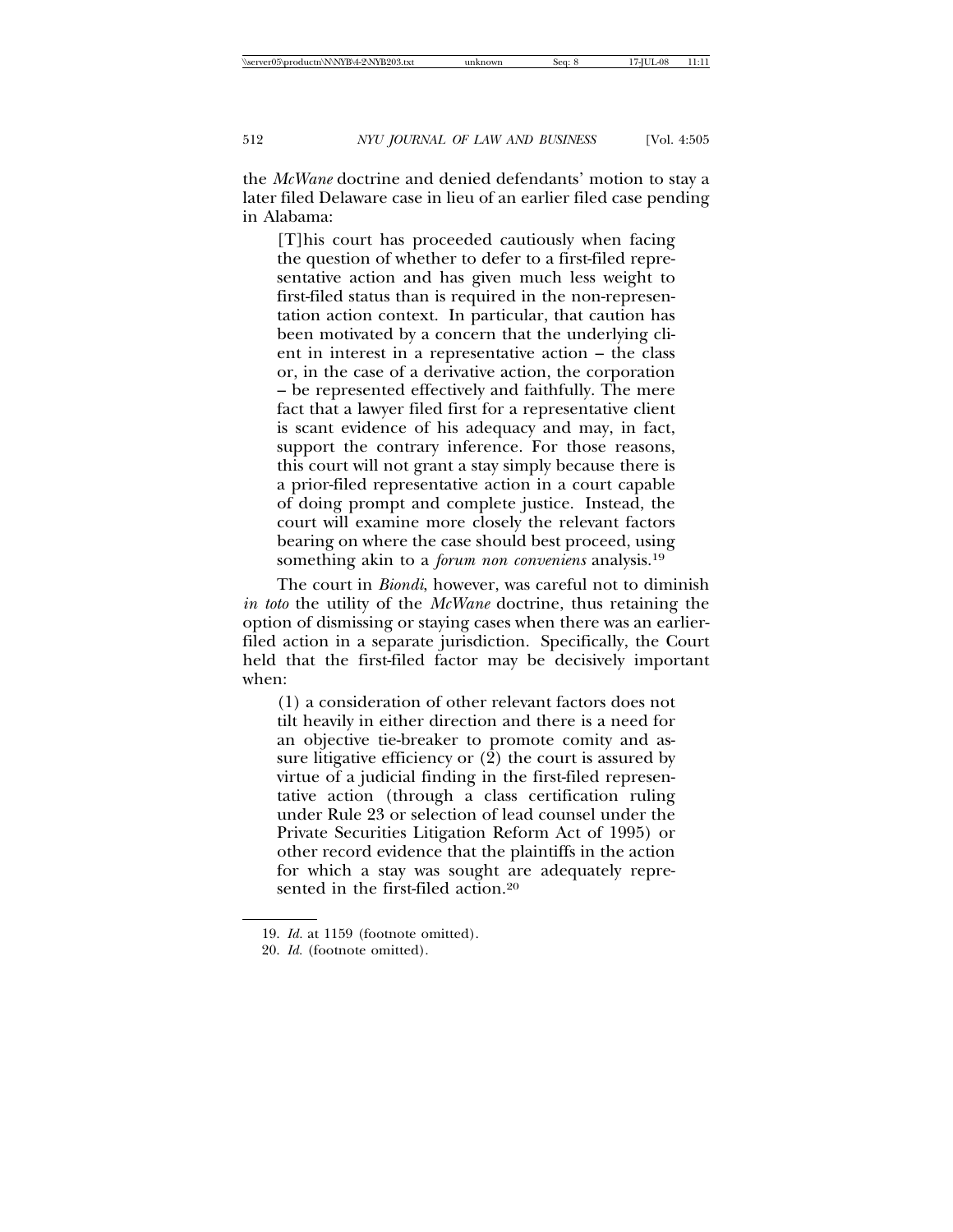During the past 12-18 months, Delaware courts have increasingly employed the *Biondi* framework to retain class and derivative actions in circumstances even when an earlier filed case was filed elsewhere. Nowhere is this practice more evident than in those cases pertaining to the backdating of stock options.

The first opportunity for the Chancery Court to grapple with allegations pertaining to the backdating of stock options arose in the case of *Ryan v. Gifford.*21 Plaintiff Walter E. Ryan filed a derivative action in the Court of Chancery against certain of the officers and directors of Maxim Integrated Products, Inc. ("Maxim"), a company headquartered in California, alleging that Maxim's officers and directors breached their fiduciary duties by approving backdated stock options in violation of shareholder-approved stock option plans.22 Defendants moved to dismiss and in the alternative to stay the Delaware action under the *McWane* doctrine in favor of two earlier filed cases – one pending in federal court in the Northern District of California and the other pending in California Superior Court.23

Noting that the application of the *McWane* doctrine "presents great difficulty in shareholder derivative actions,"24 Chancellor Chandler examined both the adequacy of the competing complaints and each of the potential court's ability to render justice.25 The Court focused on the second factor in denying defendants' stay request, holding that Delaware courts have a "'significant and substantial interest in overseeing the conduct of those owing fiduciary duties to shareholders of Delaware corporations.' This interest increases greatly in actions addressing novel issues."26 According to the Court, determining whether the undisclosed practice of backdating option grants "violates one or more of Delaware's common law fiduciary duties. . .encompasses numerous issues, including the propriety of this type of executive compensation, requisite disclosures that must accompany such compensation, and the

<sup>21. 918</sup> A.2d 341 (Del. Ch. 2007).

<sup>22.</sup> *Id.* at 346.

<sup>23.</sup> *Id.* at 348.

<sup>24.</sup> *Id.* at 349*.*

<sup>25.</sup> *Id.* at 349-50.

<sup>26.</sup> *Id.* (quotation omitted)*.*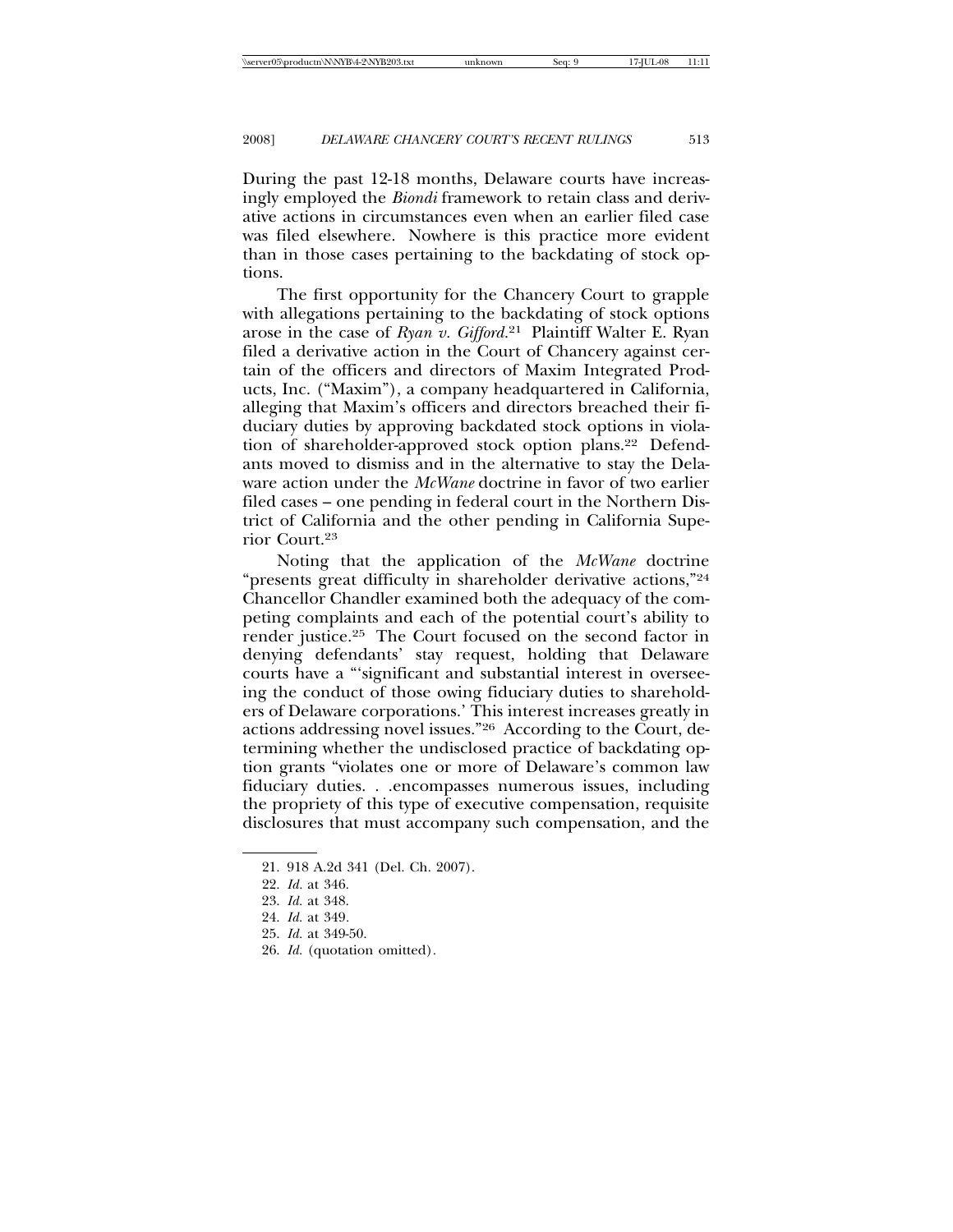legal implications of intentional non-compliance with shareholder-approved plans."27 Since no Delaware court had yet addressed these issues, the Court concluded it appropriate to remove any doubt regarding Delaware law by retaining jurisdiction over the case and elucidating the fiduciary principles applicable in the stock option backdating context.28

Several months after *Ryan* was decided, Vice Chancellor Lamb dealt with a similar issue in *Brandin v. Deason.*29 Plaintiff Jan Brandin filed a derivative action in Delaware against certain of the officers and directors of Affiliated Computer Service, Inc. ("ACS"), a company headquartered in Texas. Like the plaintiff in *Ryan,* Brandin alleged that ACS's officers and directors breached their fiduciary duties by approving backdated stock options in violation of shareholder-approved stock option plans.<sup>30</sup> Other plaintiffs followed, bringing similar claims in a variety of different courts, including one in federal court in the Northern District of Texas.31

More than a year after the filing of Brandin's original complaint, and several months after 16 defendants answered the amended complaint, three defendants moved to stay the Delaware action in favor of the Texas action. These Defendants argued that the Delaware case was a subset of the Texas case, which alleged a number of federal securities claims not at issue in Delaware and that, because Brandin lacked standing to contest some of the stock options at issue, the Delaware case would not resolve state law claims that encompassed the majority of the alleged misconduct.<sup>32</sup> Defendants also asserted that allowing the case to proceed would result in duplicative and wasteful litigation, and that they would be "saddled with great hardship" by having to litigate in Delaware.<sup>33</sup> In response, Brandin argued that the Delaware case had progressed more rapidly than the Texas case, that the defendants' stated hardships were pretextual and that the Chancery Court had an overriding interest in hearing the case because "it involves a type of fiduciary malfeasance – stock options backdating –

- 29. 941 A.2d 1020 (Del. Ch. 2007).
- 30. *Id.* at 1022.
- 31. *Id.*
- 32. *Id.* at 1023*.*
- 33. *Id.*

<sup>27.</sup> *Id.* at 350.

<sup>28.</sup> *Id.*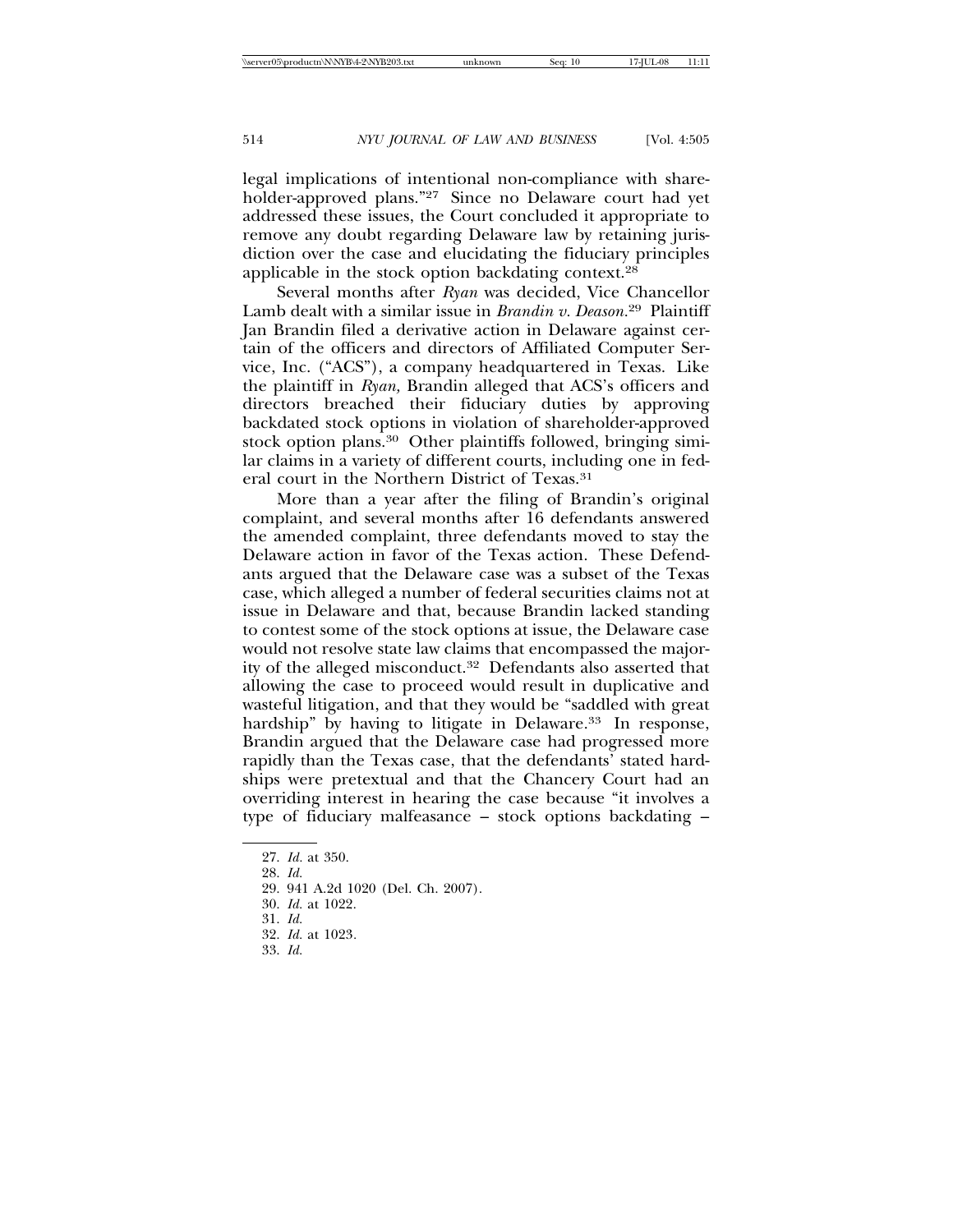which has the potential to raise unsettled, yet important, questions of Delaware corporate law."34

Like Chancellor Chandler in *Ryan*, Vice Chancellor Lamb observed that *McWane* had limited application in derivative cases, based on the *Biondi* framework outlined above.<sup>35</sup> Noting that "the law governing all of the intricacies potentially associated with stock options backdating claims is far from wellsettled," that "Delaware courts have a sizable interest in resolving such novel issues to promote uniformity and clarity in the law that governs a great number of corporations," and that "stockholders of companies incorporated in this state would suffer a disservice if Delaware courts suddenly became a forum of last resort, available for only that small percentage of representative suits which do not, at least in theory, overlap with issues of the federal securities laws," Vice Chancellor Lamb denied the motion to stay.36

# B. Topps *and the Chancery Court's Application of the* McWane *Doctrine to the "Going Private" Merger Wave*

The Chancery Court's assertion of its jurisdiction over derivative and shareholder class actions extended to the influx of cases challenging "going private" takeovers between 2006 and 2007. In particular, in *In re The Topps Co. S'holders Litig.*, 37 Vice Chancellor Strine explained that the recent wave of going-private transactions, involving private equity buyers who intend to retain a target's existing management, has given rise to important and novel issues under Delaware corporate law that are best determined by Delaware courts.38 In *Topps*, two private equity firms announced that they had entered into a preliminary agreement to purchase The Topps Company Inc. ("Topps") by way of a merger.39 Shortly thereafter, nine stockholders of Topps filed class action lawsuits challenging the proposed merger – four in the Supreme Court of the State of New York, where Topps is headquartered, and five in the Court of Chancery, where Topps is incorporated. The first

- 38. *Id.* at 954*.*
- 39. *Id.*

<sup>34.</sup> *Id.*

<sup>35.</sup> *Id.* (footnote omitted).

<sup>36.</sup> *Id.* at 1024, 1027*.*

<sup>37. 924</sup> A.2d 951 (Del. Ch. 2007).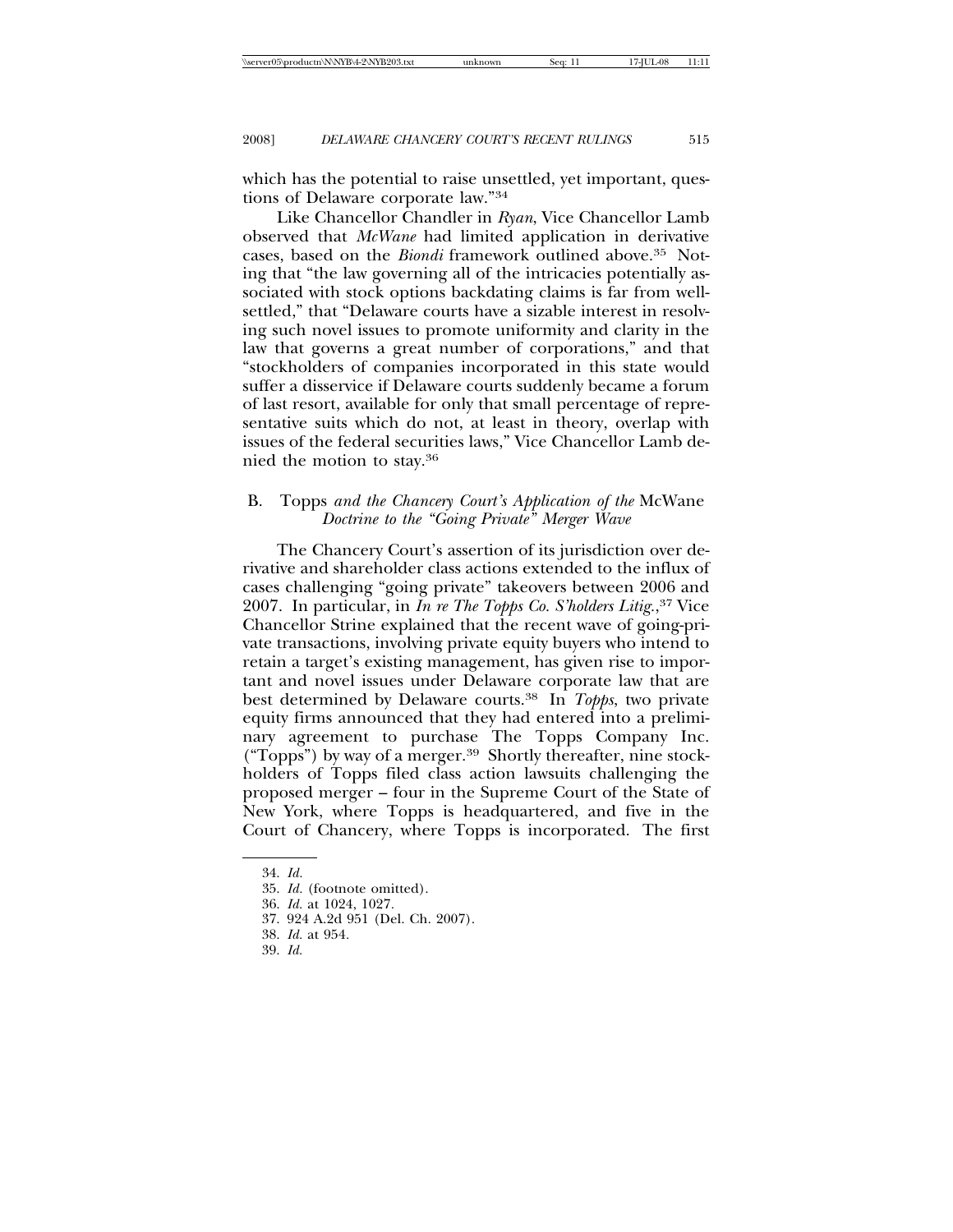lawsuit was filed in New York, and the first Delaware-based action was filed the next day.40 The Delaware proceedings moved along more swiftly than the New York proceedings, but plaintiffs in both New York and Delaware sought to preliminarily enjoin the proposed merger.<sup>41</sup>

Citing the "first-filed rule" and *McWane*, Topps argued that the Delaware Action should be dismissed or, in the alternative, stayed in favor of the New York action. Because the actions involved the same parties, issues and facts, and because the New York court previously indicated that it intended to proceed with the New York Action, Topps argued that litigating in both Delaware and New York simultaneously would result in unnecessary expense and would risk inconsistent rulings on the same issues.42

The Court rejected Topps' motion to dismiss or stay. Noting that "only two Delaware decisions have so far touched on the issues raised in the current deal environment," the Court stated that the *Topps* merger was:

[P]art of a newly emerging wave of going private transactions involving private equity buyers who intend to retain current management. This wave raises new and subtle issues of director responsibility that have only begun to be considered by our state courts. This factor bears importantly on the question of where this case should be heard. When new issues arise, the state of incorporation has a particularly strong interest in addressing them, and providing guidance.43

Because of the novelty of the issues presented, Vice-Chancellor Strine, like Chancellor Chandler in *Ryan*, emphasized Delaware's need to interpret its own law:

As with the phenomenon of stock options backdating, Delaware has an important policy interest in having its courts speak to these emerging issues in the first instance, creating a body of decisional authority that directors and stockholders may confidently rely upon. Indeed, in Delaware's system of corporate law,

<sup>40.</sup> *Id.* at 954-55.

<sup>41.</sup> *Id.* at 957*.*

<sup>42.</sup> *Id.* at 953.

<sup>43.</sup> *Id.* at 954 (footnote omitted)*.*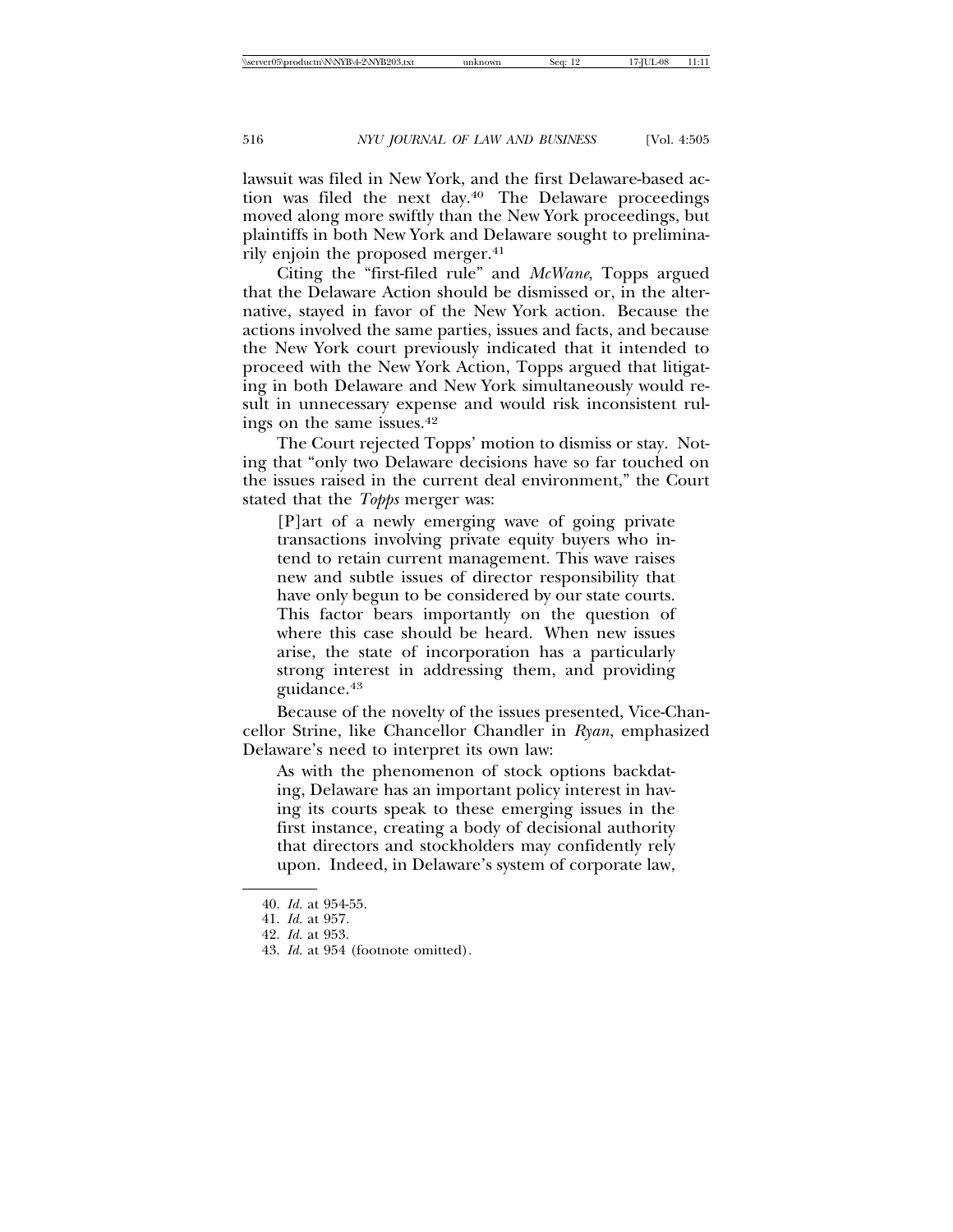the adjudication of cases involving the fiduciary duties of directors in new business dynamics is one of the most important methods of regulating the internal affairs of corporations, as these cases articulate the equitable boundaries that cabin directors' exercise of their capacious statutory authority.44

Although the Court rejected the application of the *Mc-Wane* doctrine, it did leave open the option of granting a stay motion by defendants in a similar factual scenario in the future: "[t]his is not to say that the consideration of which action is first filed cannot play a useful tie-breaking role when all other considerations are equal."45

The *Topps* decision is notable for another reason. Vice Chancellor Strine seemed to go out of his way to prevail upon plaintiffs to not hesitate to file valid claims involving Delaware law in Delaware. Providing a long-string cite to recent Delaware cases finding for stockholder-plaintiffs, the Court sought to assure shareholders that they would get a fair hearing always, and if they presented valid claims, could expect to secure "important relief" in the Delaware courts.<sup>46</sup> This commentary must be placed in context. Until *Ryan* was issued in February 2007, a large number of option backdating suits involving Delaware corporations were filed in the state or federal courts of other jurisdictions. In addition, the Caremark merger litigation, which is discussed in greater detail below, presented the rare major merger lawsuit in Delaware that never involved a motion to consolidate multiple actions and to appoint lead counsel. Only one shareholder plaintiff, Louisiana Municipal Police Employees' Retirement System, initiated suit in Delaware, while numerous plaintiffs challenged the deal in Caremark's state of headquarters, Tennessee.47

The Court's limitation of the *McWane* doctrine in certain representative actions, as exemplified by its decisions in *Ryan*, *Brandin* and *Topps*, did not undermine the doctrine generally.

<sup>44.</sup> *Id.* at 960 (footnote omitted)*.*

<sup>45.</sup> *Id*. at 957.

<sup>46.</sup> *Id.* at 962 n.39. Vice Chancellor Strine went on to assure stockholderplaintiffs that their lawyers "will receive appropriate remuneration in this court for achieving an important benefit for the corporation or a class of shareholders." *Id.*

<sup>47.</sup> Louisiana Mun. Police Employees' Ret. Sys. v. Crawford, 918 A.2d 1172 (Del. Ch. 2007).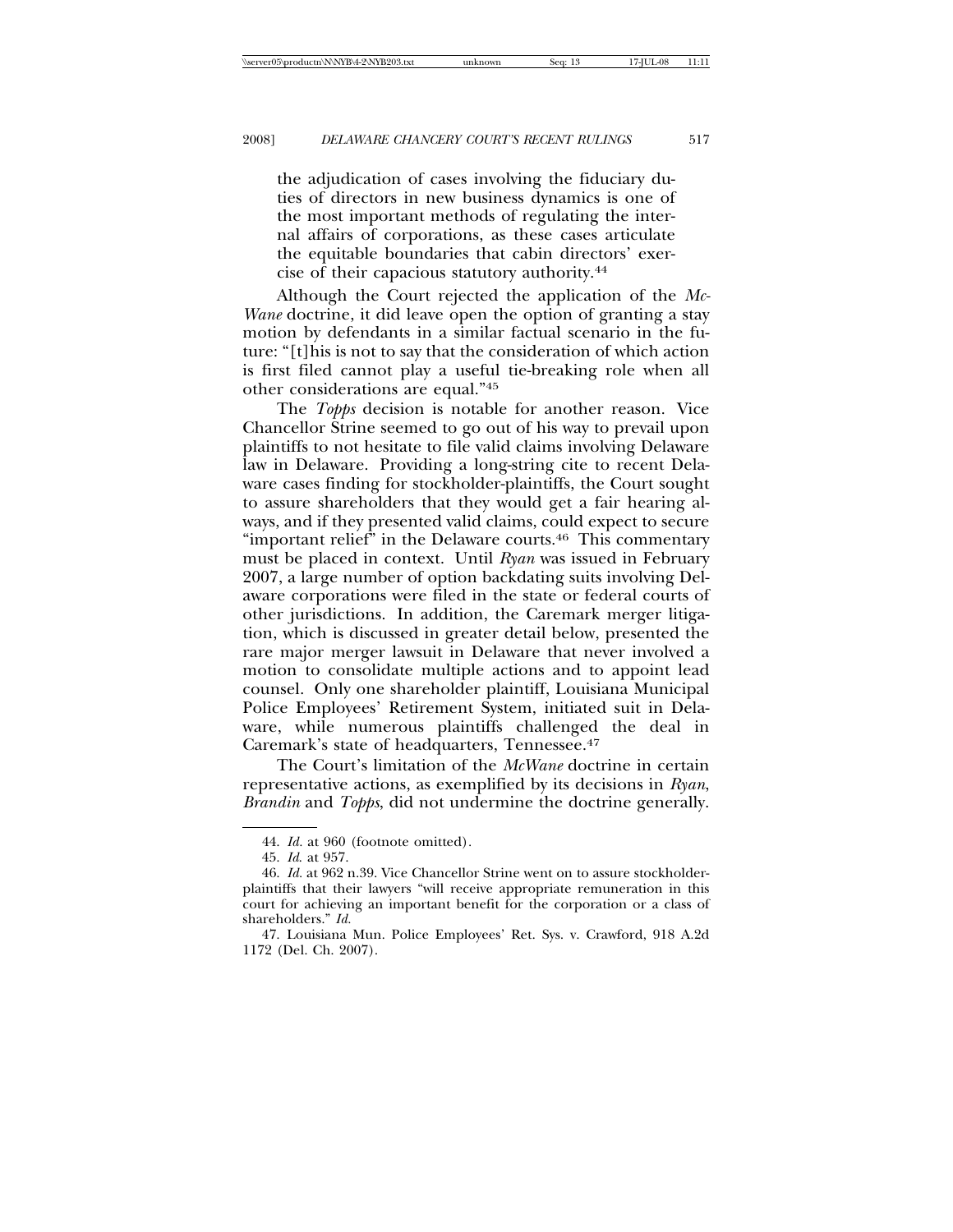For example, in *Kaufman v. Kumar*, 48 Vice Chancellor Lamb looked to *McWane,* dismissing an action brought by a special litigation committee in favor of an earlier filed action in the Eastern District of New York, where the underlying issues were not particularly unsettled under applicable law. Nor has the *McWane-*lite approach to the representative action spilled over into circumstances in which multiple individual actions have been filed in multiple jurisdictions. For example, in *Citrin* Holdings LLC. v. Cullen 130 LLC,<sup>49</sup> the Court granted Defendant Cullen's *McWane* based motion to stay in favor of an earlier filed acted pending in Texas. In *Diedenhofen-Lennartz v. Diedenhofen*, 50 the Chancery Court granted defendants' *Mc-Wane* based motion to dismiss in favor of earlier-filed actions pending in the courts of Germany, Canada and California, where the underlying issues were linked to non-Delaware law.

Asserting the Court's authority to hear certain types of cases is one thing. What the Court does with that authority is another. As explained below, while assessing these new factual scenarios, the Court may also be moving towards a more pliable and more meaningful inquiry into whether the presumption of good faith business judgment should attach to particular cases.

### III.

THE CHANCERY COURT'S RULINGS IN THE OPTION BACKDATING CASES AND A STRENGTHENED GOOD FAITH STANDARD

### A. *Option Backdating Cannot Happen Without An Intentionally Manipulated Process*

It appears that the Chancery Court's asserting its jurisdiction in the stock option backdating cases was driven, in large measure, by the egregious self-dealing and severe corporate governance failures that lie at the heart of the typical option backdating scenario. The practice of stock option backdating often involves the fabrication of corporate records or a board exceeding its statutory or contractual (via the corporate charter) authority. The practice is particularly virulent in that it can generate massive, undisclosed and illegal profits for com-

<sup>48.</sup> C.A. No. 2418-VCL, 2007 WL 1765617 (Del. Ch. June 8, 2007).

<sup>49.</sup> C.A. No. 2791-VCN, 2008 WL 241615 (Del. Ch. Jan. 17, 2008).

<sup>50. 931</sup> A.2d 439 (Del. Ch. 2007).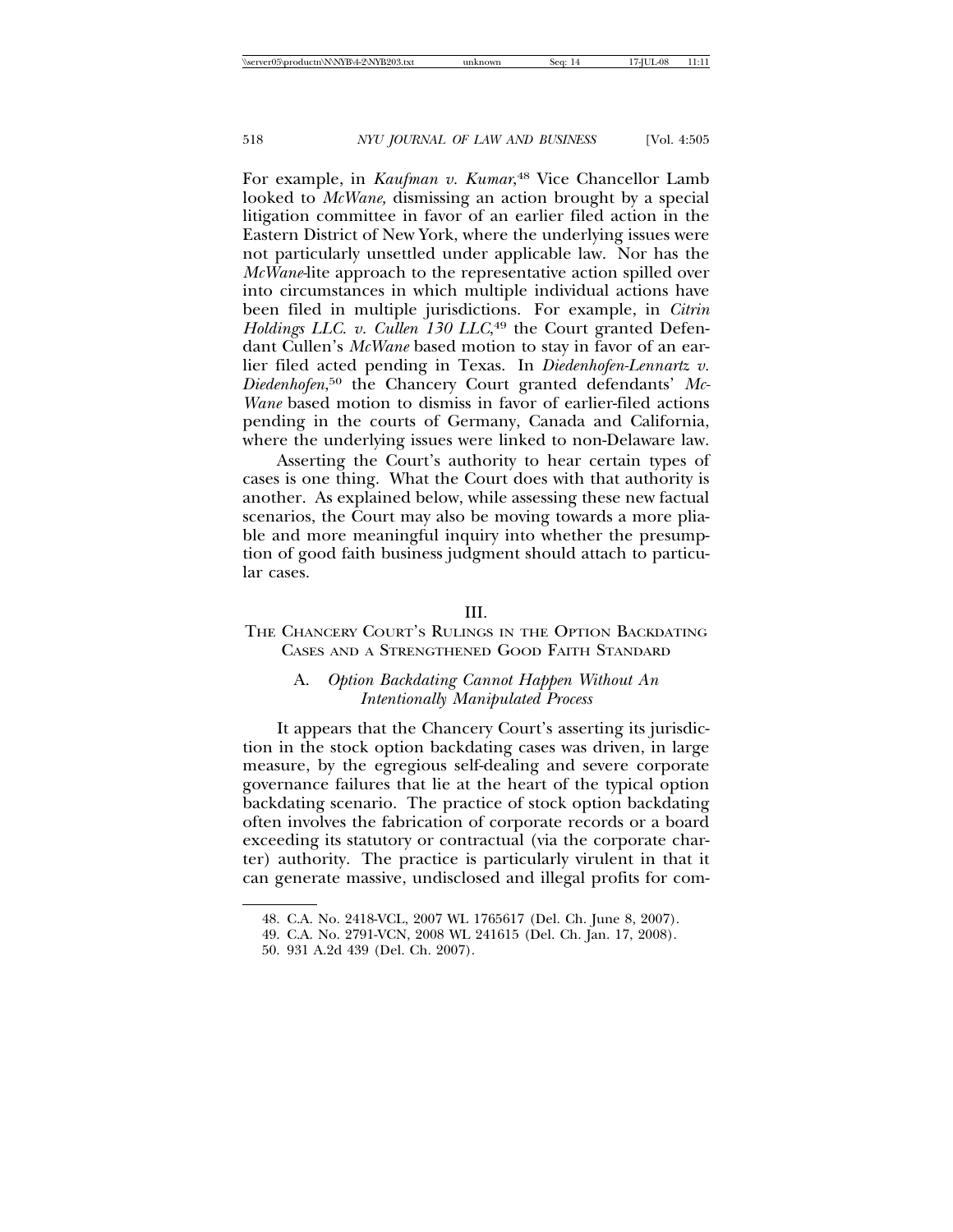pany officers, executives and directors at the direct expense of the company and its shareholders.

Stock options are granted by public companies as part of compensation packages for executives – supposedly to create incentives for them to boost long-term corporate performance and profitability. "Backdating" is the practice of picking an option-grant date earlier than the actual date the option was granted – typically when the stock price was lower than the actual grant date. "Spring-loading" is the practice of granting the stock option just before the company issues positive news which will likely push the stock price up, the executive gets an instant and riskless profit.

At its core, therefore, stock option backdating and springloading involves fiduciaries manipulating a corporate process order to line their own pockets at the expense of the corporation and its shareholders. It is this abuse of power that differentiates the option backdating cases from other (seemingly similar) cases pertaining to executive compensation. For example, *In re The Walt Disney Co., Derivative Litigation*<sup>51</sup> – the paramount Delaware executive compensation case of recent years – Chancellor Chandler ruled in favor of The Walt Disney Company's board of directors in a shareholder derivative action challenging the hiring in 1995 and subsequent controversial termination in 1996 of Michael Ovitz as president of Disney.52 Disney's stockholders claimed that the members of Disney's board at the time those decisions were made did not properly evaluate Ovitz's employment contract and the subsequent nofault termination, which resulted in a severance package to Ovitz valued at approximately \$140 million after only 14 months of employment.<sup>53</sup> Despite finding that Disney's CEO, Michael Eisner was a "Machiavellian imperial" and CEO who had "enthroned himself as the omnipotent and infallible monarch of his own personal Magic Kingdom" and that Disney's Board of Directors was both "supine" and "passive," the Court held that Disney's directors did not breach their fiduciary duties or waste Disney's assets.54

54. *Id.* at 760, 761, 763.

<sup>51. 907</sup> A.2d 693 (Del. Ch. 2005).

<sup>52.</sup> *Id.* at 697.

<sup>53.</sup> *Id.*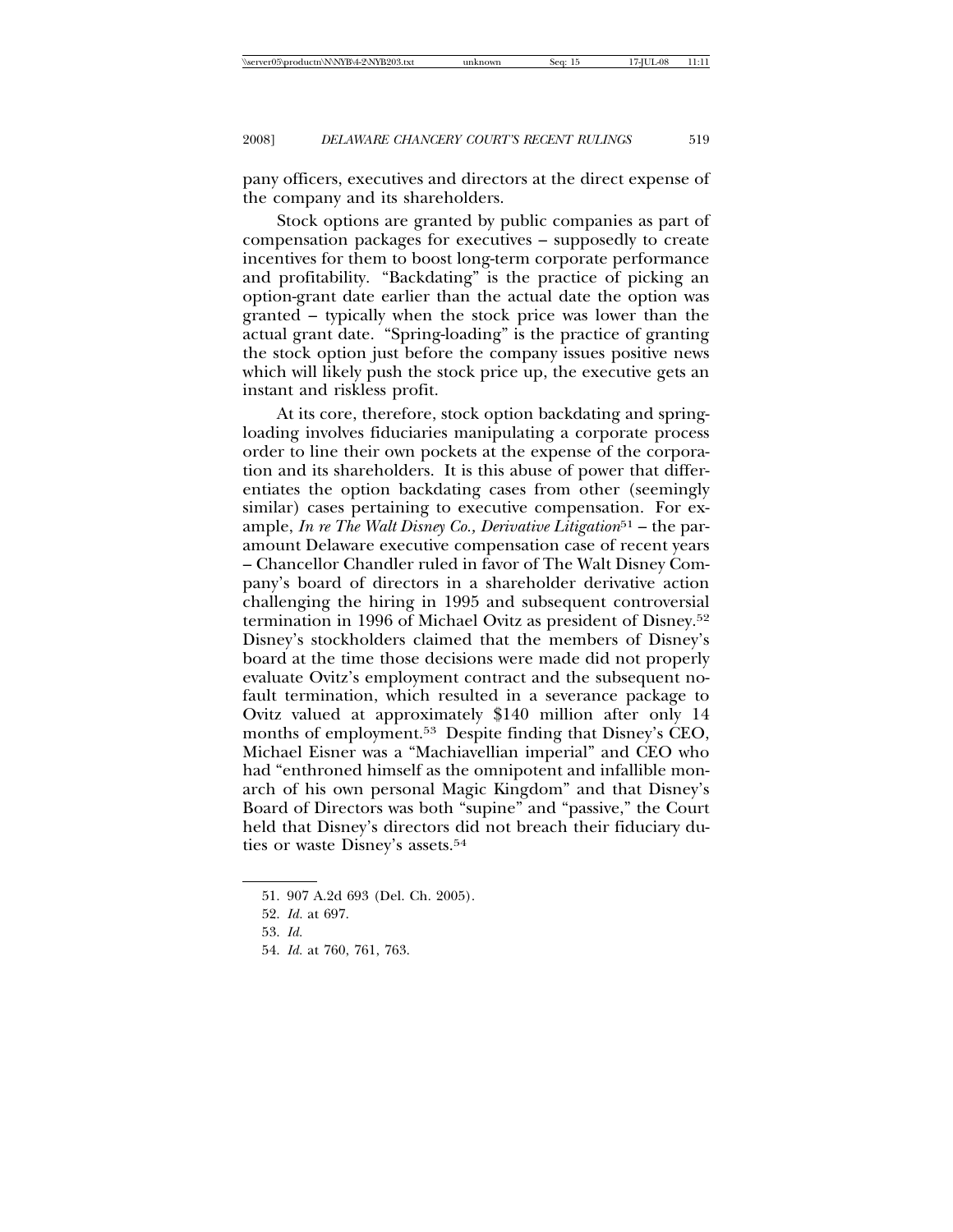The Disney Court's holding was largely dependant on its finding that no director – other than Ovitz – had any financial interest in Ovitz's hiring, the terms of his employment or his firing.55 With respect to Ovitz, the Court found that he owed no duty of loyalty prior to his employment and therefore did not breach any such duty in negotiating or accepting his employment agreement, and that he played no role in determining the basis for his termination or in Disney's decision to make the payment required for a termination without cause.<sup>56</sup> Accordingly, the Court held that Ovitz's receipt of the severance payment did not breach his duty of loyalty and that the board, although no paragon of good corporate governance, had not acted in bad faith.<sup>57</sup>

# B. *The Chancery Court Decided Option Backdating Suits Amid Increased Sensitivity to Executive Compensation Abuses*

Throughout much of 2006 and early 2007, the option backdating scandal was front page news and subjected hundreds of companies to scrutiny from the United States Securities and Exchange Commission and Department of Justice. Although prior to 2007, Delaware courts had dealt extensively with issues of executive compensation, they had not grappled with cases specifically dealing with the backdating of stock options.

Until the Court issued its hugely influential opinion in *Ryan v. Gifford*, it was possible that option backdating suits could be dismissed as run-of-the-mill "*Disney*-style" compensation claims. As long as the recipients of the backdated options were not board members or constituted a minority of the board, one could conceive of rulings exempting from liability the board members who approved—directly or indirectly backdated or spring-loaded stock options. Put another way, a strict application of the demand futility tests of *Aronson v. Lewis*58 and *Rales v. Blasband*, 59 within the decisional framework of the *Disney* case, may have led to dismissals of derivative suits challenging option backdating or spring-loading.

<sup>55.</sup> *Id.* at 745, 757-58.

<sup>56.</sup> *Id.* at 757-58.

<sup>57.</sup> *Id.*

<sup>58. 473</sup> A.2d 805, 814 (Del. 1984).

<sup>59. 634</sup> A.2d 927, 934 (Del. 1993).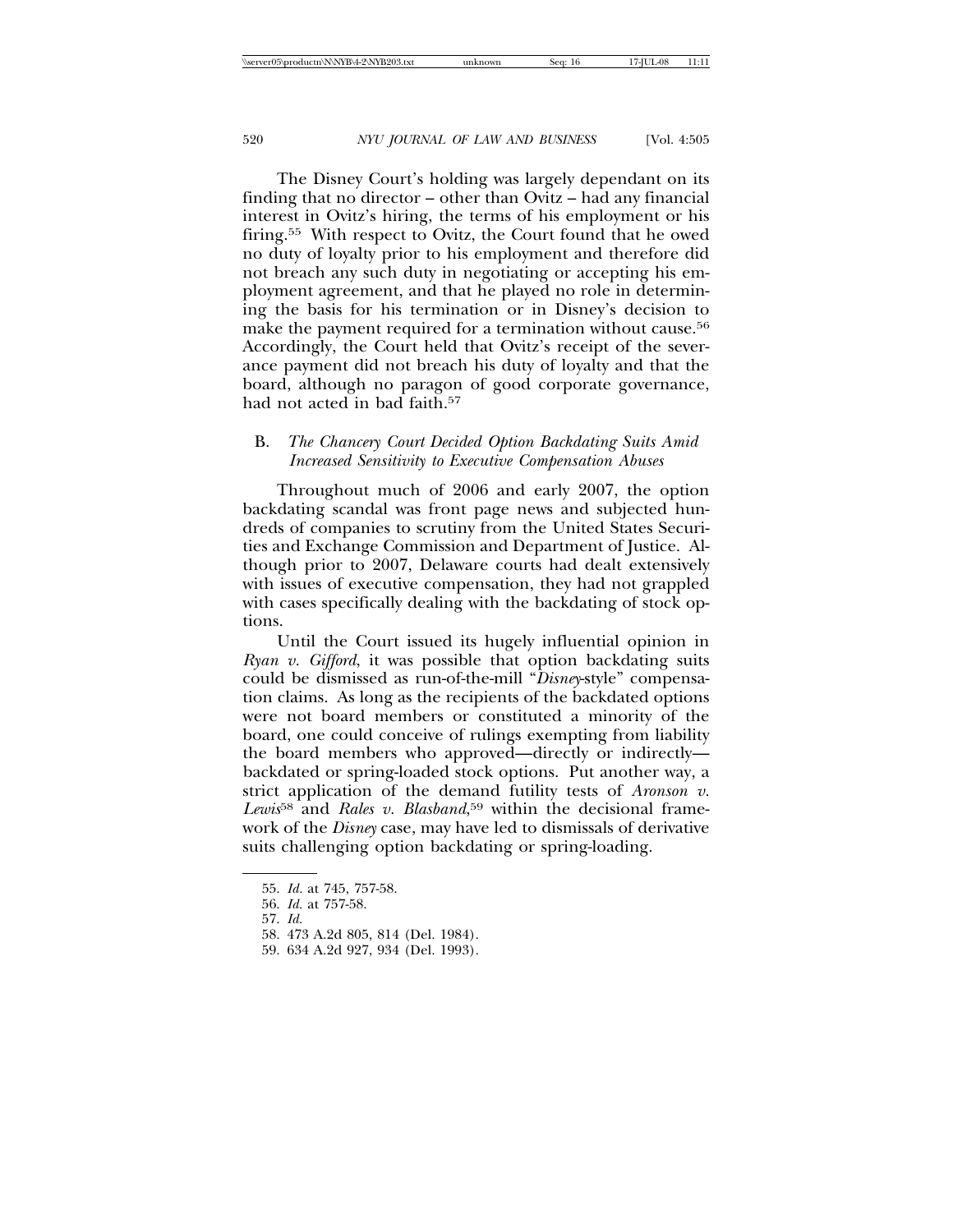In fact, a number of the defendants in the stock option backdating cases argued that courts should rely on Chancellor Chandler's opening remarks in *Disney*, and find that requiring explicit disclosure of backdated or spring-loaded option grants would unfairly apply "'21st century notions of best practices'" to decades-old conduct.60 As discussed below, the Court has rejected this argument rather forcefully, finding that option backdating and spring-loading cuts to the heart of Delaware's fiduciary duty law. Without expressly altering the traditional "demand futility" tests, the Court appears to have applied an unconstrained and realistic analysis of the issue that lies at the heart of whatever "standards" are applied – whether there is reason to question the board's good faith.

Before assessing the details of the Court's handling of this pervasive and nefarious practice, two developments predating *Ryan* are worth considering. As noted above, many plaintiffs chose to file their stock option backdating cases in jurisdictions outside of Delaware. In addition, federal regulators and members of Congress openly decried and opened investigations into the practice of option backdating.

Although the Chancery Court could do nothing but wait for the chance to speak publicly on the issue – and re-assert its leadership in matters of corporate governance – these two developments may have created additional pressures. As a recent article in *The News Journal*, <sup>61</sup> a local Delaware publication, highlighted, Delaware jurists and state officials are concerned with ensuring that Delaware maintain its stronghold as the "legal home for Corporate America."

Perhaps the single greatest threat to this bastion would be some form of a federal corporation law governing the internal working of publicly traded companies.62 Even today, steps toward such a law receive support in Washington. In fact, The Shareholder Vote on Executive Compensation Act, which is

<sup>60.</sup> *In re* The Walt Disney Co. Derivative Litig., 907 A.2d 693, 697 (Del. Ch. 2005).

<sup>61.</sup> Maureen Milford, *Delaware's Corporate Dominance Threatened,* NEWS J. (Del.), Mar. 2, 2008.

<sup>62.</sup> According to Delaware Supreme Court Chief Justice Myron T. Steele, federal encroachment on Delaware corporate law is a real threat, as it could cause the legal bar to "disintegrate: leaving 25 percent of the [Delaware's] lawyers unemployed." *Id.*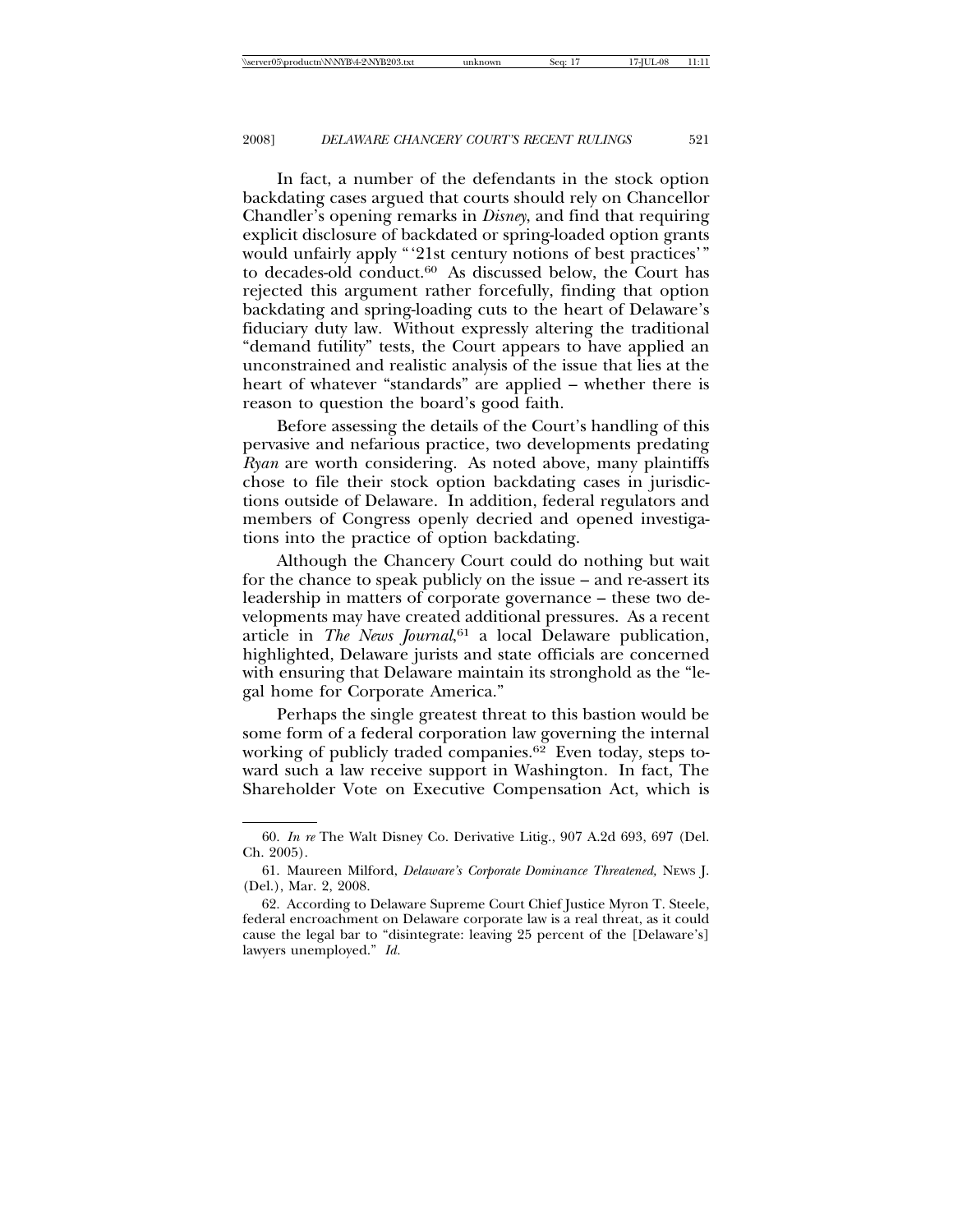currently pending in the Senate<sup>63</sup> would require that public companies submit executive pay plans to a nonbinding shareholder vote each year. The Shareholder Vote on Executive Compensation Act is just the latest a series of proposed federal legislation receiving political support as a result of the stock option backdating scandal. During Senate hearings on the backdating scandal, Senator Chuck Grassley stated:

*It is behavior that, to put it bluntly, is disgusting and repulsive*. It is behavior that ignores the concept of an "honest day's work for an honest day's pay" and replaces it with a phrase that we hear all too often today, 'I'm going to get mine.'" Even worse in this situation, most of the perpetrators had already gotten "theirs" in the form of six-and seven-figure compensation packages of which most working Americans can only dream. But apparently that was not enough for some. Instead, shareholders and rank-and-file employees were ripped off by senior executives who rigged stock option programs - through a process called "back-dating" - to further enrich themselves. *And as we have found far too often in corporate scandals of recent years, boards of directors were either asleep at the switch, or in some cases, willing accomplices themselves*. 64

### C. *The Court's Rulings Rest on a Pragmatic Good Faith Standard*

Although shareholders initially chose different venues for filing their suits, and politicians and regulators in Washington got a head start in pouncing upon the issue, the Chancery Court's rulings on the option backdating scandal have confirmed Delaware's preeminence in matters of corporate governance. In *Ryan*, Chancellor Chandler held:

A director who approves the backdating of options faces *at the very least a substantial likelihood of liability, if only because it is difficult to conceive of a context in which a*

<sup>63.</sup> *Shareholder Vote on Executive Compensation Act: Hearing on S. 1181*, 110th Cong. (2007). A companion bill introduced by Congressman Barney Frank passed the House by a wide margin in April 2007.

<sup>64.</sup> Senator Chuck Grassley, Chairman, S. Comm. on Finance, Prepared Opening Statement for Hearing on Executive Compensation: Backdating to the Future (Sept. 6, 2006), http://finance.senate.gov/hearings/statements/ 090606cg.pdf.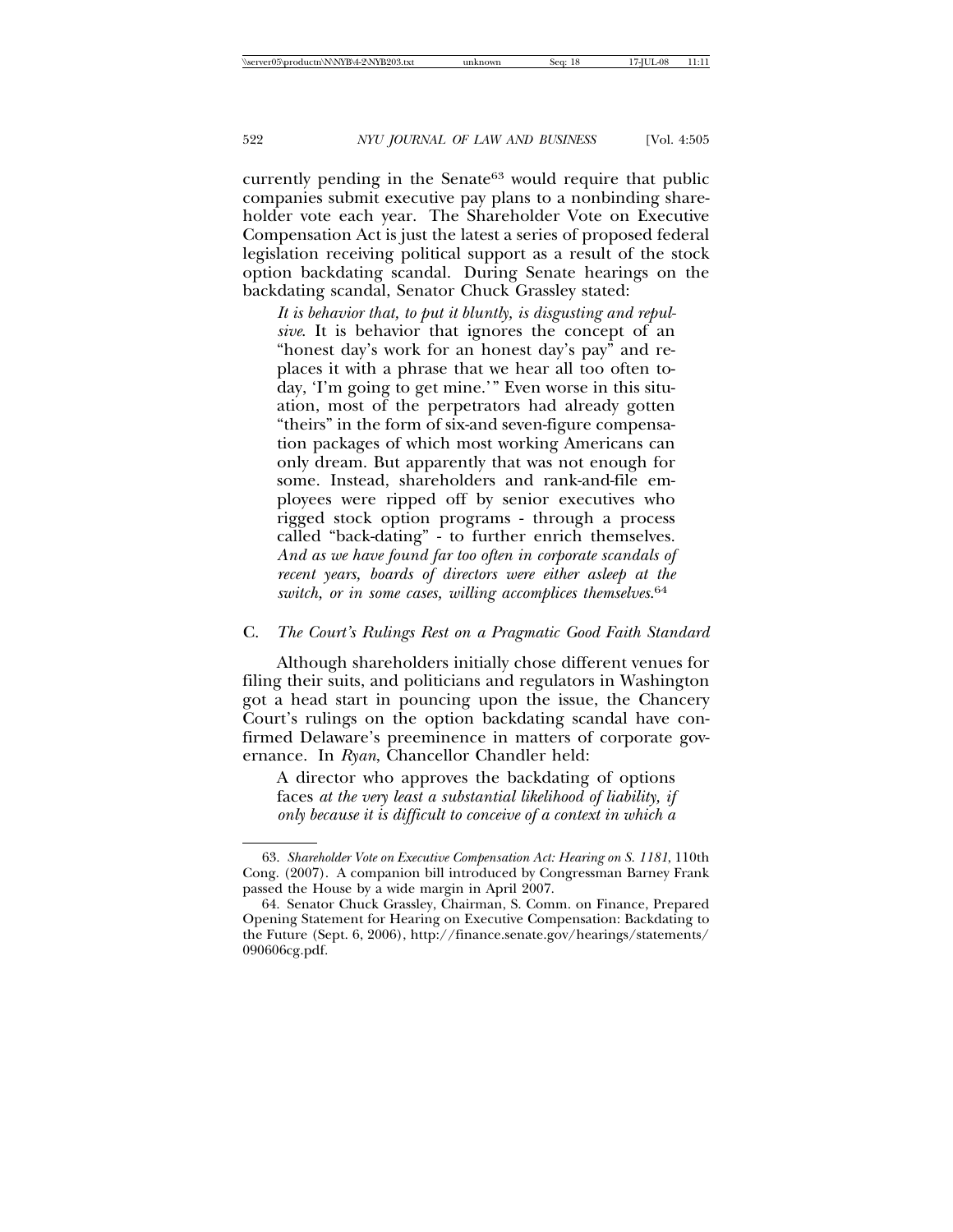*director may simultaneously lie to his shareholders (regarding his violations of a shareholder-approved plan, no less) and yet satisfy his duty of loyalty.* Backdating options qualifies as one of those rare cases [in which] a transaction may be so egregious on its face that a board approval cannot meet the test of business judgment, and a substantial likelihood of director liability therefore exists.

*I am unable to fathom a situation where the deliberate violation of a shareholder approved stock option plan and false disclosures,* obviously intended to mislead shareholders into thinking that the directors complied honestly with the shareholder-approved option plan, *is anything but an act of bad faith*. *It certainly cannot be said to amount to faithful and devoted conduct of a loyal fiduciary.* Well-pleaded allegations of such conduct are sufficient, in my opinion, to rebut the business judgment rule and to survive a motion to dismiss.65

Chancellor Chandler reached a similar conclusion with respect to option spring-loading in *In re Tyson* Foods*, Inc. Consol. S'holder Litig*.:

Despite Defendants' efforts to downplay the severity of their conduct, there is little doubt that [a]t their heart, *all backdated options involve a fundamental, incontrovertible lie: directors who approve [such] an option dissemble as to the date on which the grant was actually made.*<sup>66</sup>

Vice Chancellor Lamb picked up the baton in *Conrad v. Blank*, holding that "[p]articularly in relation to option grants to senior officers or executives pursuant to plans that require at-the-money pricing, a finding of a pattern or practice of assigning improper measurement dates to option grants resulting in the issuance of millions of stock options with strike

<sup>65.</sup> Ryan v. Gifford, 918 A.2d 341, 355-58 (Del. Ch. 2007) (footnote omitted). *See also In re* Tyson Foods, Inc. Consol. S'holder Litig., 919 A.2d 563, 593 (Del. Ch. 2007) (finding that directors faced a substantial likelihood of liability for manipulated stock option grants because "[a] director who intentionally uses inside knowledge not available to shareholders in order to enrich employees while avoiding shareholder-imposed requirements cannot, in my opinion, be said to be acting loyally and in good faith as a fiduciary").

<sup>66.</sup> *Tyson Foods*, 919 A.2d at 592.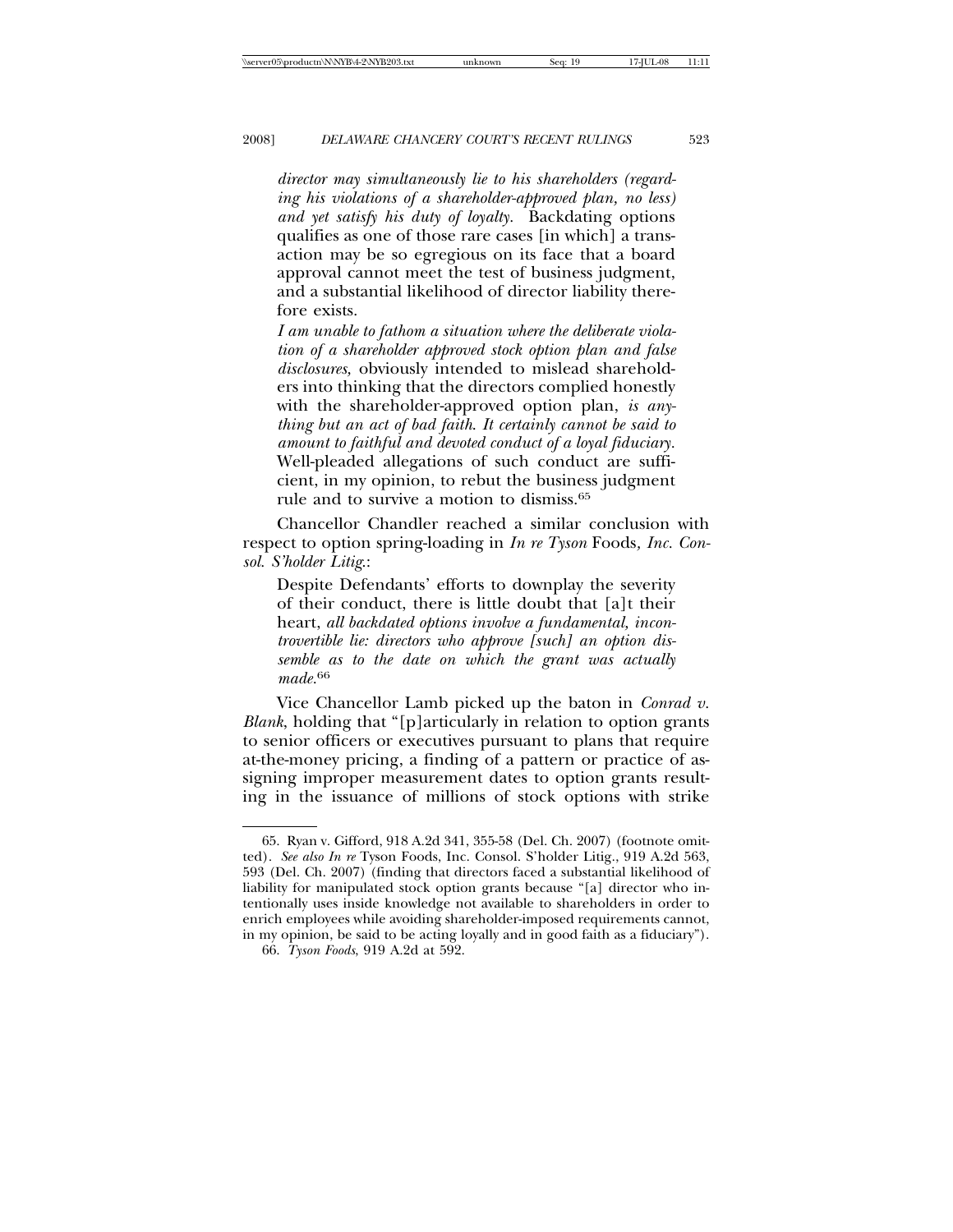prices set at a lower price than that required by the plan raises substantial risks of personal liability on the part of both the grant executives who got the options and the directors who approved them."67

In addition to raising doubt about the *good faith* of the grantors, as well as the grantees, $68$  the Court has viewed backdating as a material disclosure issue. Most recently, the Court in *Weiss v. Swanson* concluded, "the obligation to disclose the policy of timing option grants alleged in [the stock option backdating complaints] arises simply from a 'moral intuition. . . that directors should be candid with shareholders' and this court's well-established definition of materiality. Such a determination is within the proper domain of fiduciary duty law, and requires reference only to well-established standards of fiduciary duty."69

The Chancery Court's renewed focus on executive compensation abuse has extended beyond the stock option backdating context. For example, in *In re InfoUSA, Inc. S'holders Litig.*, Chancellor Chandler dismissed most of a derivative complaint, laying out in detail for the benefit of shareholders' counsel the importance of pleading a derivative complaint with a specific explanation why each underlying claim constitutes a breach of duty by each director defendant.70

70. No. Civ. A. 1956-CC, 2007 WL 2419611, at \*25-26 (Del. Ch. Aug. 20, 2007).

<sup>67. 940</sup> A.2d 28, 38 (Del. Ch. 2007).

<sup>68.</sup> *See, e.g.*, *Ryan*, 918 A.2d at 355 n.35 ("[I]t is difficult to understand how a plaintiff can allege that directors backdated options without simultaneously alleging that such directors knew that the options were being backdated. After all, any grant of options had to have been approved by the committee, and that committee can be reasonably expected to know the date of the options as well as the date on which they actually approve a grant. *Nor is it any defense to say that directors might not have had knowledge that backdating violated their duty of loyalty. Directors of Delaware corporations should not be surprised to find that lying to shareholders is inconsistent with loyalty, which necessarily requires good faith*.") (emphasis added).

<sup>69.</sup> C.A. No. 2828-VCL, 2008 WL 623324, at \*8 (Del. Ch. Mar. 7, 2008) (footnote omitted); *see also id.* at \*4 ("'[S]hareholders have a right to the full, unvarnished truth' in the area of executive compensation, and therefore directors as fiduciaries, have a duty to disclose all material information when seeking stockholder approval of an option plan, or when disclosing an option grant.") (quoting Tyson Foods, Inc. Consol. S'holder Litig.*,* No. Civ. A. 1106-CC, 2007 WL 2351071, at \*4 (Del. Ch. Aug. 15, 2007) (denying defendants' motion for judgment on the pleadings)).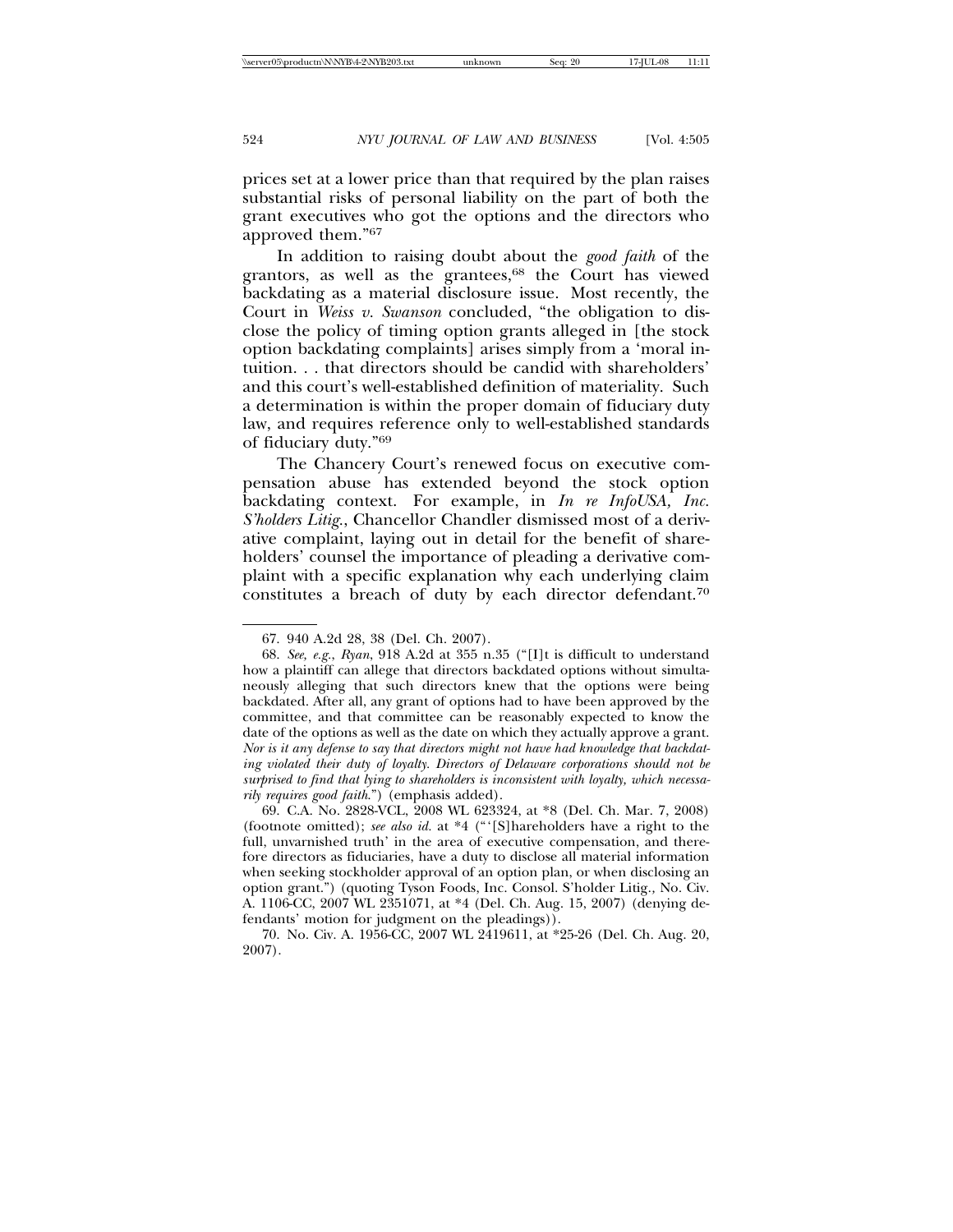Nevertheless, the Court upheld claims relating to compensation, stating that the business judgment rule:

does not require the court to bless the conclusion of a director that is self-evidently nonsense on stilts, nor does it protect a board that looks into the sun and names it the moon. . . . *Where, as here, the directors sought shareholder approval of an amendment to a stock option plan that could potentially enrich themselves and their patron, their concern for complete and honest disclosure should make Caesar appear positively casual about his wife's infidelity*. 71

Thus, the application of the business judgment rule is as protective of directors as ever, but the Court appears to be approaching these cases with a healthy dose of skepticism before the presumption attaches.

### IV.

# THE COURT'S RECENT M&A CASES REFLECT AN INCREASED FOCUS ON REAL-WORLD PRESSURES AND MOTIVES

As noted above, the *Topps* motion to stay opinion highlights the novel issues raised by the recent merger wave and Delaware's strong interest in regulating the development of law applicable to its own corporations – the so-called "internal affairs doctrine." This explanation is only partially satisfying. Private equity transactions involving management is hardly a new development. Although some of the nuance differs, these transactions are descendants of the management buyout transactions of the 1980s.72 The real significance of the recent wave of cases may not lie as much in the difficulty or novelty of the underlying facts as it does in the Court's inclination to push Delaware law – ever so subtly but in a meaningful way – into a new direction, so as to appropriately ensure that the challenged mergers do not benefit officers or directors at the expense of the company's shareholders.

<sup>71.</sup> *Id.* at \*25.

<sup>72.</sup> *See, e.g.*, Barkan v. Amsted Indus., Inc., 567 A.2d 1279 (Del. 1989); Roberts v. General Instrument Corp., No. Civ. A. 11639, 1990 WL 118356 (Del. Ch. Aug. 13, 1990); *In re* RJR Nabisco, Inc. S'holders Litig., No. Civ. A. 10389, 1989 WL 7036 (Del. Ch. Jan. 31, 1989).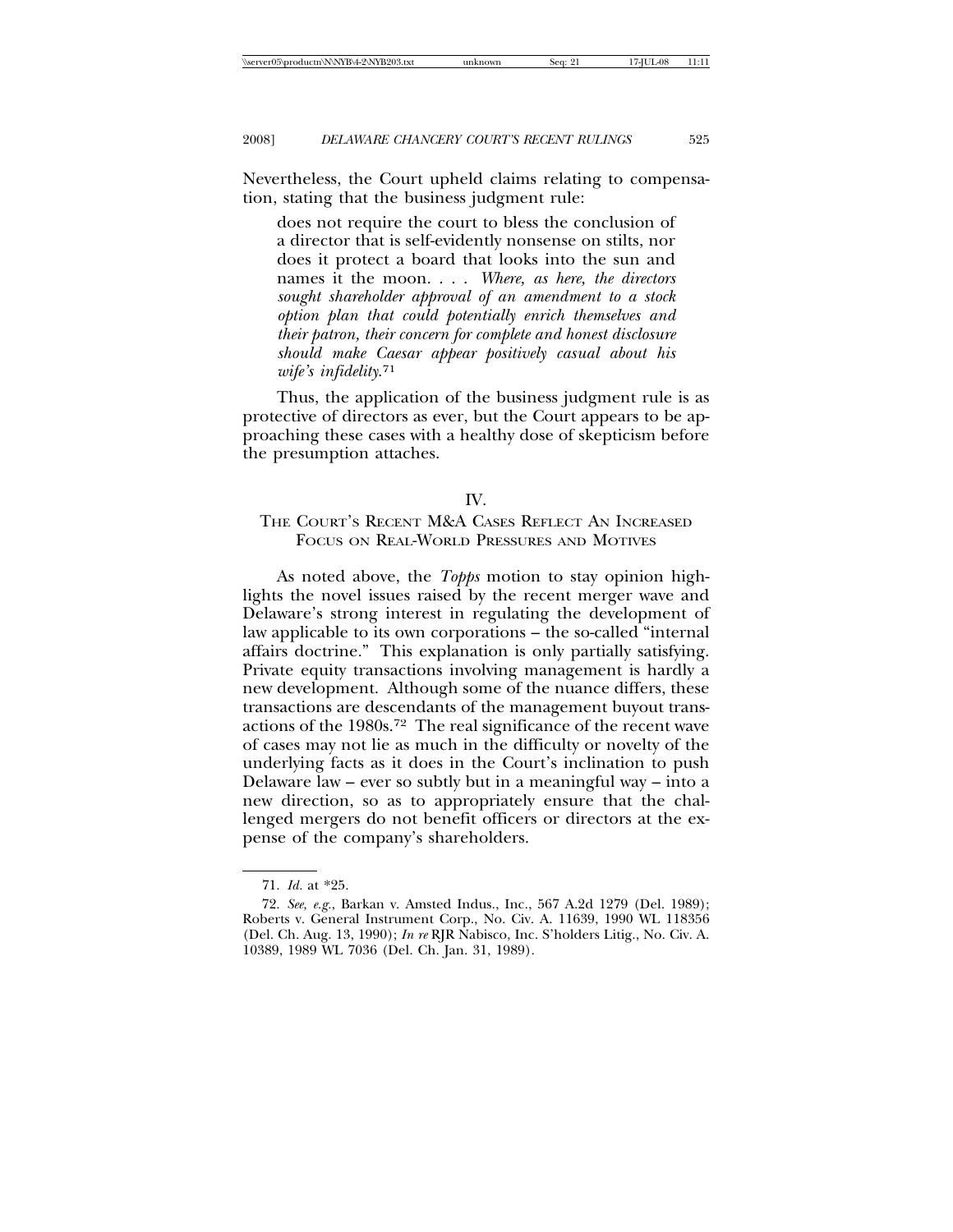# A. *The Proliferation of "Standards of Review" in the Mergers and Acquisitions Context*

The law of fiduciary duties has arguably come full circle over a two decade span, shifting from a focus on the motive behind board conduct, to the effect of that conduct (without much distinction based on the underlying intent), and now back to the underlying motive.

### 1. *The "Motivation" and "Intent" Focus of the Cases of the 1980s*

The principal M&A cases and standards that developed in the 1980s generally recognize that a board facing a hostile takeover bid or considering a sale transaction may be motivated by interests other than those of the shareholders when the board is responding to unsolicited offers and taking defensive measures. Although these observations were made within the traditional framework of the business judgment rule, numerous "tests" and "standards" modifying the application of the rule emerged.

In *Unocal*, the court held that director conduct in the takeover context "should be no less entitled to the respect they otherwise would be accorded in the realm of business judgment."73 The Supreme Court added a common-sense "caveat," calling for "judicial examination at the threshold before the protections of the business judgment rule may be conferred," which is warranted by the "omnipresent specter that a board may be acting primarily in its own interests, rather than those of corporation and its stockholders."74 Nevertheless, the Supreme Court upheld the Unocal board's disparate treatment of shareholders because the record provided a benign and good faith justification for their tactics.75 The case could easily have been viewed as a simple outgrowth of the business judgment rule. Instead, the *Unocal* standard of review was borne and is now a fixture of the mergers and acquisitions landscape.76

<sup>73.</sup> Unocal Corp. v. Mesa Petroleum, Co., 493 A.2d 946, 954 (Del. 1985). 74. *Id.*

<sup>75.</sup> *Id.* at 956-57.

<sup>76.</sup> *See* Mills Acquisition Co. v. Macmillan, Inc., 559 A.2d 1261, 1287-88 (Del. 1988). *See, e.g*, *In re* The MONY Group, Inc. S'holder Litig., 853 A.2d 661 (Del. Ch. 2004); Omnicare, Inc. v. NCS Healthcare, Inc., 818 A.2d 914 (Del. 2003); *In re* Santa Fe Pac. S'holder Litig., 669 A.2d 59 (Del. 1995);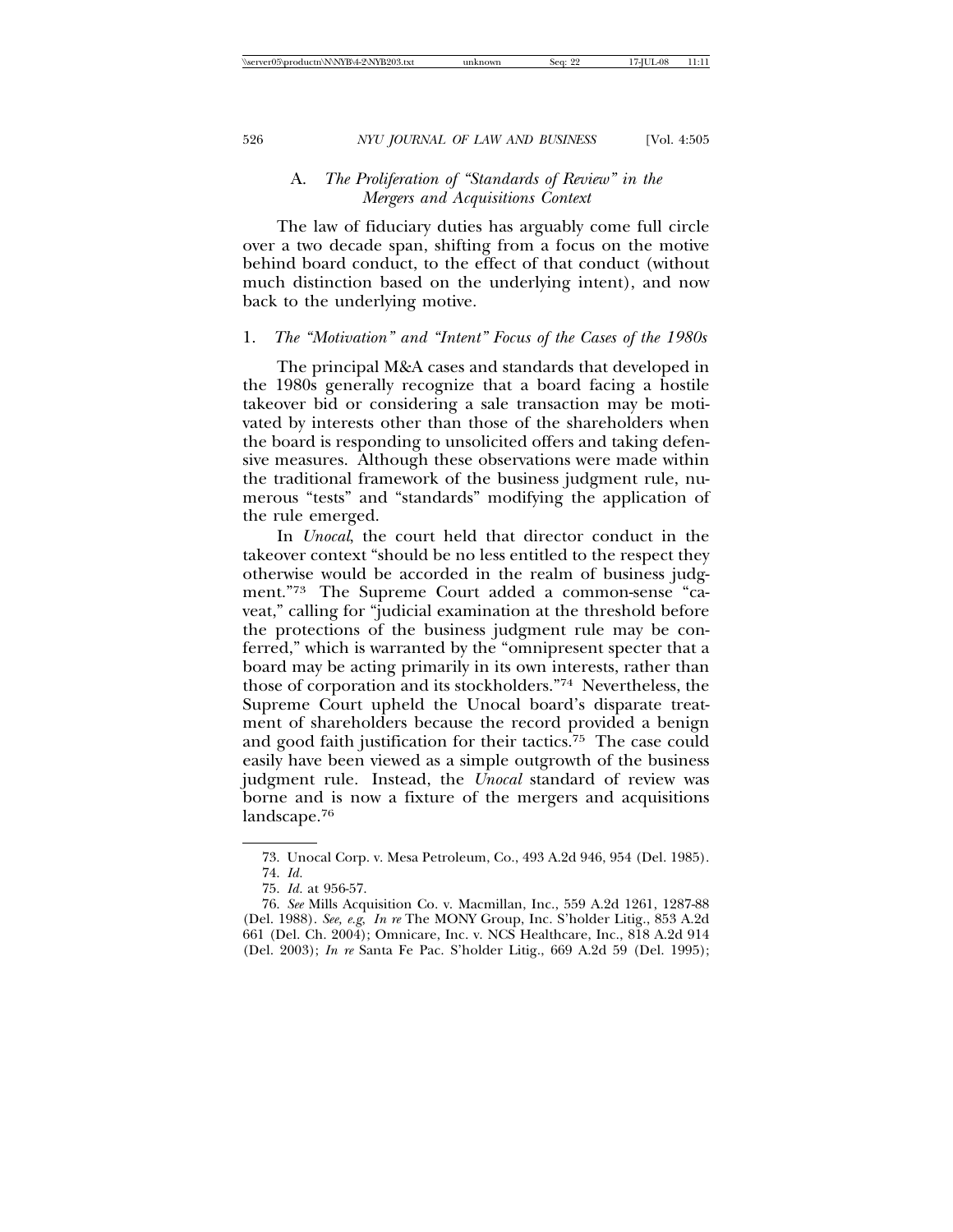The *Revlon* case followed on *Unocal*'s heels, articulating the "duty to maximize" in the context of the sale of the corporation. At its heart, *Revlon* was a true loyalty case: the directors had a disabling conflict of interest because they were exposed to serious personal liability from debt holders.77 *Revlon* did not create any new "duty" *per se*. 78 Rather, *Revlon* was the Delaware Supreme Court's recognition that, in the context of a corporate sale transaction, a fiduciary acting in good faith should quite naturally take all reasonable steps to maximize the price being paid to the shareholders.79 The "rule in *Revlon* is derived from fundamental principles of corporate law and. . . its announcement did not produce a seismic shift in the law governing changes of corporate central."80 Although *Revlon* was informative of how a board should act in a particular factual circumstance – the sale of corporate control – lawyers (and judges) nevertheless often speak in terms of "*Revlon* duties."

Subsequently, in 1989, the Court held in *Paramount Commc'ns, Inc. v. Time, Inc.* ("*Time/Warner*")<sup>81</sup> that a board just trying to implement a long-term strategy via merger is not likely to face any disabling motivation, and therefore will enjoy a greater level of judicial deference. The opinion led to a marked distinction in the depth of judicial review based on the structure (and result) of the transaction. A fair reading of the *Time/Warner* opinion, however, illustrates that both the Chancery and Supreme Courts reviewed the evidence reflecting the Time board's motivations with a fine tooth comb *before* determining to protect the board's choice of merger partner under

Ivanhoe Partners v. Newmont Mining Corp., 535 A.2d 1334 (Del. 1987); Orman v. Cullman, No. Civ. A. 1039, 2004 WL 2348395 (Del. Ch. Oct. 20, 2004); Chesapeake Corp. v. Shore, 771 A.2d 293 (Del. Ch. 2000); *In re* Gaylord Container Corp. S'holders Litig., 753 A.2d 462 (Del. Ch. 2000).

<sup>77.</sup> Revlon, Inc. v. MacAndrews & Forbes Holdings, Inc., 506 A.2d 173, 178-80 (Del. 1986).

<sup>78.</sup> *See Mills*, 559 A.2d at 1288 ("there are no special and distinct *"Revlon* duties").

<sup>79.</sup> *In re* Lukens Inc. S'holders Litig., 757 A.2d 720, 731 (Del. Ch. 1999) ("*Revlon* duties" refer only to a director's performance of his or her duties of care, good faith and loyalty in the unique factual circumstance of a sale of control over the corporate enterprise.").

<sup>80.</sup> Barkan v. Amsted Indus., Inc., 567 A.2d 1279, 1286 n.2 (Del. 1989). 81. 571 A.2d 1140, 1150-51 (Del. 1989).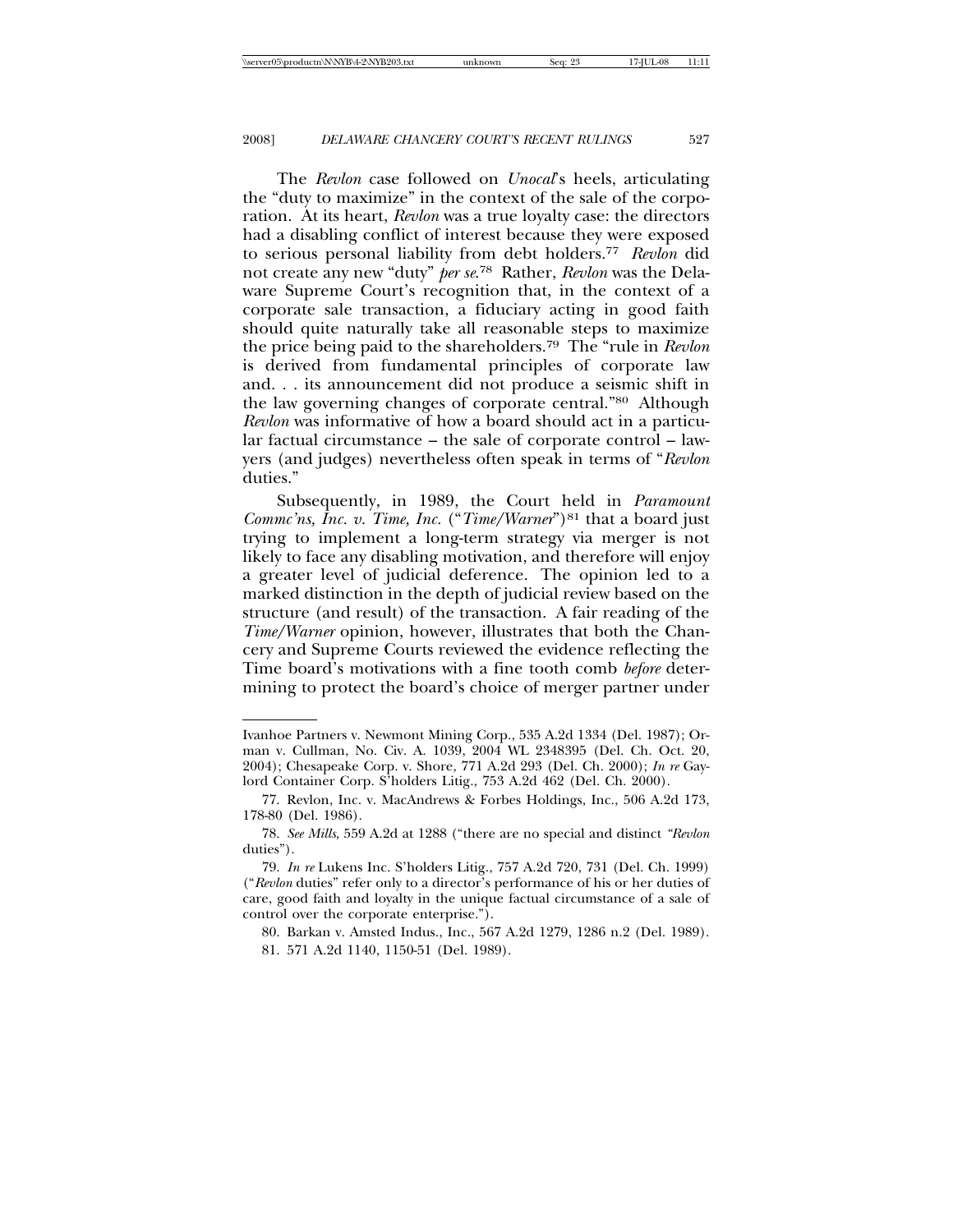the business judgment rule.<sup>82</sup> In other words, once the presumption of the business judgment rule is found to apply, the Court's inquiry is all but over, but the Court must still (and in this case did) carefully assess the evidence relating to good faith in deciding whether the presumption applied under the facts presented. Indeed, the opinion cites a strong and convincing record that the board had a long-term business strategy to merge with Warner, and there is no sign in the opinion that the board wanted to do a deal with Warner for any selfinterested reason or other improper motive.83 Although the opinion helped to establish a limit to the scope of "*Revlon* duties," the opinion is really a straightforward application of the business judgment presumption in the M&A context.<sup>84</sup> Yet, again, however, it seemed a new "bucket" for classifying categories of cases emerged.

# 2. *The "Structure" and "Effects" Focus in the Cases of the 1990s and Early 2000s*

The most prominent cases of the 1990s, beginning with the 1994 opinion in *Paramount Commc'ns Inc. v. QVC Network Inc.,*85 seemingly marked a shift in which the courts focused more attention on the structure of the transaction and the effect of board-approved deal protections in order to identify the appropriate standard of review, without as much regard for the intent behind the board's tactics. The focus on structure perpetuated the *Revlon* versus *Time/Warner* divide, and the Court focused on the scope and limits of board power in more absolute terms, as opposed to the propriety of its exercise in particular situations.

The court's analysis in the *QVC* opinion focused on the "change of control" nature of the board's favored deal with Viacom and the various ways the board locked-up its favoreddeal, but did not focus on the motivations of the board.<sup>86</sup> The

<sup>82.</sup> *See generally* Paramount Commc'ns, Inc. v. Time, Inc., C.A. Nos. 10866, 10670, 10935, 1989 WL 79880, \*3-\*10 (Del. Ch. 1989) *aff'd*, 571 A.2d 1140 (Del. 1989); *Paramount*, 571 A.2d at 1143-49.

<sup>83.</sup> *Paramount,* 571 A.2d at 1143-49.

<sup>84.</sup> Query whether the outcome would be the same had Paramount made its hostile bid *before* Time and Warner decided to merge, and a deal with Warner was itself a defensive response to the Paramount bid.

<sup>85. 637</sup> A.2d 34 (Del. 1994).

<sup>86.</sup> *Id.* at 38-41.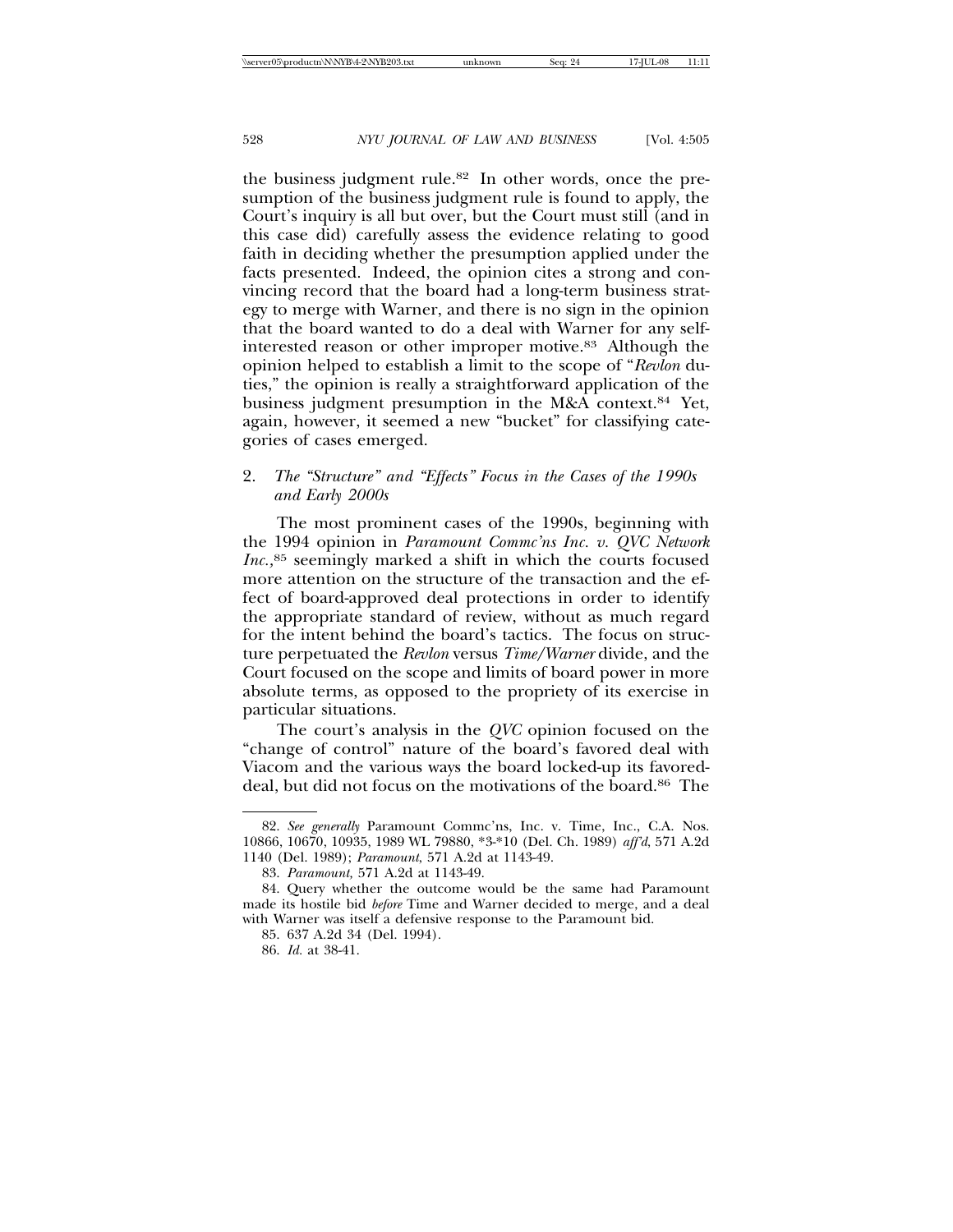Delaware Supreme Court, in particular, ruled in absolutes, saying that a third party contract entered in violation of fiduciary duties is void *ab initio*. 87 This observation, though undoubtedly true, seems to sidestep the more difficult question of whether a particular deal protection or third-party contract will be acceptable in some circumstances (*i.e.*, when adopted by a board genuinely motivated by maximizing shareholder value) but constitute a breach of duty in another circumstance (*i.e.*, when adopted to serve some objective other than improving shareholder and corporate welfare).

The following year, the Delaware Supreme Court issued its opinion in *Unitrin, Inc. v. American General Corp.*, 88 which transformed the traditional reasonableness/balancing test of *Unocal* into a more structured framework that turned on the effects of challenged board conduct with less, and perhaps no, emphasis on the board's underlying motivations. The Chancery Court enjoined a board-approved stock repurchase program that would have increased the board's ownership of the company's stock from 23% to 28%, helping to prevent proxy contests.89 Spending little time addressing the motives for the board's actions beyond their stated desire to protect shareholders from mistakenly or erroneously tendering their shares, *i.e.*, "substantive coercion," the Delaware Supreme Court reversed the injunction and held that, in applying *Unocal*, the Chancery Court should engage in a two-step process: the first question is whether the defensive measure is "coercive or preclusive" and, the second question is whether the defensive measure falls within a "range of reasonableness."90 The Supreme Court did not preview or explain when a defensive measure might pass the first part of the test but fail the second.91

<sup>87.</sup> *Id.* at 51 ("The No-Shop Provision could not validly define or limit the fiduciary duties of the Paramount directors. To the extent that a contract, or a provision thereof, purports to require a board to act or not act in such a fashion as to limit the exercise of fiduciary duties, it is invalid and unenforceable.").

<sup>88. 651</sup> A.2d 1361 (Del. 1995).

<sup>89.</sup> *In re* Unitrin, Inc. S'holders Litig., Civ. A. Nos. 13656, 13699, 1994 WL 698483 (Del. Ch. 1994), *rev'd and remanded*, 651 A.2d 1361 (Del. 1995).

<sup>90.</sup> *Unitrin*, 651 A.2d at 1387-88.

<sup>91.</sup> Notably, in Chesapeake v. Shore, 771 A.2d 293, 320-21, 325, 333-34, 344-45 (Del. Ch. 2000), the Chancery Court parsed and in various ways criticized the *Unitrin* standard, and ultimately invalidated a defensive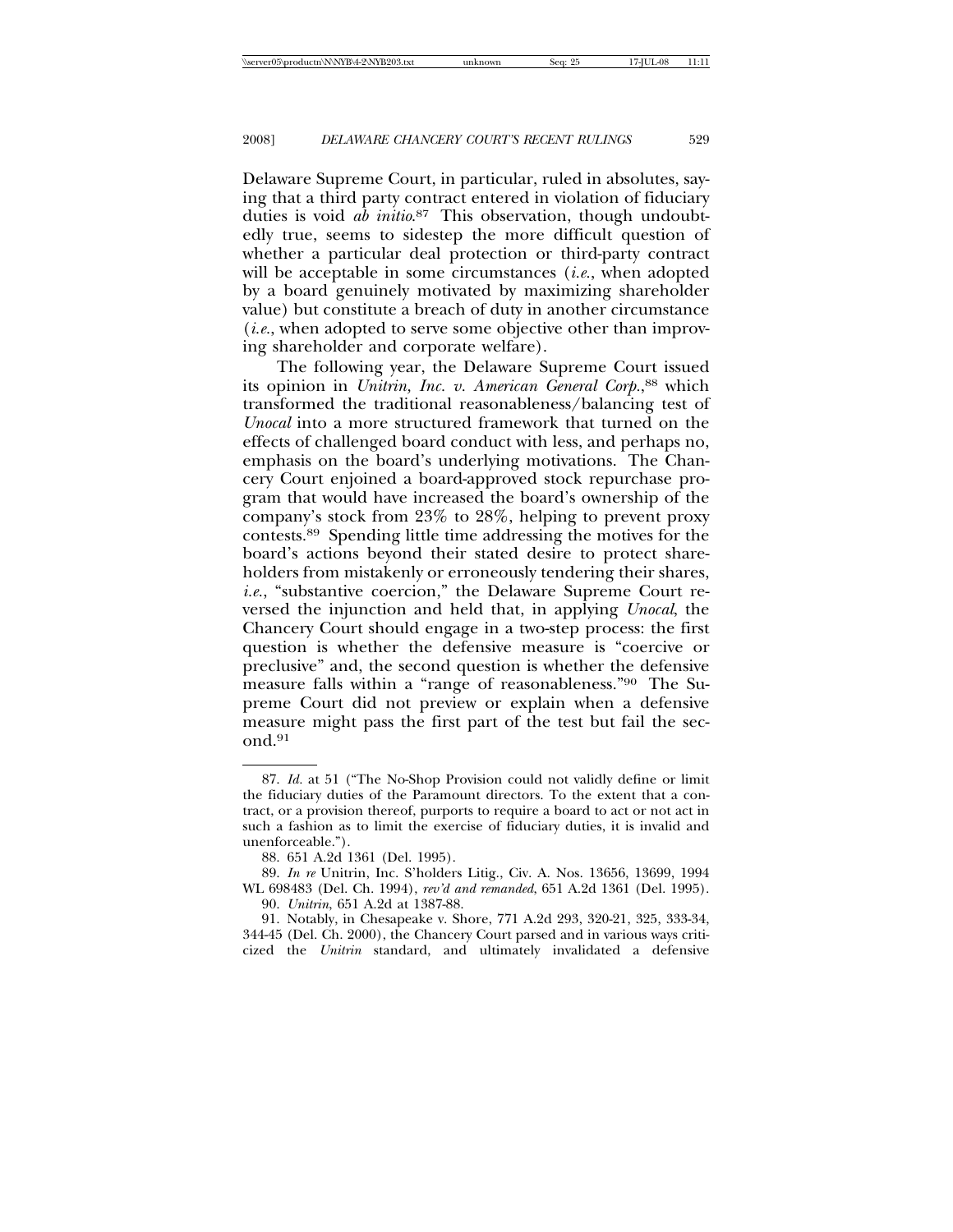Skip ahead to the latter part of the decade, and we see the focus on the effects of deal protections rather than the intent of those approving them continued with *Brazen v. Bell Atlantic Corp*., where the Supreme Court upheld a \$550 million termination fee as falling within the range of fees previously upheld as reasonable.92 The Supreme Court focused its comparison of the fee in that case to fees in other cases, rather than comparing and possibly differentiating the underlying reasons why the boards approving those fees may have seen fit (or had improper reasons) to do so. The practice of "dead-hand poison pills" came to a crashing halt following the opinions in *Carmody v. Toll Brothers, Inc.*93 and *Quickturn Design Systems, Inc. v. Shapiro,*94 which questioned and then invalidated these types of board actions on the basis that they exceeded the absolute limits of board power. The boards' motivations were largely irrelevant.95

The pure "no-talk provisions," *i.e.*, prohibitions on boards speaking with a deal-topping bidder that did not include a "fiduciary out," that were at issue in *Phelps Dodge Corp. v. Cyprus Amax Minerals Co.,*96 and *Ace Ltd. v. Capital Re Corp.*97 faced a similar fate. These cases could have been viewed as simple business judgment rule cases under *Time/Warner*, yet the court suggested the tactics used by those boards could not be reasonable because they set up a structure that eliminated board power impermissibly.

In *Omnicare, Inc. v. NCS Healthcare, Inc.*, <sup>98</sup> the Supreme Court's focus on which standard of review applies took total precedence over any underlying good faith analysis. The Chancery Court ultimately viewed the "lockup" provisions at

supermajority voting provision while making clear that, irrespective of whether the provision was "preclusive" or "coercive," its adoption by a selfinterested and ill-informed board did not fall within the range of reasonableness.

<sup>92. 695</sup> A.2d 43 (Del. 1997).

<sup>93. 723</sup> A.2d 1180 (Del. Ch. 1998).

<sup>94. 721</sup> A.2d 1281 (Del. 1998).

<sup>95.</sup> When a board takes action outside the scope of its authority, it very likely is acting without good faith. Of course, an "innocent" action beyond the board's power will not typically lead to personal liability, in light of the protections of DEL. CODE ANN. tit. 8, §102(b)(7) (2001).

<sup>96.</sup> Nos. Civ. A. 17398, 17383, 17427, 1999 WL 1054255 (Del. Ch. 1999).

<sup>97. 747</sup> A.2d 95 (Del. Ch. 1999).

<sup>98. 818</sup> A.2d 914 (Del. 2003).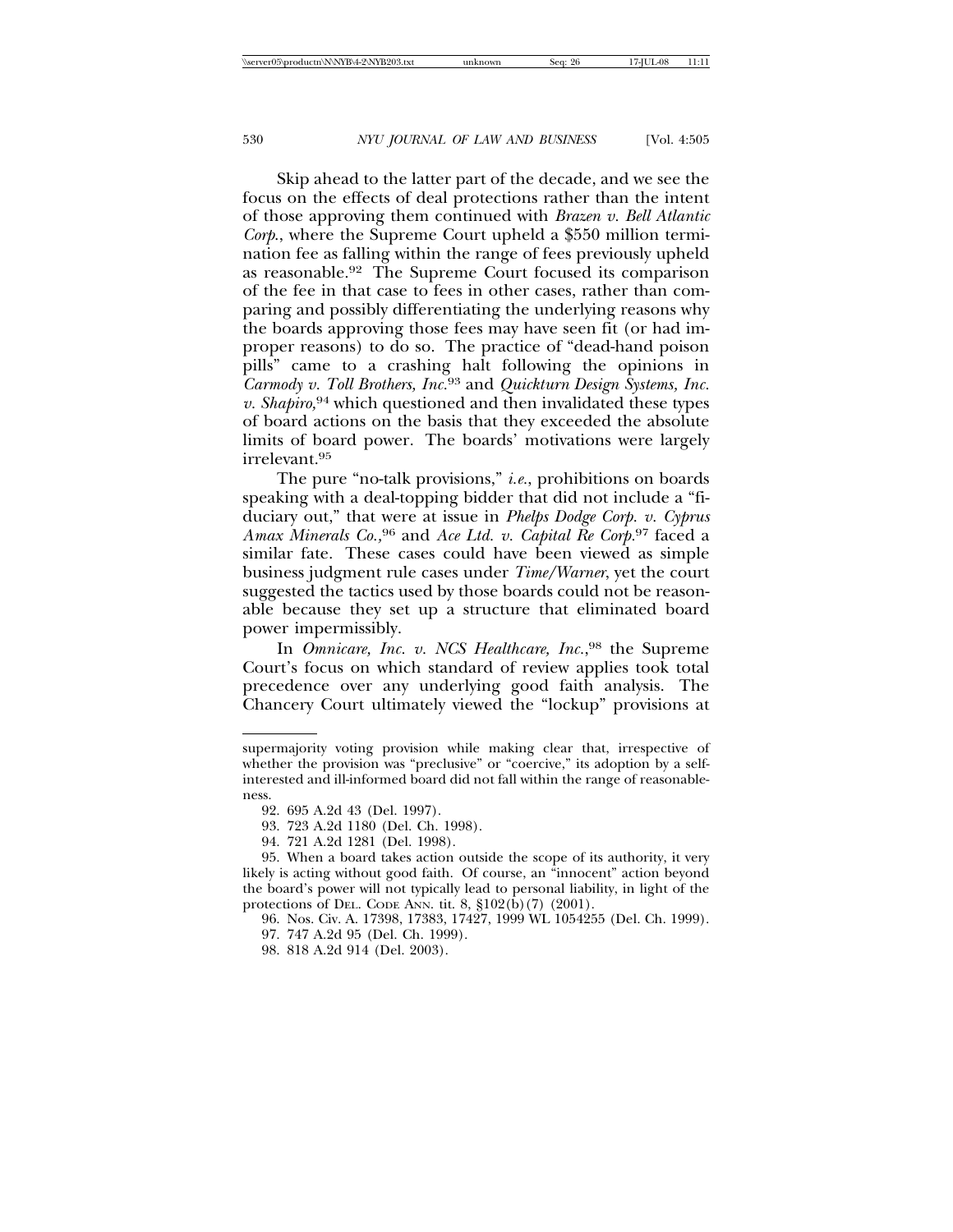issue pursuant to the business judgment rule.<sup>99</sup> But the Court effectively applied a reasonableness test and found the defendants to have acted reasonably – in part because there was no real showing of an improper motive for the board to have locked up that deal completely – in a good faith effort to salvage the corporation's dwindling value.100 A 3-2 split opinion of the Supreme Court took the opposite approach – holding that because *Unocal* applied to the deal protections, the preclusive nature of these lockups made them invalid, irrespective of the board's underlying intent.101

In sum, even if the results were typically correct, it appears that the selection and rigid application of "standards of review" appeared to take precedence over the real underlying issue – the presence or absence of good faith among the defendant board.

# B. *The Going Private Boom of 2004-2007 and the Chancery Court's Return to Basics*

In *Chesapeake v. Shore*, 102 Vice Chancellor Strine took on, in one form or another, the proliferation of "standards" under Delaware law and urged that they be distilled to their core underlying principles. A few years later, Vice Chancellor Strine again, writing with former Chancellor Allen and now-Delaware Supreme Court Justice Jacobs, argued expressly that the various "standards" should be combined in a more functional way.103 Through its various M&A decisions during the year 2007 (including "going private" deals that triggered "*Revlon* review" and in the *Time/Warner* "merger of equals" context), the Chancery Court appears to have shifted its focus away from fixed standards and back to an assessment of underlying intent and good faith.

<sup>99.</sup> Omnicare, Inc. v. NCS Healthcare, Inc., 809 A.2d 1163 (Del. Ch. 2002).

<sup>100.</sup> *Id.*

<sup>101.</sup> Omnicare, Inc. v. NCS Healthcare, Inc., 818 A.2d 914, 930-33 (Del. 2003).

<sup>102. 771</sup> A.2d 293 (Del. Ch. 2000).

<sup>103.</sup> *See generally* Allen et al., *supra* note 12.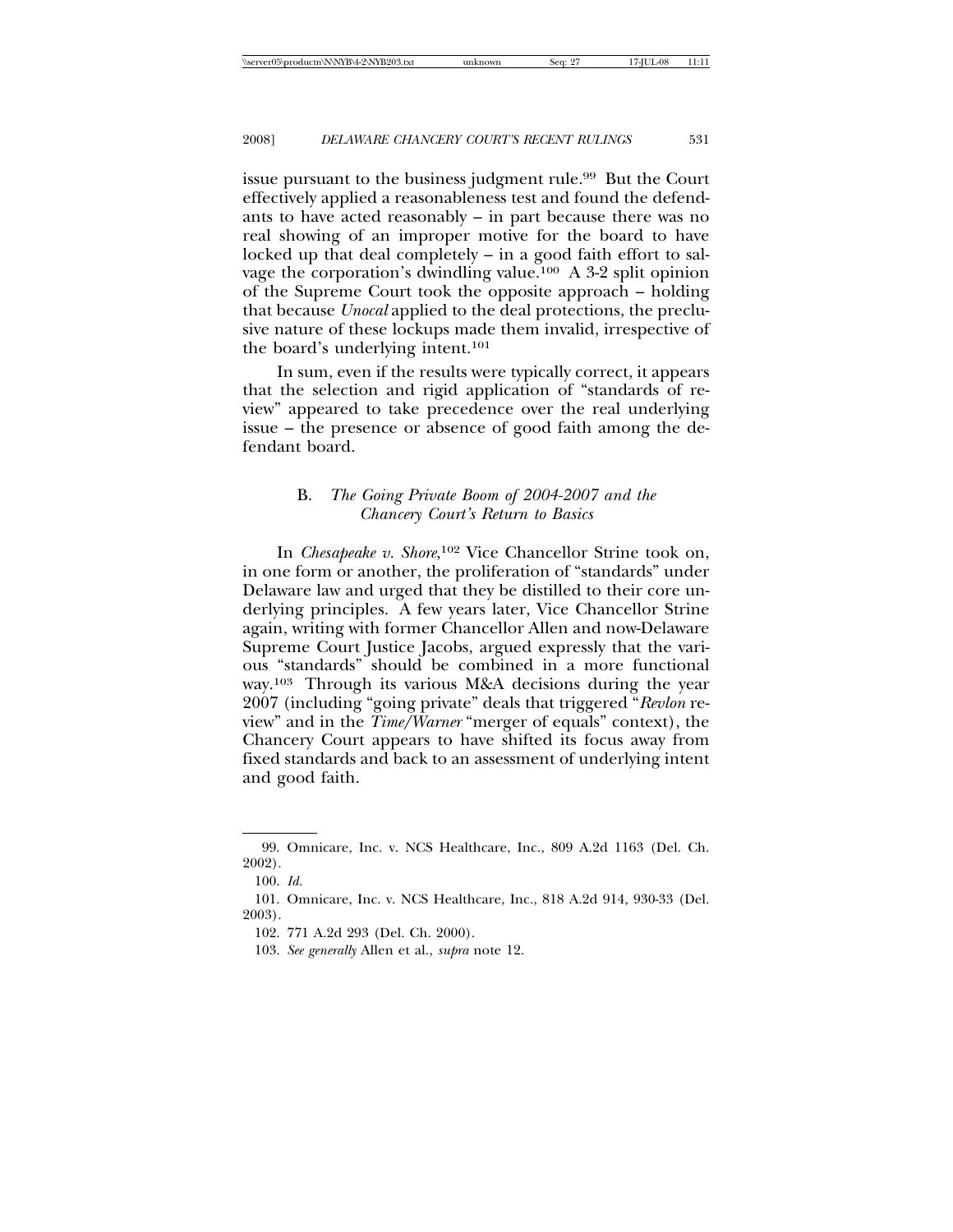### 1. *The* Caremark *Merger Litigation*

The Court's renewed focus on underlying intent emerged in *Louisiana Municipal Police Employees' Retirement System v. Crawford*, (hereinafter "*Caremark*,") in which the boards of Caremark Rx, Inc. and CVS Corp. initially negotiated a no-premium "merger of equals." Besides the use of a wide plethora of deal protections, the deal offered a series of benefits to Caremark senior officers and directors not provided to Caremark's other shareholders.104 Caremark competitor Express Scripts, Inc. launched a hostile takeover bid and a public pension fund sued to challenge the Caremark board's embrace of CVS and almost instant rejection of Express Scripts' bid.

The standard to be applied created tension – a traditional "*Time/Warner*" style application of the business judgment rule may have left little room to assess the board's decision-making, while a more critical judicial assessment of the board's performance, *a la Revlon*, would mark a sharp departure from precedent. The Court identified the tension between the judicial deference typically accorded to "merger of equals" transactions, as required by *Time/Warner*, with the facts in the record that legitimately called into question the board's and senior management's true motivations:

Whatever the merger's strategic significance, many Caremark directors and managers stand to benefit handsomely from this agreement, whether or not they remain employed by the combined entity. The merger constitutes a "change of control" for purposes of most of Caremark's senior executive employment contracts and many, if not most, such employees will find that their outstanding Caremark options become immediately exercisable at the time of the merger.105

The Court commented on the dissonance between Delaware law and the economic realities of the deal in the accompanying footnote:

Even defendants such as Crawford, who will retain substantial authority as Chairman, benefit from this

<sup>104. 918</sup> A.2d 1172, 1179 (Del. Ch. 2007). 105. *Id.*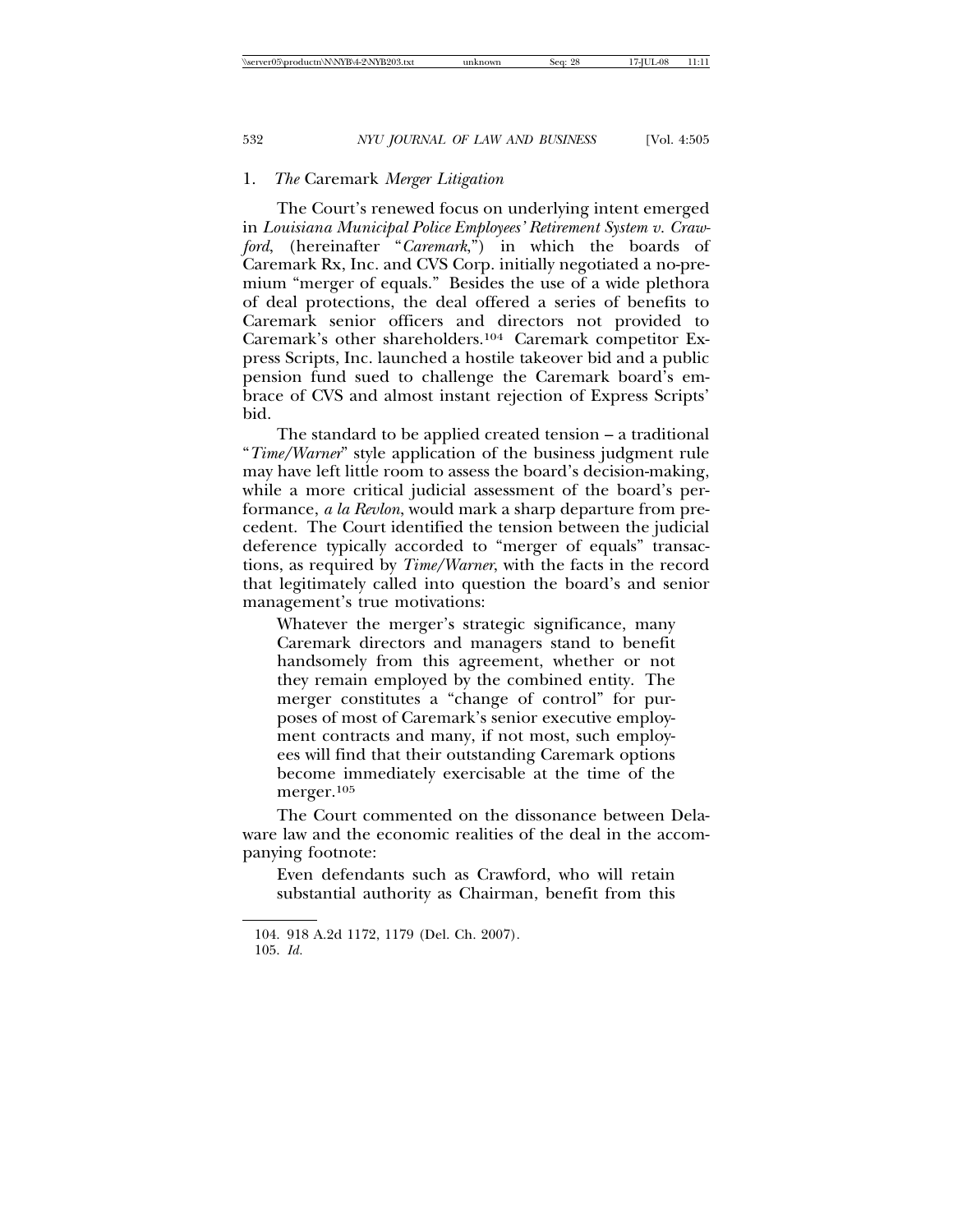"change of control" acceleration of their options. Defendants insist that this "merger of equals" does not, however, constitute a corporate change of control for purposes of this Court's jurisprudence under *Revlon, Inc. v. MacAndrews & Forbes Holdings, Inc.* 506 A.2d 173 (Del. 1986). This brings to mind Lewis Carroll's Humpty Dumpty, who made a similar assertion when he claimed that "[w]hen I use a word. . . it means just what I choose it to mean – neither more nor less."106

Perhaps suggesting the Court's desire to assess director conduct based on a functional and pragmatic test rather than through the formulaic approach pushed by defendants, the Court added, "It is an unfortunate and disappointing spectacle, however, to watch a board of directors insist that it simultaneously deserves the protection of the business judgment rule because the company is not changing hands, while a massive personal windfall is bestowed because it is."107

Besides arguing that the *Time/Warner* application of the business judgment rule should immunize the board from judicial review, the defendants also justified what the Court described as the "full complement of deal-protection devices" that the Caremark board used to protect the merger by reference to what was considered "standard" or typical in similar transactions.108 Marking a subtle departure from the approach taken in *Brazen* and other opinions that approved termination fees based on prior practice, the Chancellor responded, "this argument by custom fails to convince."109 Although Chancellor Chandler did not enjoin the deal on the basis of the deal protections, he made clear that a wide range of circumstances (rather than a fixed and defined test) would factor into the review of such provisions, and that the propriety of such defensive measures would be assessed on a case-bycase approach.110 This aspect of the *Caremark* ruling builds off of the Court's 2004 ruling in *In re Toys "R" Us, Inc. S'holder Litig.*, in which Vice Chancellor Strine upheld a wide range of

- 109. *Id.* at 1181 n.10.
- 110. *Id.*

<sup>106.</sup> *Id.* at 1179 n.6.

<sup>107.</sup> *Id.* at 1180.

<sup>108.</sup> *Id.* at 1184.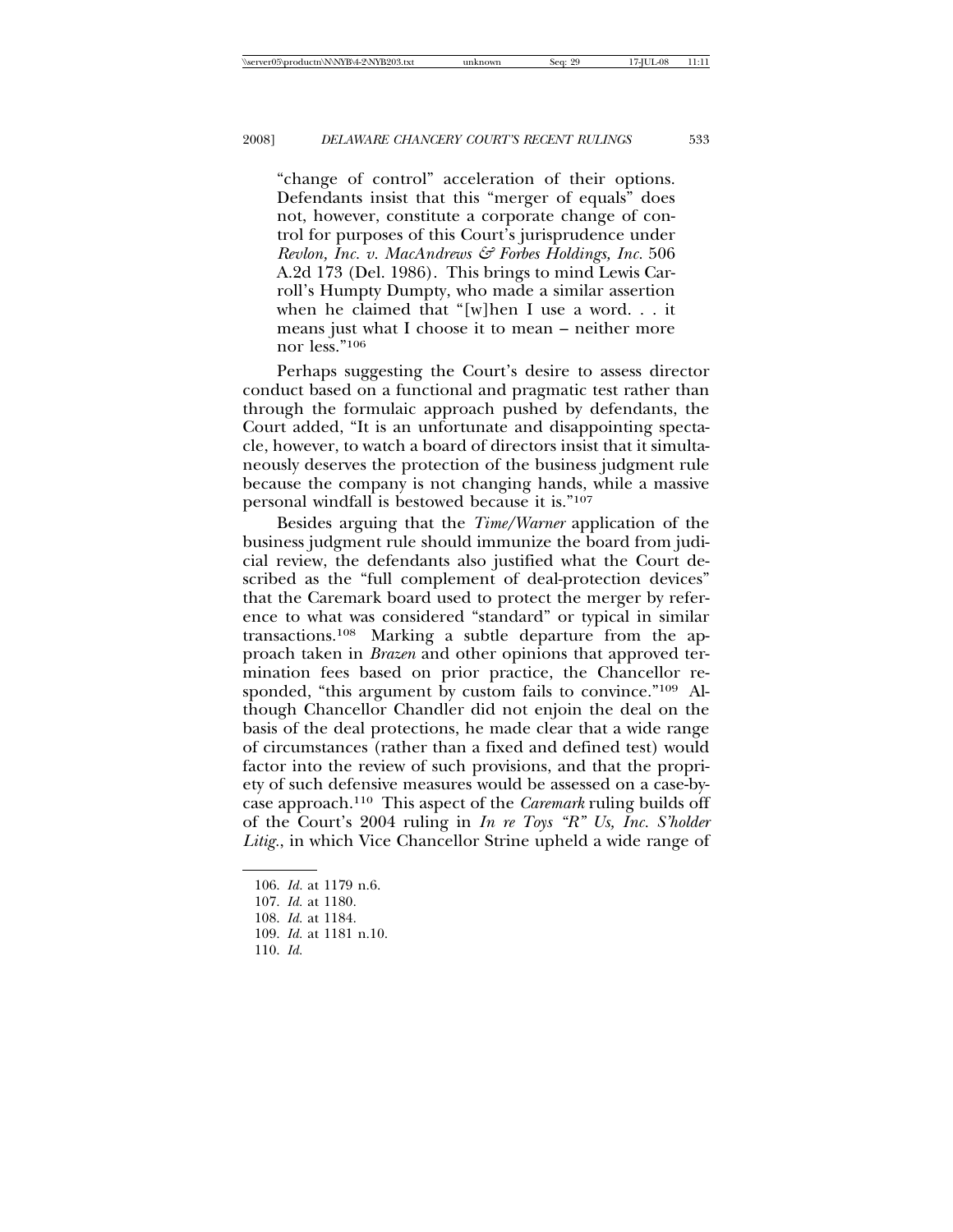deal protection devices as not being preclusive, while making clear that such provision would not be reviewed on a "one size fits all" basis.111 Thus, even when the Court concerns itself primarily with the *effects* of a deal protection, it is possible that the motive underlying board support for a particular deal may well help to tip the balance of reasonableness in one direction or another.

Finally, even the Court's interpretation of Delaware's appraisal statute appears to have been affected by the Court's sense of the board's underlying motivations. CVS "allowed" Caremark's board to issue a dividend to the company's shareholders, conditioned on the shareholders' support for the CVS deal.112 The shareholder plaintiffs argued that the inclusion of cash in the deal consideration triggered appraisal rights, while defendants asserted that the dividend did not serve as such a trigger, citing the doctrine of independent legal significance. The Court's rejection of this defense was not just forceful, but it again brought home the role that skepticism about the board's priorities played in the Court's assessment:

When merger consideration includes partial cash and stock payments, shareholders are entitled to appraisal rights. So long as payment of the special dividend remains conditioned upon shareholders approval of the merger, *Caremark shareholders should not be denied their appraisal rights simply because their directors are willing to collude with a favored bidder to "launder" a cash payment*. 113

### 2. *The* Netsmart *Merger Litigation*

The Court's recent concerns about corporate management using a "going private deal" to line their pockets began with Vice Chancellor Lamb's rejection of a proposed settle-

534 *NYU JOURNAL OF LAW AND BUSINESS* [Vol. 4:505]

<sup>111.</sup> *In re* Toys "R" Us, Inc. S'holder Litig., 877 A.2d 975, 1016 (Del. Ch. 2005) (the court does not "presume that all business circumstances are identical or that there is any naturally occurring rate of deal protection, the deficit or excess of which will be less than economically optimal.").

<sup>112.</sup> Louisiana Mun. Police Employees' Ret. Sys. v. Crawford, 918 A.2d 1172, 1188 (Del. Ch. 2007).

<sup>113.</sup> *Id.* at 1192 (footnotes omitted).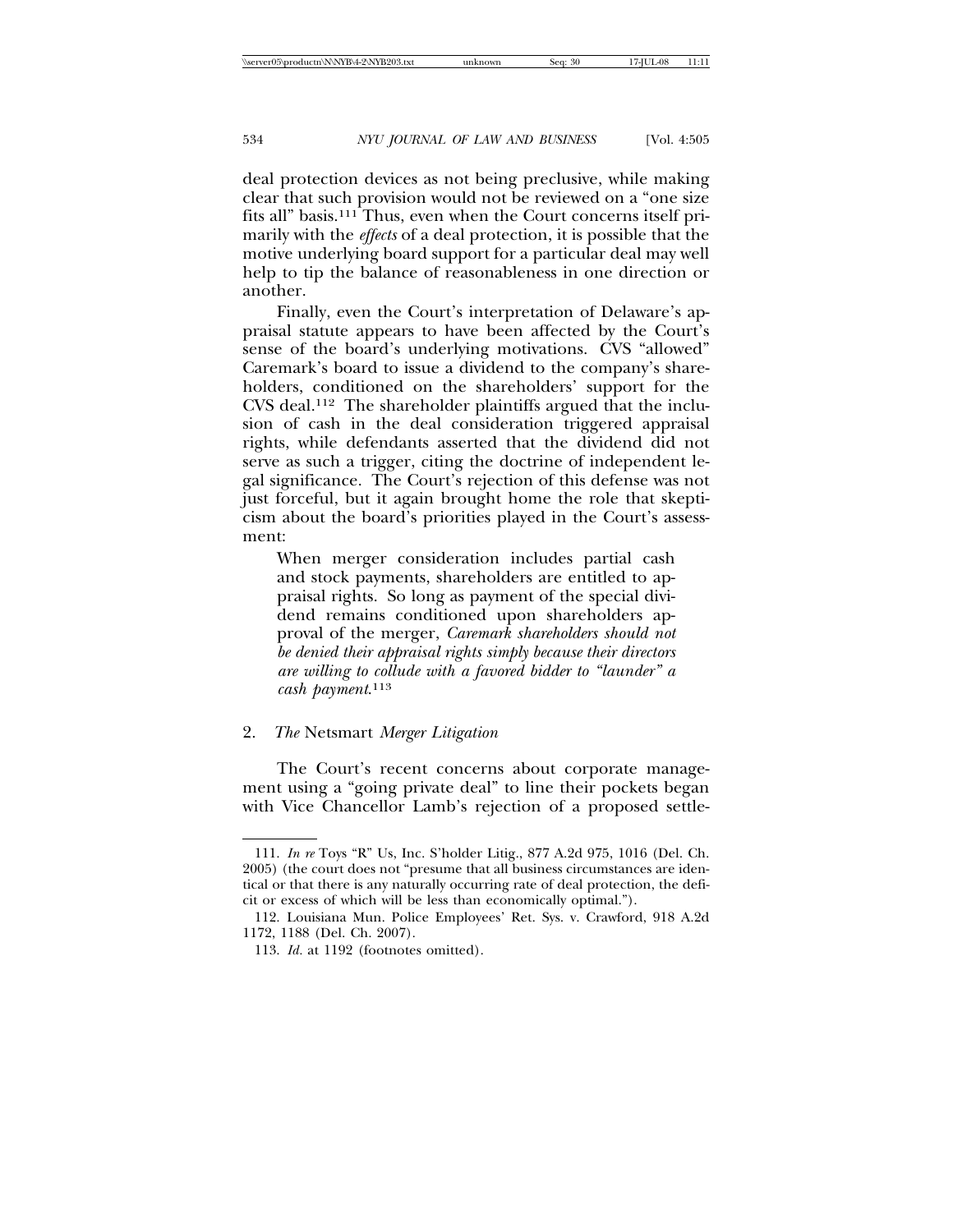ment in *In re SS&C Technologies, Inc. Shareholders Litig*.<sup>114</sup> In that case, the Court admonished boards to be especially vigilant with respect to their chosen sales process, in light of the temptations and possibilities for mischief that going private deals provide to management.

The Court elaborated upon its focus and concern in this context in *In re Netsmart Techs, Inc. S'holders' Litig.*115 In *Netsmart*, the Court enjoined a shareholder vote on a going private deal to require additional disclosures, and found a reasonable likelihood of fiduciary breaches arising in a flawed corporate sales process. The opinion focuses squarely on evidence that self-interested management may have tilted the board's process to ensure that the company was sold to private equity buyers, thus increasing the likelihood of an immediate payout (through triggering the senior executives' golden parachutes) along with greater payouts down the road (through those same senior executives negotiating rich equity compensation packages for their continued employment with the private entity). Vice Chancellor Strine explained the flaw in the board's sales process as follows:

Relying on the failure of sporadic, isolated contacts with strategic buyers stretched out over a course of more than a half-decade to yield interest from a strategic buyer, *management. . . steered the board away from any active search for a strategic buyer. Instead, they encouraged the board to focus on a rapid auction process involving a discreet set of possible private equity buyers. . .* As in most private equity deals, Netsmart's current executive team will continue to manage the company and will share in an option pool designed to encourage them to increase the value placed on the

The plaintiffs in that case also argued that besides seeking to line their own pockets with private equity wealth, "Netsmart's management only wanted to do a deal involving their continuation as corporate officers and their retention of an equity stake in the company going forward, not one in which a strategic buyer would acquire Netsmart and possible oust the

company in the Merger.116

<sup>114. 911</sup> A.2d 816, 820 (Del. Ch. 2006).

<sup>115. 924</sup> A.2d 171 (Del. Ch. 2007).

<sup>116.</sup> *Id.* at 175.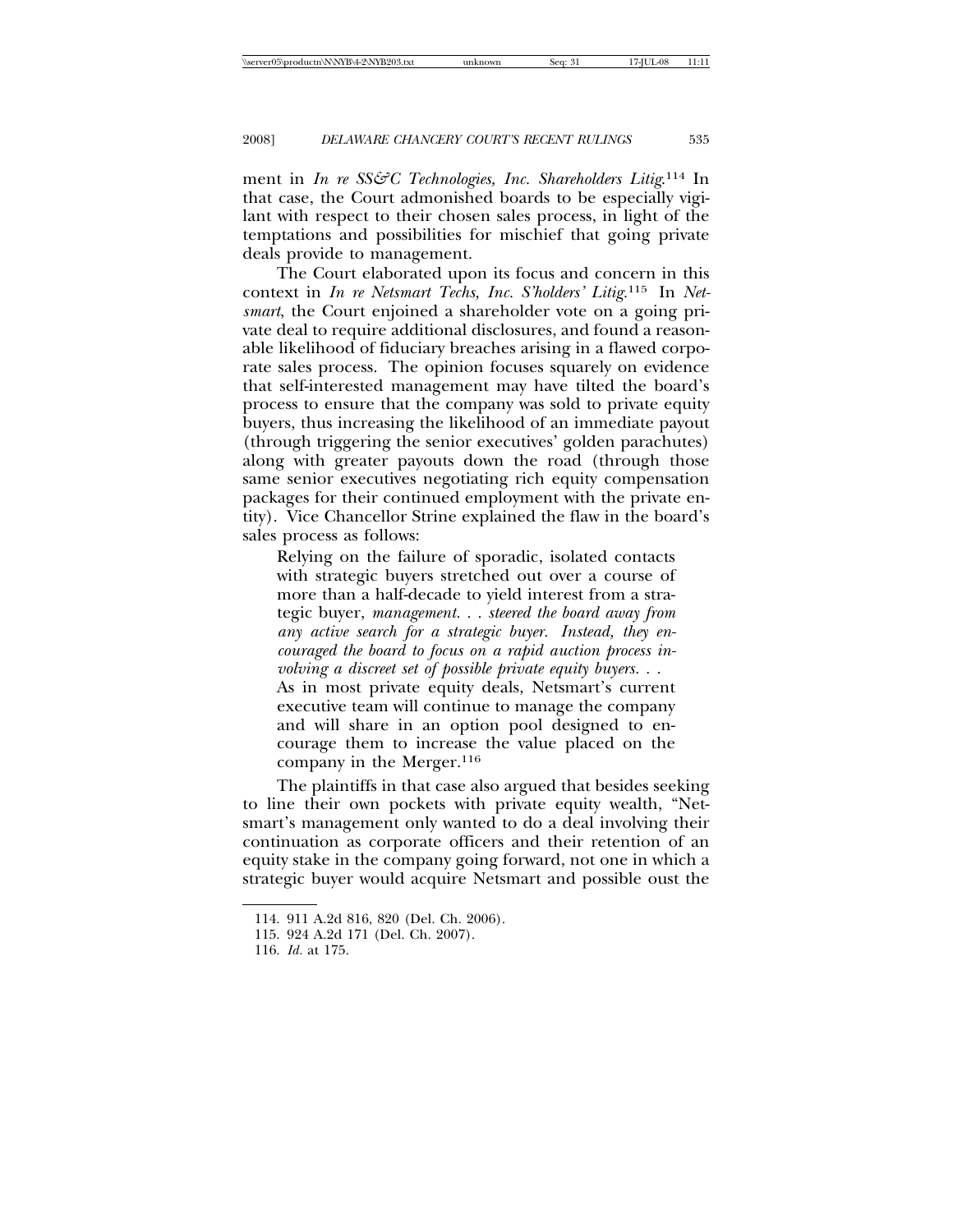incumbent management team."117 Thus, the presence of the same "omnipresent specter" that inspired *Unocal* played a role

Notably, the Court's skepticism was not theoretical only. Rather, the plaintiffs actually presented evidence showing the greed was at play. After discussing a slide presentation made by senior management to the board outlining their strategic options, the Court noted that:

Interestingly, another version of this same slide contained another bullet adding 'Second bite at the apple' to the list of benefits in a private equity deal. This reference obviously refers to the potential for management to not only profit from the sale of its equity (including exercising options) in the going private transaction itself, but from future stock appreciation through options they were likely to be granted by a private equity buyer, a class of buyers that typically uses such incentives to motivate management to increase equity value.<sup>118</sup>

Thus, at the core, the Court was concerned not so much with "what they did", but rather with "why they did it," *i.e.*, the Court was troubled with the intent, rather than the effect. For example:

In what was to be the pattern throughout, the Netsmart side of the due diligence process was handled by company managements with little involvement from the Special Committee or its advisors. *This occurred despite the fact that Netsmart management was keenly interested in the future incentives that would be offered by buyers, including what, if any, option pool would be offered to them in the resulting private company.* Given its lack of participation in this process, the Special Committee had virtually no insight into how consistent management was in its *body language* about Netsmart's prospects to the various private equity firms in the process.119

in the Court's analysis.

<sup>117.</sup> *Id.* at 176.

<sup>118.</sup> *Id.* at 181-82 (footnote omitted).

<sup>119.</sup> *Id.* at 188.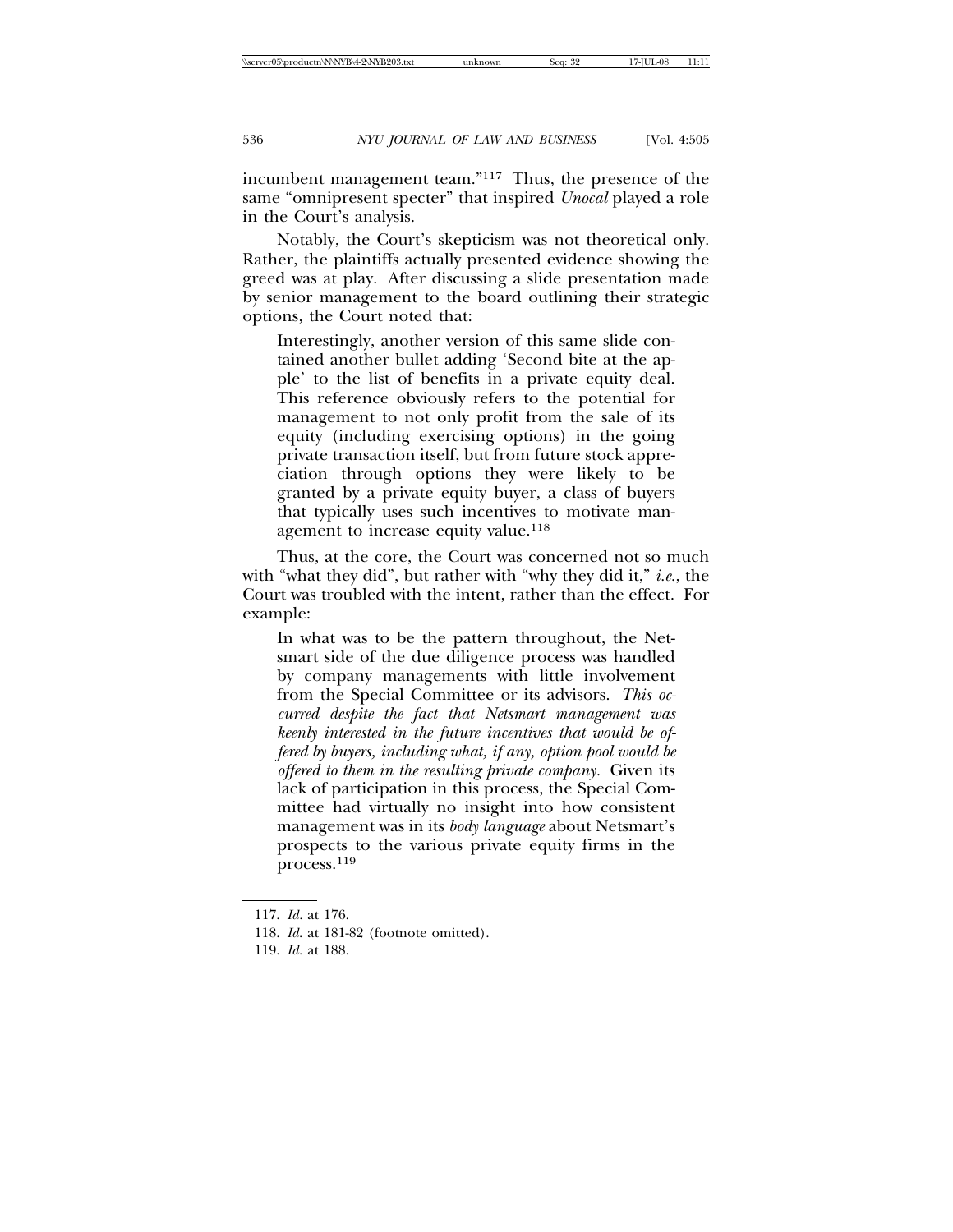The self-interested motivations at play in *Netsmart*, which one plaintiff called the "Golden Bungee Jump" in a subsequent case,<sup>120</sup> is the common element in all of the "going private" cases that resulted in a shareholder ruling, while the absence (or relative absence) of this phenomena was key to director rulings. Thus, rather than interpreting Vice Chancellor Strine's opinion in *Netsmart* as a change or revision to some "blueprint" for how board's should and should not act when selling the corporation, perhaps the case stands for the simple, but critical proposition that although the effects of a certain course of conduct may or may not harm shareholders in different circumstances, the Court will not be shy in asserting its authority to protect shareholders when the *intent* behind that process is in question. Indeed, after detailing the technical and procedural failings of the Netsmart board (and rejecting some of the plaintiffs' arguments as well), the Court summed up the *Revlon* analysis with a return to intent and motive:

*In this regard, a final note is in order. Rightly or wrongly, strategic buyers might sense that CEOs are more interested in doing private equity deals that leave them as CEOs than strategic deals that may, in this case, certainly, would not.* That is especially so when the private equity deals give management, as Scalia aptly put it, a "second bite at the apple" through option pools. . . . Here, while there is no basis to perceive that Conway or is managerial subordinates tilted the competition among the private equity bidders, *there is a basis to perceive that management favored the private equity route over the strategic route.* Members of management desired to continue as executives and they desired more equity. A larger strategic buyer would likely have had less interest in retaining all of them and would not have presented them with the potential for the same kind of second bite.  $\ldots$ <sup>121</sup>

The problems with the process in *Netsmart* may not have been considered problems under different facts. Rather, it appears the process was viewed negatively because of the evi-

<sup>120.</sup> *See* Minneapolis Firefighters' Relief Ass'n v. Ceridian Corp., Civ. A. No. 2996-CC, Amended Class Action Complaint, ¶3.

<sup>121.</sup> *In re* Netsmart Techs., Inc. S'holders Litig., 924 A.2d 171, 198 (Del. Ch. 2007).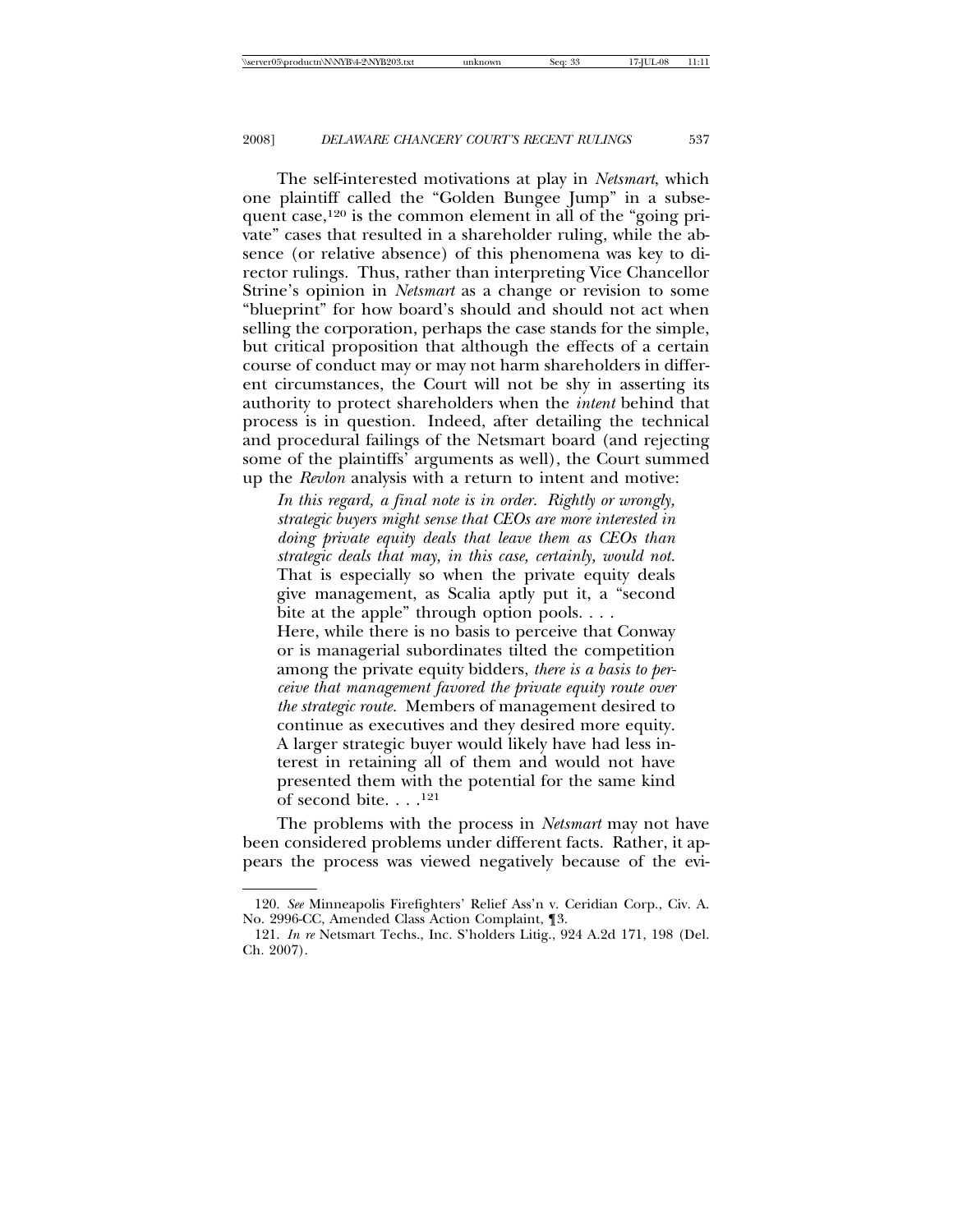dence suggesting that fiduciaries (in this case senior officers) used their corporate powers to manipulate or taint a board's process (and the board was all too willing to let that happen by taking a passive role in the negotiations and due diligence.122

Just as no discussion of *Caremark* can pass without reference to the ruling on appraisal rights, our discussion of *Netsmart* must address the basis for the injunction, which was the defendants' failure to disclose the projections on which the investment advisors' opinion and discounted cash flow analysis rested. Vice Chancellor Strine's ruling on this point seemed to set a sensible and clear rule of disclosure, although the last sentence below arguably incorporated a view towards motive as a factor in deciding what need and need not be disclosed:

Faced with the question of whether to accept cash now in exchange for forsaking an interest in Netsmart's future cash flows, Netsmart stockholders would obviously find it important to know what management and the company's financial advisor's best estimate of those future cash flows would be. . . It would therefore seem to be a genuinely foolish (and arguably unprincipled and unfair) inconsistency to hold that the best estimate of the company's future returns, as generated by management and the Special Committee's investment bank, need not be disclosed when stockholders are being advised to cash out. *That is especially the case when most of the key managers seek to remain as executives and will receive options in the company once it goes private*. 123

<sup>122.</sup> In this regard, the parallels between the recent going private deal cases and the lesson of *Mills Acquisition Co. v. Macmillan, Inc.*, 559 A.2d 1261 (Del. 1988) are stark. Here, as there, the board majorities are not directly conflicted and are typically independent. Nevertheless, their relegation of too much trust and power in one or a small number of conflicted insiders creates a situation where the misdeeds of one fiduciary may taint the entire board process. *Id.* at 1279 ("judicial reluctance to assess the merits of a business decision ends in the face of illicit manipulation of a board's deliberative processes by self-interested corporate fiduciaries. Here, not only was there such deception, but the board's own lack of oversight in structuring and directing the auction afforded management the opportunity to indulge in the misconduct which occurred.").

<sup>123.</sup> *Netsmart*, 924 A.2d at 171 (footnote omitted).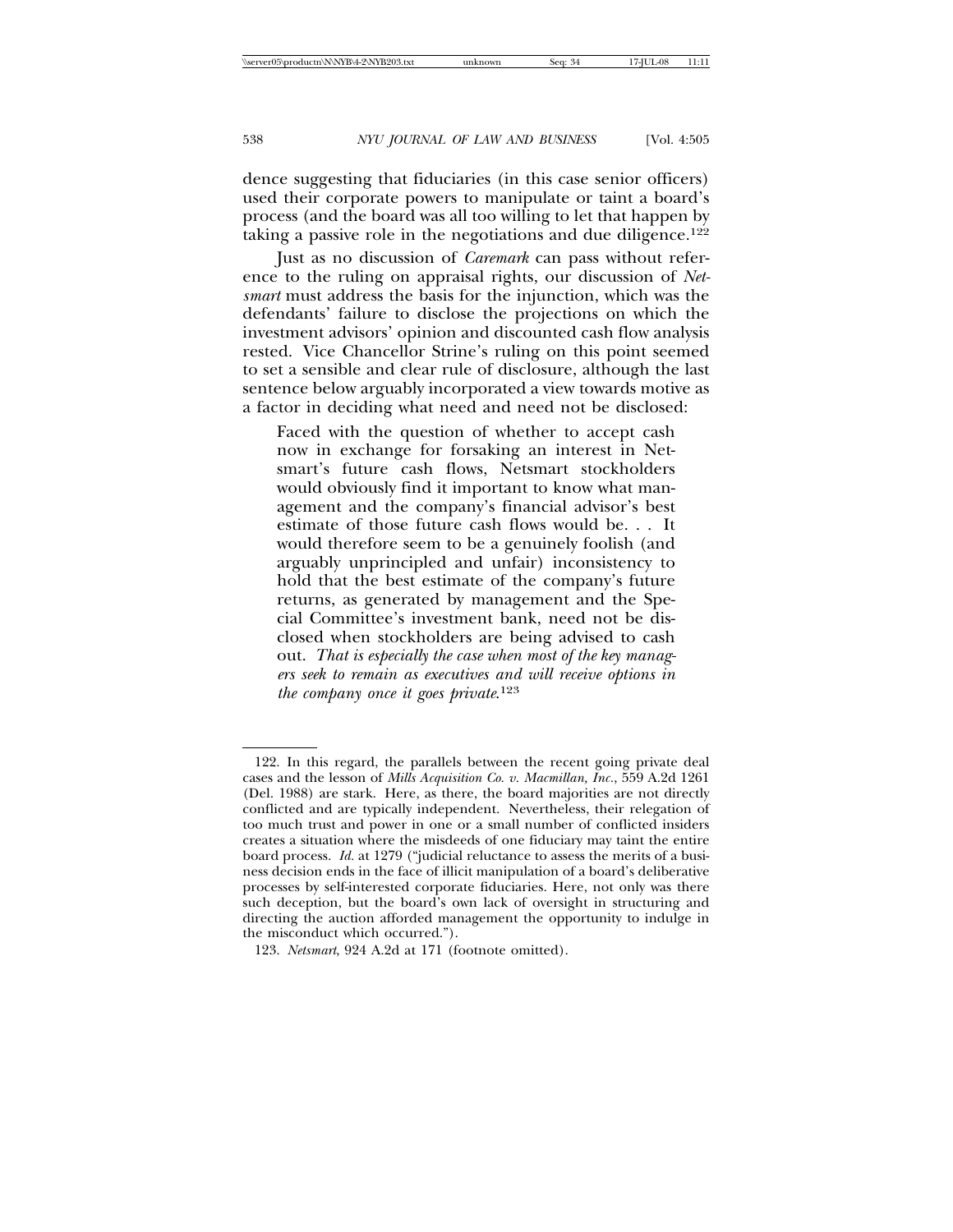Although a fair reading of *Netsmart* would suggest that a black line rule of disclosing the projections used to support the banker's analysis was established, within the following six months, however, the Court twice distinguished this aspect of Vice Chancellor Strine's opinion. In *In re Checkfree Corp. Share*holders Litig.,<sup>124</sup> the Chancellor held that a seven page summary of the basis for a Goldman Sachs fairness opinion was sufficient even without the management projections that supported the opinion.125 The latter ruling distinguished *Netsmart* by focusing on the "partial" disclosure of some projections in that case, while the Goldman disclosures at issue in *Checkfree* never disclosed any projections and highlighted that Goldman had to test their validity by questioning senior management about them.126 This does not really address Vice Chancellor Strine's above-quoted point about disclosing management's "best estimate" of future value, and basically rewards a "less is more" theory of disclosure. Perhaps the most logical way to reconcile these rulings is with the Chancellor's finding that the projections at issue in *Checkfree* were "raw" and "admittedly incomplete."127

Within a month, Vice Chancellor Parsons seemed to have reconciled these two opinions just this way in *Globis Partners, L.P. v. Plumtree Software, Inc.*, 128 in which the plaintiff sought money damages (post-closing) for, among other things, a failure to disclose management's projections. The Court rejected the argument as follows:

This court has found omissions of certain projections of corporations' future profits to be material if they were reliable. Conversely, unreliable projections may in fact be misleading. In explaining why Jefferies considered a Discounted Cash Flow analysis inappropriate for its valuation, Plumtree stated it only had "very limited intermediate and long-term visibility." Plaintiff does not allege Plumtree in fact had reliable projections or any other facts that reasonably would call into question the veracity or adequacy of this as-

<sup>124.</sup> No. 3193-CC, 2007 WL 3262188 (Del. Ch. 2007).

<sup>125.</sup> *Id.* at \*2-3.

<sup>126.</sup> *Id.*

<sup>127.</sup> *Id.*

<sup>128.</sup> No. 1577-VCP, 2007 WL 4292024 (Del. Ch. 2007)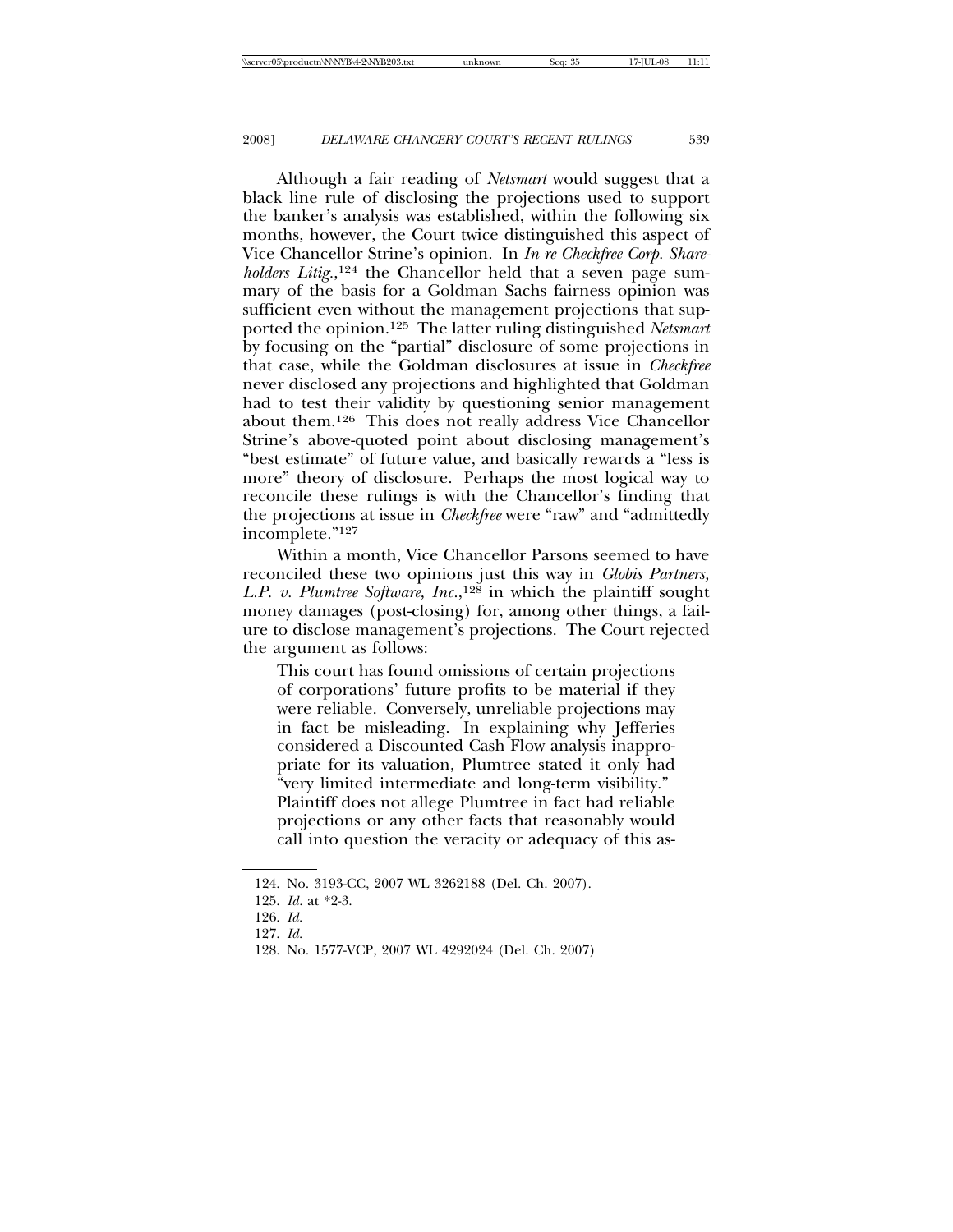pect of disclosure. Rather, Globis' Complaint focuses more on challenging Jefferies' judgment that the available forecasts were unreliable and unhelpful. Such criticisms do not constitute a sufficient basis for a breach of disclosure claim.129

### 3. *The* Topps *and* Lear *Merger Litigations*

After asserting jurisdiction to hear the Delaware plaintiffs' motion to preliminarily enjoin the closing of the Topps going private deal, on June 14, 2007, Vice Chancellor Strine published his opinion on the matter.130 In *Topps*, a private equity group led by former Disney CEO Michael Eisner agreed to pay \$9.75 per share to take the well-known baseball card maker private.131 Since Eisner refused to allow his offer to wait for a board-run auction process, the merger agreement contained a "go shop" provision that allowed the board to shop the bid for 40 days after signing the merger agreement, with a two-tiered termination fee linked to when the competing bid, if any, emerged.132

The case raised interesting issues about a board's duty to facilitate a competing bid when long-time competitor The Upper Deck Company subsequently offered a conditional \$10.75 per share.133 Because of a standstill agreement that the Topps board made Upper Deck sign during the 40 day "go shop" period, Upper Deck was unable to circumvent the board by taking its offer direct to shareholders and the Topps board refused to grant a requested waiver of the standstill.<sup>134</sup>

Had the court applied a traditional interpretation of the *Revlon* standard, it could have said that the process employed

<sup>129.</sup> *Id.* at \*13 (internal citations omitted). The Court also noted how the difference in procedural posture (*i.e.*, injunction vs. post-closing review) can affect the substantive rulings. *Id.* at \*10 ("Delaware courts have stated a preference for having this type of proxy-related disclosure claim brought as one for a preliminary injunction before the shareholder vote, as opposed to many months after. . . . This preference stems from the inherent difficulties in fashioning an appropriate remedy for disclosure violations significantly after the fact.")

<sup>130.</sup> *See In re* The Topps Co. S'holders Litig., 926 A.2d 58 (Del. Ch. 2007).

<sup>131.</sup> *Id.* at 61.

<sup>132.</sup> *Id*.

<sup>133.</sup> *Id.* at 62.

<sup>134.</sup> *Id.*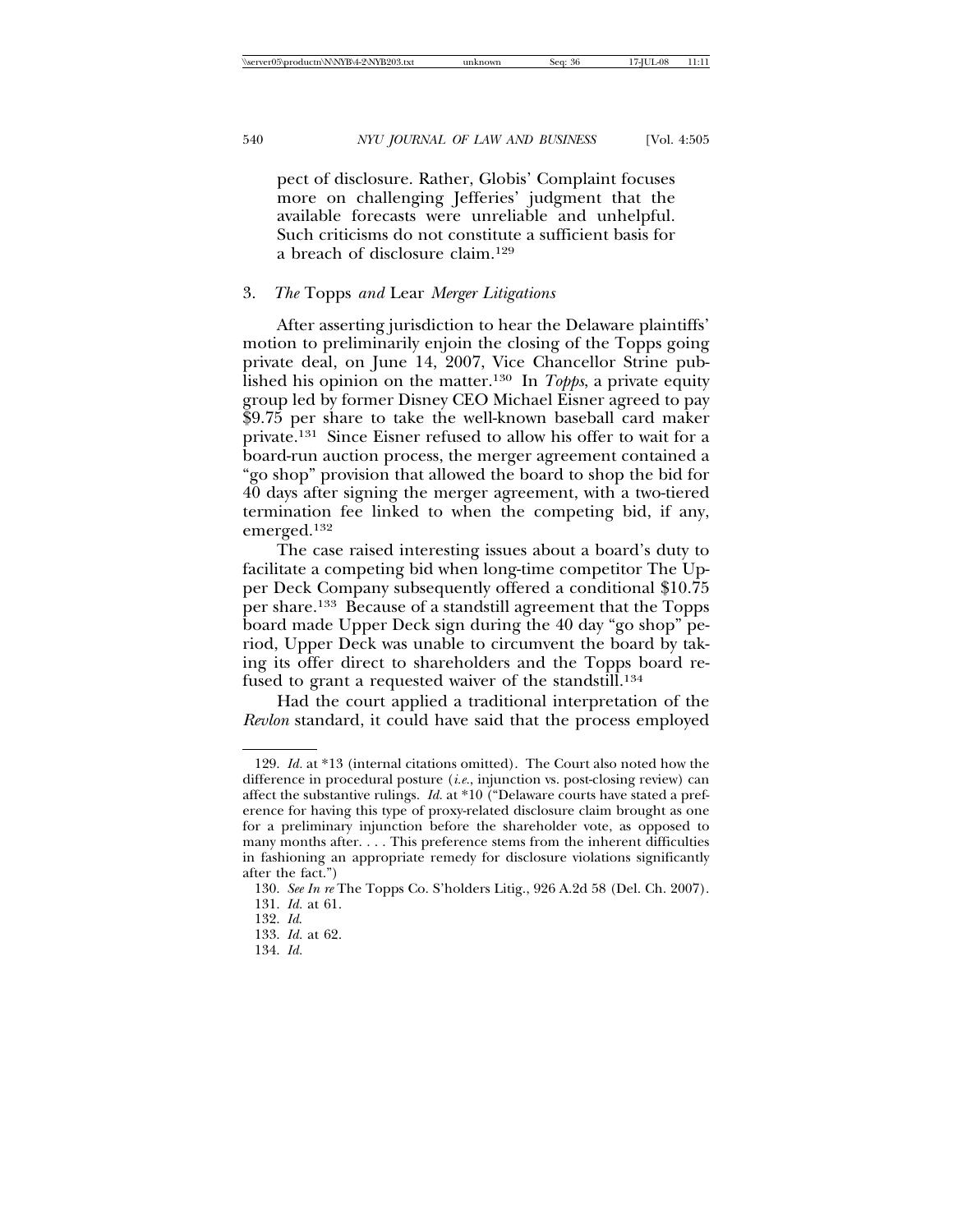by the Board was generally reasonable, that the board was generally independent of management, and that shareholders could not second-guess otherwise legitimate judgments. But consistent with the more open assessment of the motives underlying board conduct (and the recognition that even one fiduciary officer or director can taint the entire board process), the Court parsed the board's supposed justifications for rejecting Upper Deck despite the higher offer with a fair deal of cynicism.

Early in the negotiations between Eisner and Topps Chairman and CEO Arthur Shorin (a member of the Topps founding family), Eisner offered to be "helpful" in Shorin's troubles with activist and discontent shareholders threatening a second round of proxy fights for board control.135 Soon after negotiations about a possible deal started, "Eisner bid \$9.24 in a proposal that envisioned his retention of existing management, including Shorin's son-in-law."136 This subtle point clearly struck a chord with the Court, which articulated the *Revlon* standard as follows:

Of particular pertinence to this case, when directors have made the decision to sell the company, any favoritism they display toward particular bidders must be justified *solely by reference to the objective of maximizing the price the stockholders receive for their shares*. When directors bias the process against one bidder and toward another. . . to tilt the process toward the bidder more likely to continue current management, the commit a breach of fiduciary duty.137

After approving the deal protections on the basis that their effects were not overly preclusive or coercive,138 the

138. One aspect of the Court's analysis of the reverse termination fee is worth note. The court observed that "financial buyers" seek to limit their liability to reverse termination fees because, in light of "reputational factors," they are considered a "lower risk of consummation for lack of financing than strategic buyers." *Topps*, 926 A.2d at 72 n.11. Those financial buyers should

<sup>135.</sup> *Id.* at 61.

<sup>136.</sup> *Id.*

<sup>137.</sup> *Id.* at 64. Here, as in the Supreme Court's ruling in *Mills Acquisition Co. v. Macmillan, Inc.*, 559 A.2d 1261 (Del. 1988), the Court takes an entire board to task for "tilting" the playing field when it is really one or a small number of fiduciaries that do the tilting, while the board is being criticized for letting that opportunity for mischief exist.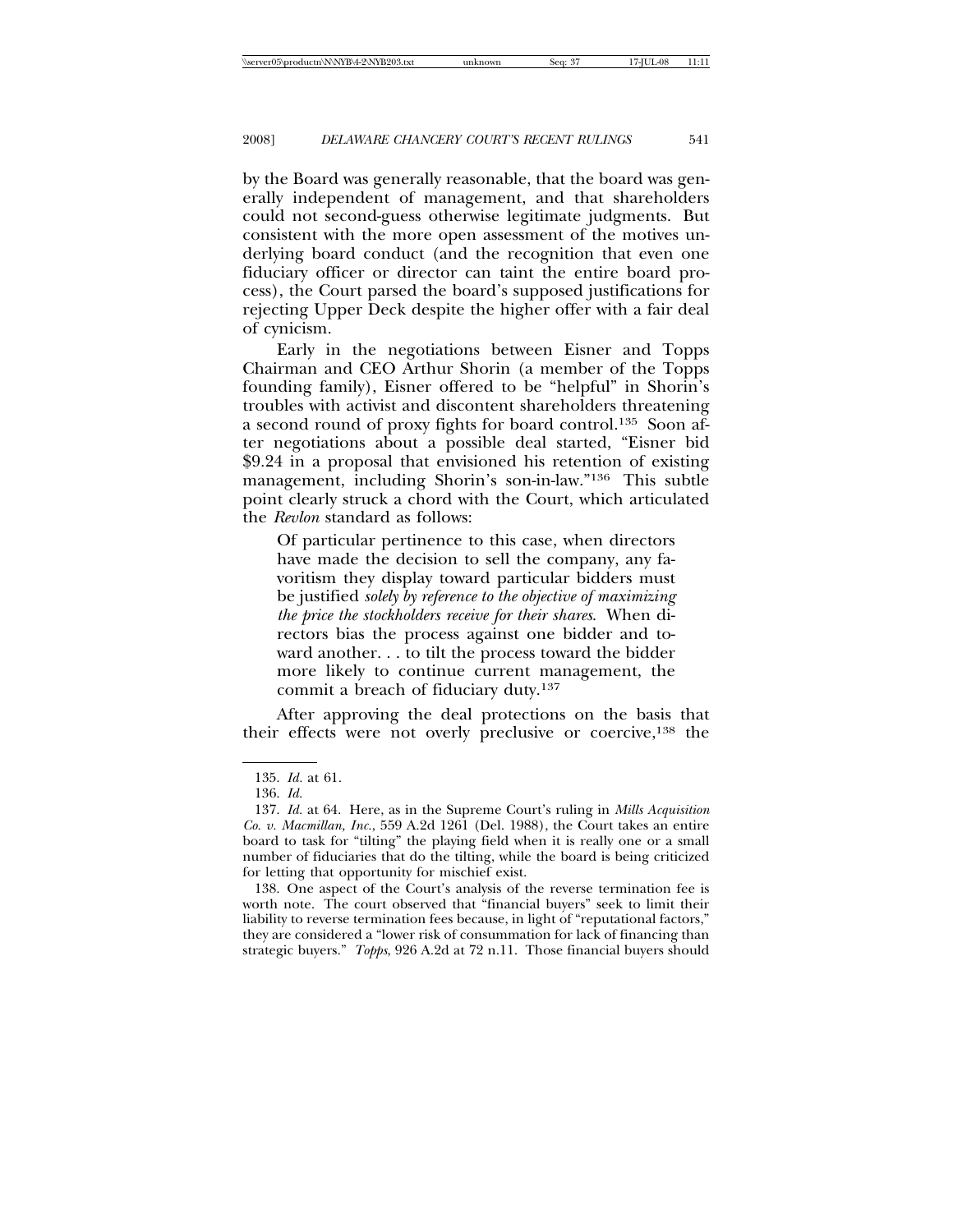Court ruled that the board had failed to disclose adequately Eisner's communications with Topps management.139 Notably, Eisner had not actually signed any agreements with Topps management, and defendants surely made that point here (and in prior periods may well have been successful with this pitch). But the Court found the company's disclosure, including the proxy's highlighting of the board's instruction to management not to negotiate employment arrangements until a merger agreement was signed, to be inadequate.140 The Court viewed the disclosure misleading because, whether or not agreements had been negotiated, Eisner explicitly stated that his proposals were "designed to" retain "substantially all of [Topps'] existing senior management and key employees."141 The Court, in rejecting these technically true disclosures, stated that shareholders were given the false "impression that Topps' managers have been given no assurances about their future by Eisner."142

The Court's focus on how a key insider's personal motives can affect an entire corporate sales process also played a key role in *In re Lear Corp. Shareholders Litig.*, 143 an opinion issued the day after *Topps.* In *Lear*, the "background of the merger" section of the proxy statement was held to be incomplete because it failed to disclose background facts necessary to weigh the target company's CEO's potential bias favoring a buyout:

[T]he Special Committee employed the CEO to negotiate deal terms with Icahn. But the proxy statement does not disclose that shortly before Icahn expressed an interest in making a going private offer, the CEO had asked the Lear board to change his employment arrangements to allow him to cash in his retirement benefits while continuing to run the company. . . .

Because *the CEO might rationally have expected a going private transaction to provide him with a unique means to*

tell that story to the shareholders or United Rentals, Inc., Harmon International, Inc. and Sallie Mae, each of which saw acquisitions scuttled by financial buyers backing out of deals amidst the credit crisis of 2007-08.

<sup>139.</sup> *Id.* at 74.

<sup>140.</sup> *Id.*

<sup>141.</sup> *Id.*

<sup>142.</sup> *Id.*

<sup>143. 926</sup> A.2d 94 (Del. Ch. 2007).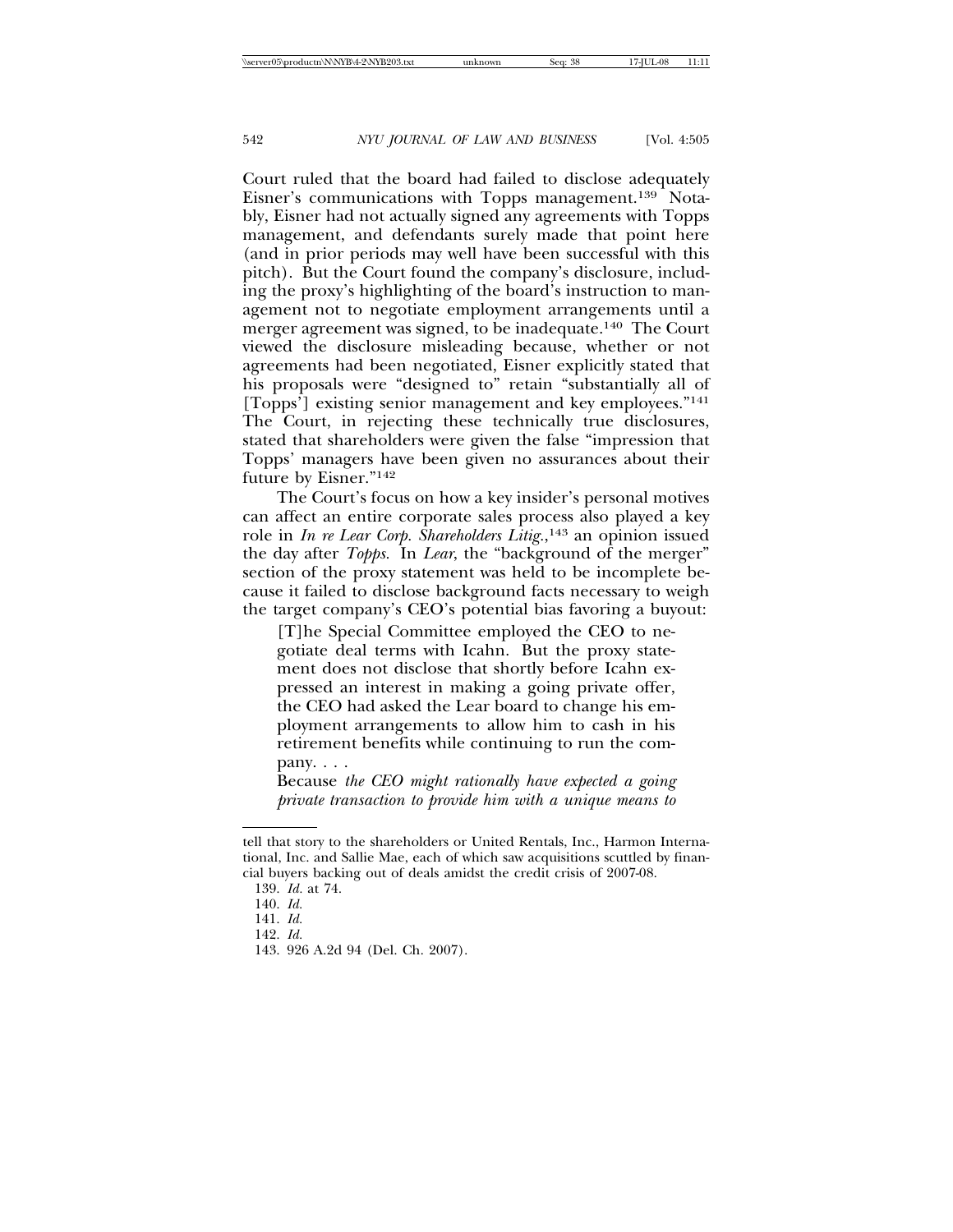*achieve his personal objectives*, and because the merger with Icahn in fact secured for the CEO the joint benefits of immediate liquidity and continued employment that he sought just before negotiating the merger, the Lear stockholders are entitled to know that *the CEO harbored material economic motivations that differed from their own* that could have influenced his negotiating posture with Icahn.144

This disclosure ruling is wholly consistent with a court focused squarely on "good faith" in the broadest sense, unconstrained by rigid concepts or standards.

One final note about *Topps* is worth further analysis. The Court took a welcome position in favor of shareholder value by challenging the board's indifference, if not outright hostility, towards Upper Deck's advances. The Board declined – at the end of the short 40-day "go shop" period, to declare Upper Deck an "Excluded Party," which would give the bidder and the board more leeway in assembling a deal competitive to Eisner's. "By declaring Upper Deck an Excluded Party, the Topps board would have preserved maximum flexibility to negotiate freely with Upper Deck. *The downside of such a declaration is hard to perceive.*"145

The Court's theory for why the Topps board acted so stubbornly is notable. Although there was no hint that the CEO dominated the board or compromised its independence in the traditional sense, the Court correctly recognized the subtle influence an interested CEO can have in this type of situation:

The record before me clearly evidences Shorin's diffidence toward Upper Deck and his comparatively much greater enthusiasm for doing a deal with Eisner. Eisner's deal is premised on continuity of management and involvement of the Shorin family in the firm's business going forward. Upper Deck is in the same business line and does not need Shorin or his top managers.146

The Court took issue with the board's refusal to grant Upper Deck a release from the standstill agreements. After ex-

<sup>144.</sup> *Id.* at 98 (emphasis added).

<sup>145.</sup> *Topps*, 926 A.2d at 89.

<sup>146.</sup> *Id.* at 91.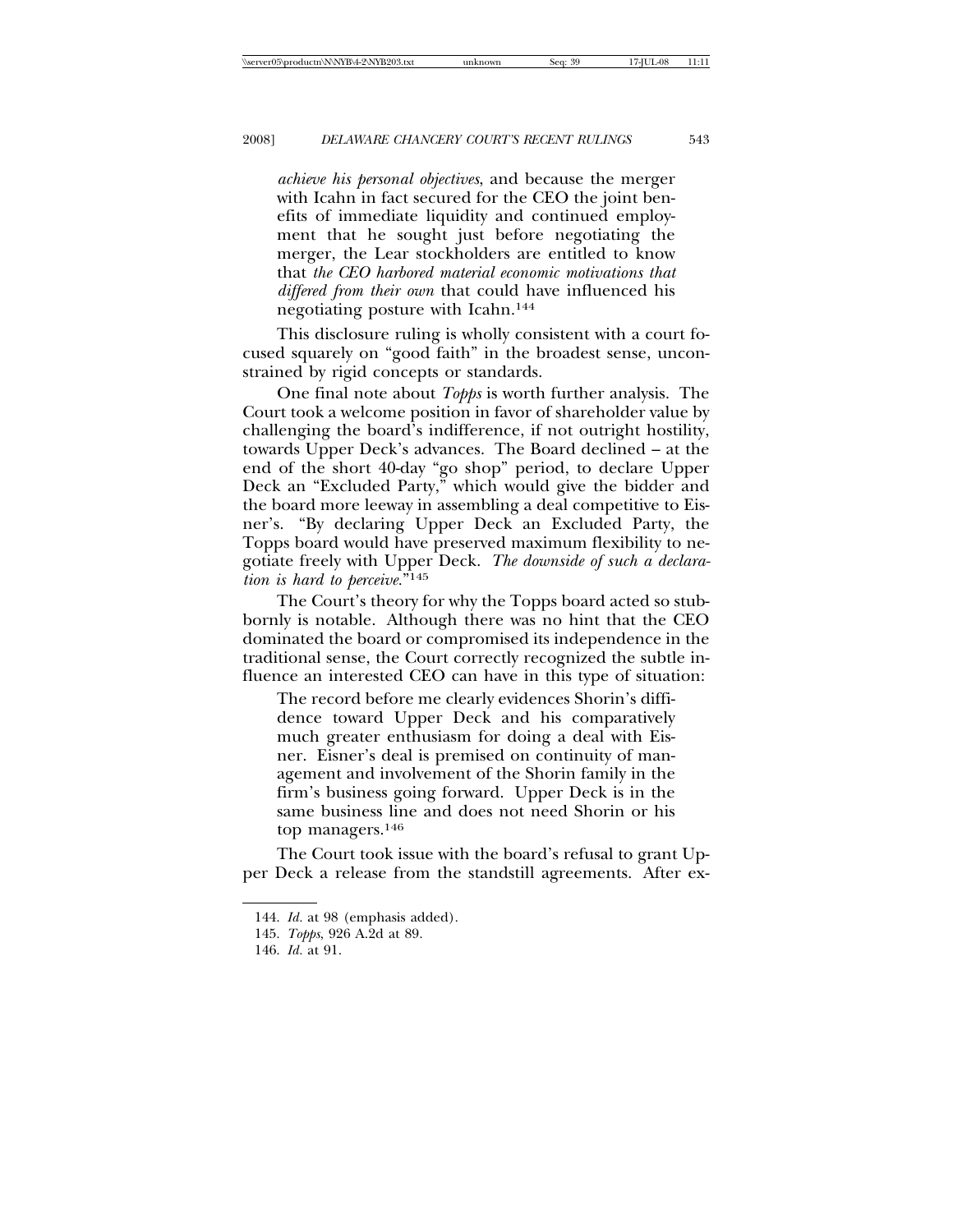plaining that standstills "serve legitimate purposes" to the extent they "establish rules of the game that promote an orderly auction," the Court found that the board in this case was hiding behind the standstills for reasons not consistent with the good faith pursuit of the best outcome for shareholders:

But standstills are also subject to abuse. Parties like Eisner often, as was done here, insist on a standstill as a deal protection. Furthermore, a standstill can be used by a target improperly to favor one bidder over another, not for reasons consistent with stockholder interest, but because managers prefer one bidder for their own motives.147

# 4. *The* Inter-Tel *Case and the Consolidation of the* Blasius *Standard*

While the *Caremark* case showed that the supposed distinction between *Time/Warner* and *Revlon* deals will not deter the Court from scrutinizing the motivations of directors, the "compelling justification" standard of *Blasius* also seemed to blur in importance with the Court's decision in *Mercier v. Inter-Tel (Delaware), Inc*. 148 The specific question in *Mercier* was whether a board could postpone a special shareholders meeting to vote on a proposed merger at the very last moment, where the shareholders were clearly going to reject the deal.<sup>149</sup> From a distance, this case should have been an easy one for shareholders – the corporation belongs to the shareholders, and only they can decide whether to sell their shares in a takeover deal. It is their prerogative to reject whatever proposal is made, and a board decision to delay a meeting just because the shareholders "don't get it" is unlikely to withstand whatever scrutiny is applied. The case did not, however, work out as expected.

The opinion reflects the parties' extensive arguments about whether the case should be decided under the very deferential business judgment rule, the reasonableness standard of *Unocal*, or the "compelling justification" standard of *Blasius.* This debate, though addressed in detail by the Court, arguably made no difference to the outcome, which rests almost entirely on the Court's careful assessment of the facts and its con-

<sup>147.</sup> *Id*.

<sup>148. 929</sup> A.2d 786 (Del. Ch. 2007).

<sup>149.</sup> *Id.* at 786.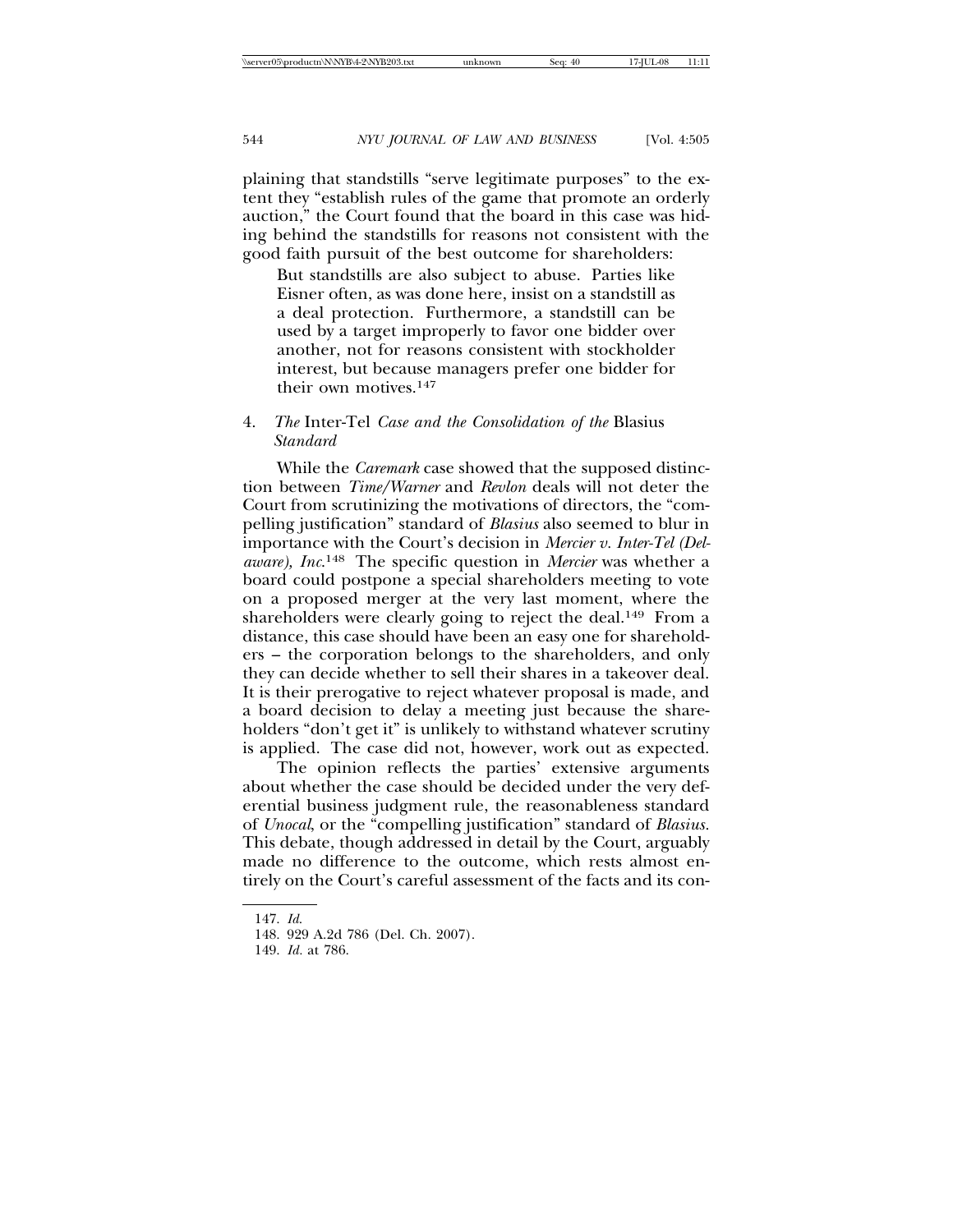clusion that little or no evidence called into question the good faith of the board.

The core justification for the board's last-second maneuvering was the board's concern that shareholder rejection of the deal would cause the bidder to abandon the transaction. The Court upheld this conduct, effectively concluding that "well-motivated independent directors may reschedule an imminent special meeting at which the stockholders are to consider an all cash, all shares offer from a third-party acquiror."150

*Mercier* offers a new twist on the Court's focus on the underlying intent of the board. Specifically, in *Mercier*, the Court concluded, on a preliminary injunction record, that little or no evidence called into question whether the board supported the deal in good faith. Among other things, and unlike *Netsmart, Topps* or *Lear*, the opinion never suggests that the company's senior management may have tilted the board's deliberative process so they could line their own pockets, or that the board enjoyed some tangible benefit by protecting the favored transaction.

To the contrary, the opinion reflects a far greater concern that the deal's principal opponent – the company's founder and 19% stockholder Steven G. Mihaylo – was opposing the deal for personal reasons not consistent with shareholder welfare.151 In particular, the Court took note of the board's seemingly well-intentioned efforts to appease Mihaylo, who did not respond in kind:

Care was apparently taken to ensure that Mihaylo was approached in the most diplomatic and respectful manner. . . . But Mihaylo was not amenable, and raised a number of issues (such as concerns about the future of certain employees and of a company campus near his home) that reflected his unique (and understandable) perspective as a founder, rather than a focus on maximizing value for stockholders.152

<sup>150.</sup> *Id.* at 787.

<sup>151.</sup> *See, e.g.*, *id.* at 791 (noting possibility that founder was seeking repurchase of his shares by the board at a premium, *i.e.*, greenmail); *id.* at 791 n.9 (implying that bidding information was leaked by Mihaylo).

<sup>152.</sup> *Id.* at 794.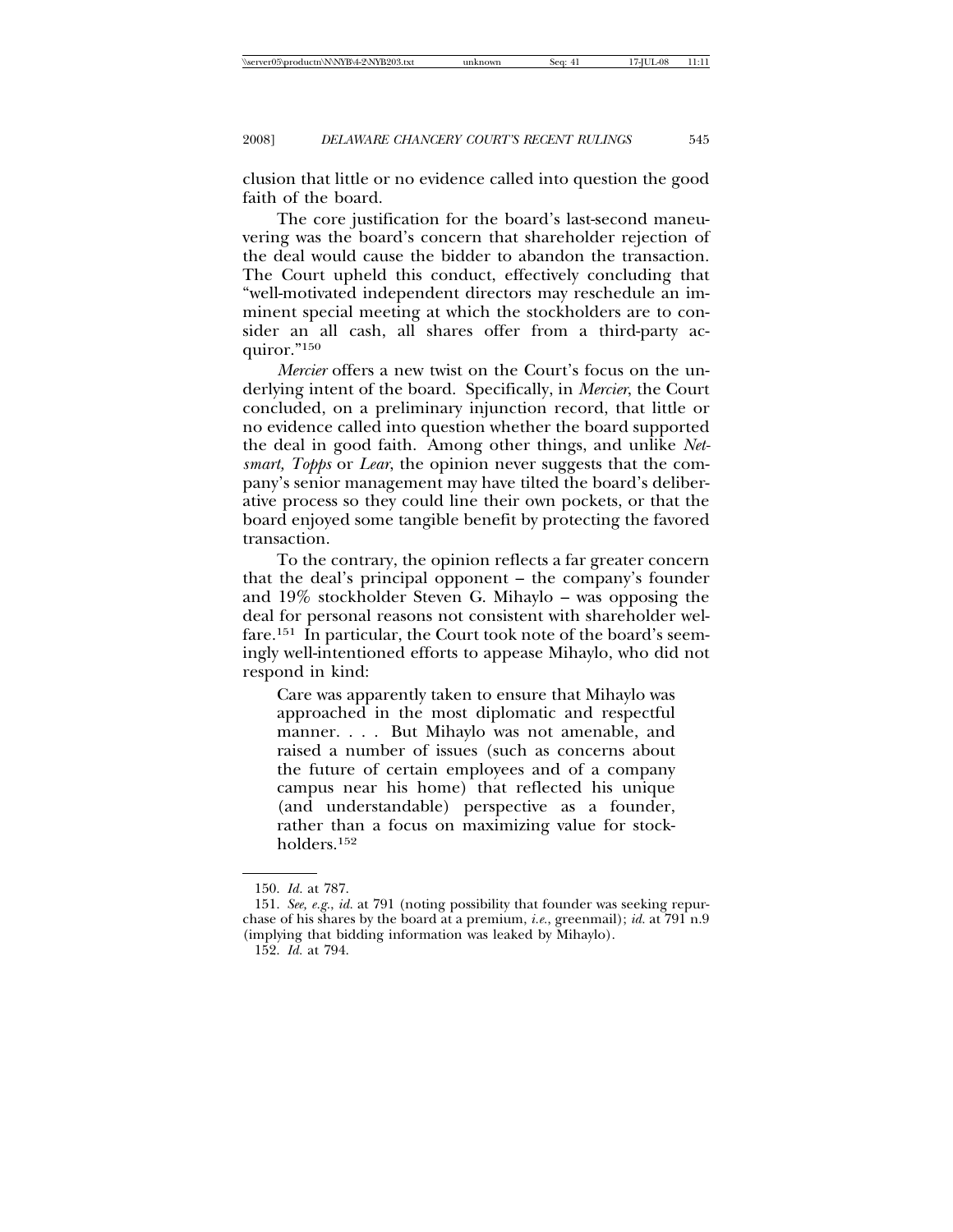In a sense, *Mercier* can perhaps be viewed as the diametrical opposite of *Mills Acquisition Co. v. Macmillan, Inc.*, in which an otherwise properly functioning board process was tainted by the improper actions of an interested CEO.153 In *Mercier,* the Court arguably found that one interested director – Mihaylo – effectively breached his fiduciary duty to maximize value, but credited the remainder of the board for protecting the shareholders from those breaches. And critically, the board's motive in acting to counter Mihaylo's interference was, based on the record, taken in good faith:

Unlike the plaintiff, however, I find nothing in the record that suggests that the Special Committee had an improper motivation to delay the vote. None of the Special Committee members. . . had been promised any position with Mitel after the Merger, and each expected to lose his board seat upon approval. Put simply, *the Special Committee, on this record, must be viewed as supporting the Merger because they thought it was in the best interests of the Inter-Tel stockholders*. 154

Besides the board having no reason to favor the deal to protect management or enhance their own positions, the opposition of one of the bidders to the postponement of the shareholder meeting also indicated that the board was not acting to benefit the buyers.155

The Court's discussion of the applicable legal standards – though not critical to the outcome of this particular case – sheds light on the movement away from fixed standards of review and towards a more organic "good faith" standard. Although the Vice Chancellor focused on how the Court would approach questions relating to corporate elections, his commentary could apply with equal force to any debate over which "standard" should apply:

It would hardly be indiscreet for me to acknowledge yet again the widely known reality that our law has struggled to define with certainty the standard of review this court should use to evaluate director action

<sup>153.</sup> *See* Mills Acquisition Co. v. Macmillan, Inc., 559 A.2d 1261 (Del. 1988).

<sup>154.</sup> Mercier v. Inter-Tel, Inc., 929 A.2d 786, 795 (Del. Ch. 2007).

<sup>155.</sup> *Id.* at 797 ("Francisco Partners did not warm to the idea" of delaying the meeting to obtain more shareholder support).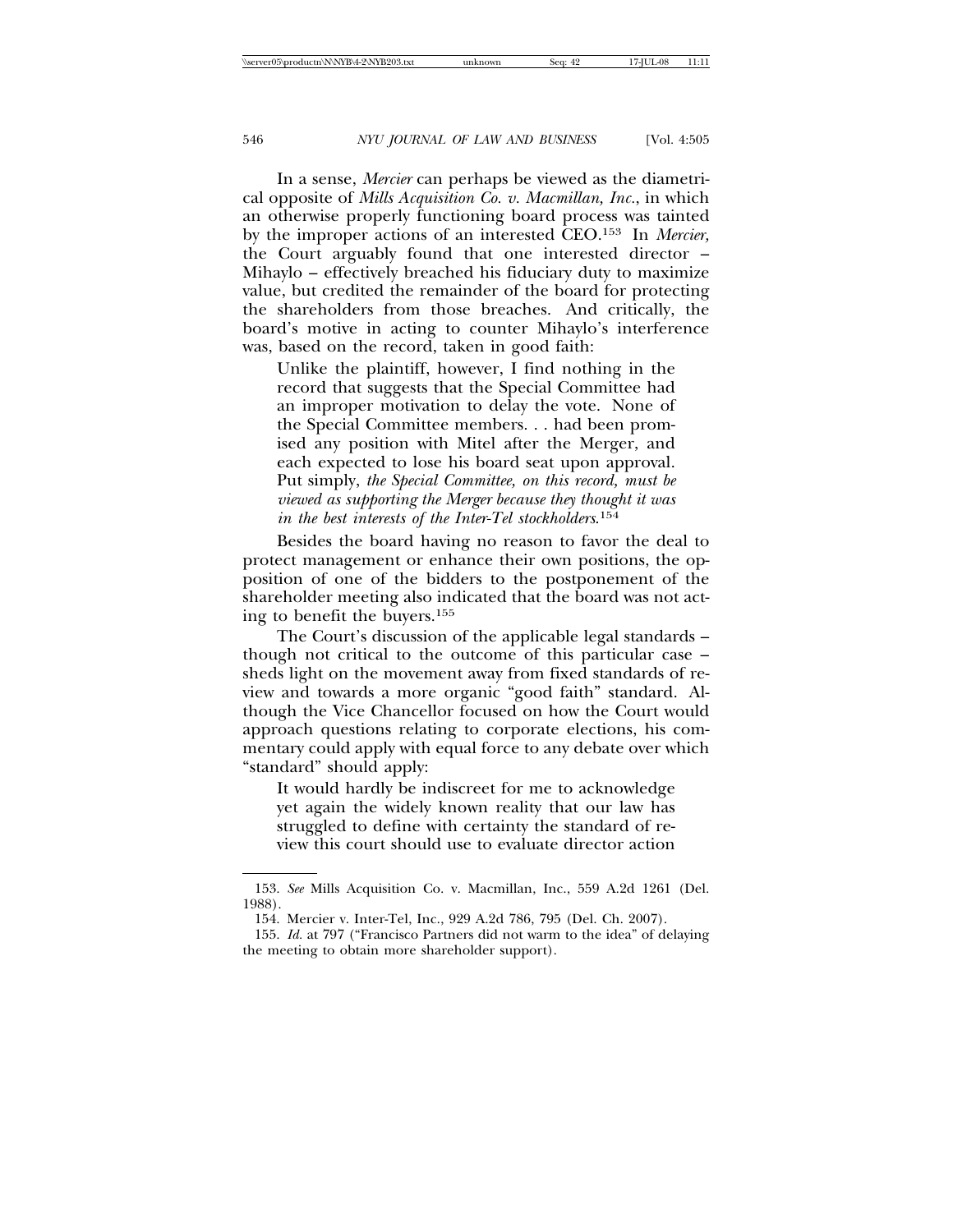affecting the conduct of corporate elections. The results in the cases make sense, as the decisions do a good job of sorting between situations when directors have unfairly manipulated the electoral process to entrench themselves against insurgents and those when directors have properly used their authority over the election process for good faith reasons that do not compromise the integrity of the election process.156

Later, as if to bring home that the Court is moving towards a blending of all standards to the organic and more workable "good faith" standard, Vice Chancellor Strine roped in the other "standards" as well:

Consistent with the directional impulse of [*MM Companies, Inc. v. Liquid Audio, Inc.*, 813 A.2d 1118 (Del. 2003)], I believe that the standard of review that ought to be employed in this case is a reasonableness standard consistent with the *Unocal* standard. I recognize in so stating that some of the prior *Unocal* case law gave reason to fear that that standard, and the related *Revlon* standard, were being denuded into simply another name for business judgment rule review. More recent decisional law, one hopes, has been truer to the test as written, and our cases have universally recognized the need for close scrutiny of director action that could have the effect of influencing the outcome of corporate director elections or other stockholder votes having consequences for corporate control.157

### V.

### **CONCLUSION**

The desire for clearly-defined "standards of review" is understandable, particularly for corporate directors and their advisors. As history has shown time and again, however, while

<sup>156.</sup> *Id.* at 805.

<sup>157.</sup> *Id.* at 810 (internal citations omitted); *see also id.* at 812 n.79 ("The searching review used in MONY to get to the conclusion that the business judgment rule standard applied closely resembles a *Unocal* reasonableness review tailored to the electoral context. *In my view, it would be preferable to simply use such an inquiry as the prism for cases of this type.*").